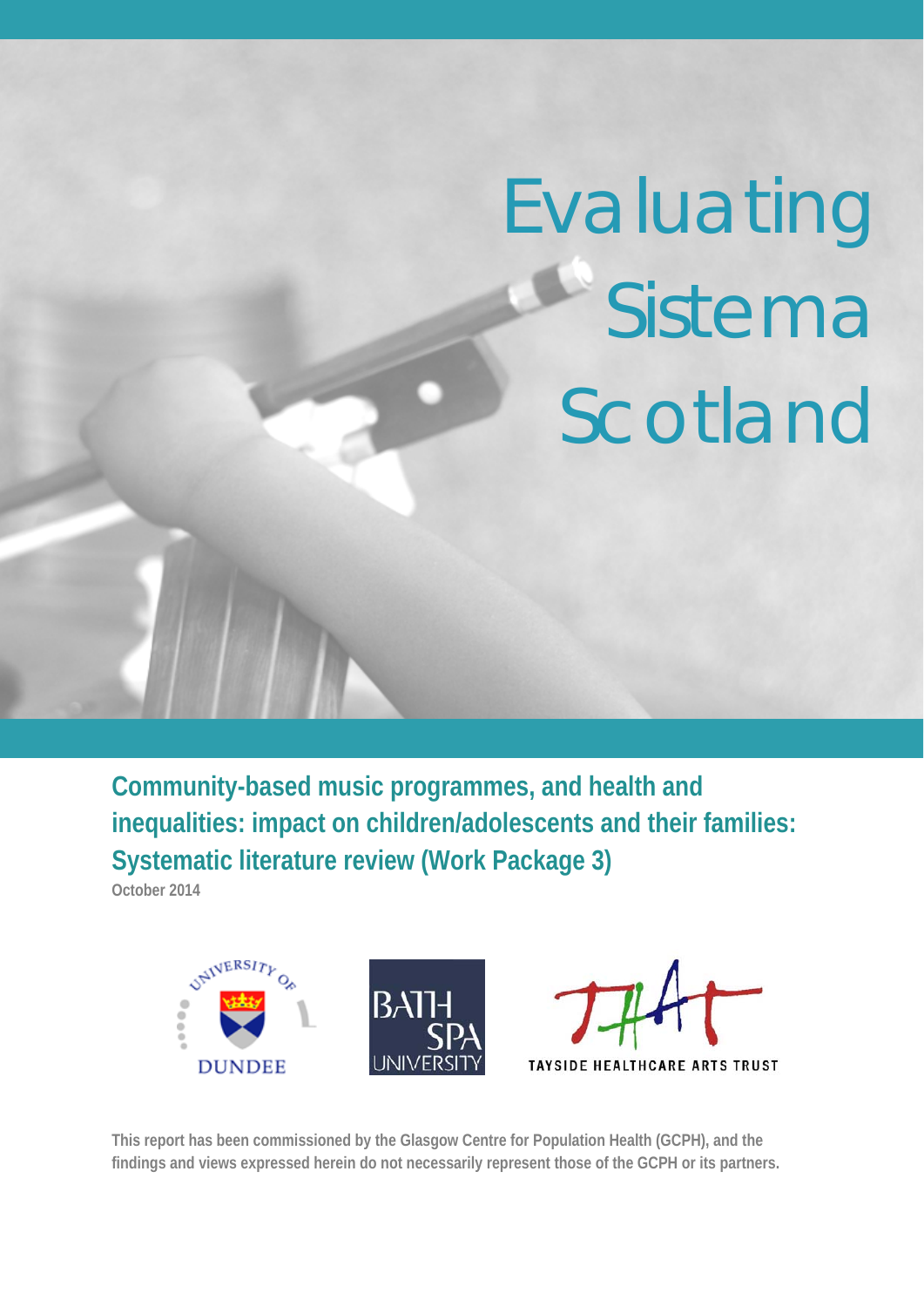# **Research Team**

Professor Divya Jindal-Snape\* Dr Jacqui Morris\*\* Professor Thilo Kroll\*\* Dr Ros Scott\* Dr Madalina Toma\*\* Dr Susan Levy\* Professor Dan Davies\*\*\* Chris Kelly\*\*\*\*

Advisors: Professor John Baldacchino (University of Dundee) and Dr Laura Falzon (Teachers College Columbia University, USA)

\*Transformative Change: Educational and Life Transitions (TCELT) Research Centre, University of Dundee

\*\*Social Dimensions of Health Institute (SDHI)

\*\*\* Bath Spa University

\*\*\*\*Tayside Healthcare Arts Trust (THAT)

*Commissioned by Glasgow Centre for Population Health*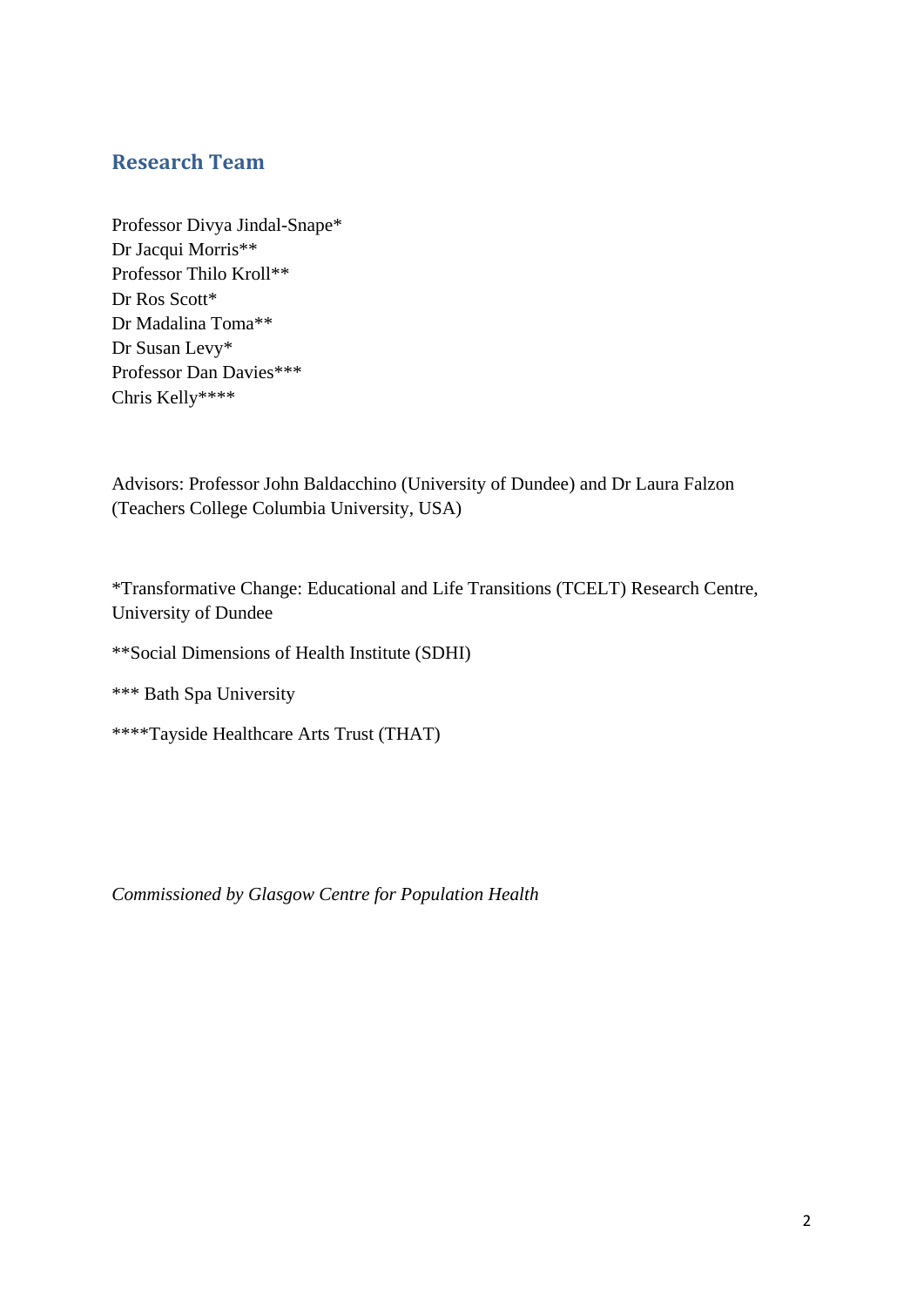# **Acknowledgements**

The research team would like to express their sincere gratitude to Chris Harkins, Senior Public Health Research Specialist (Glasgow Centre for Population Health), for his advice and support throughout the study.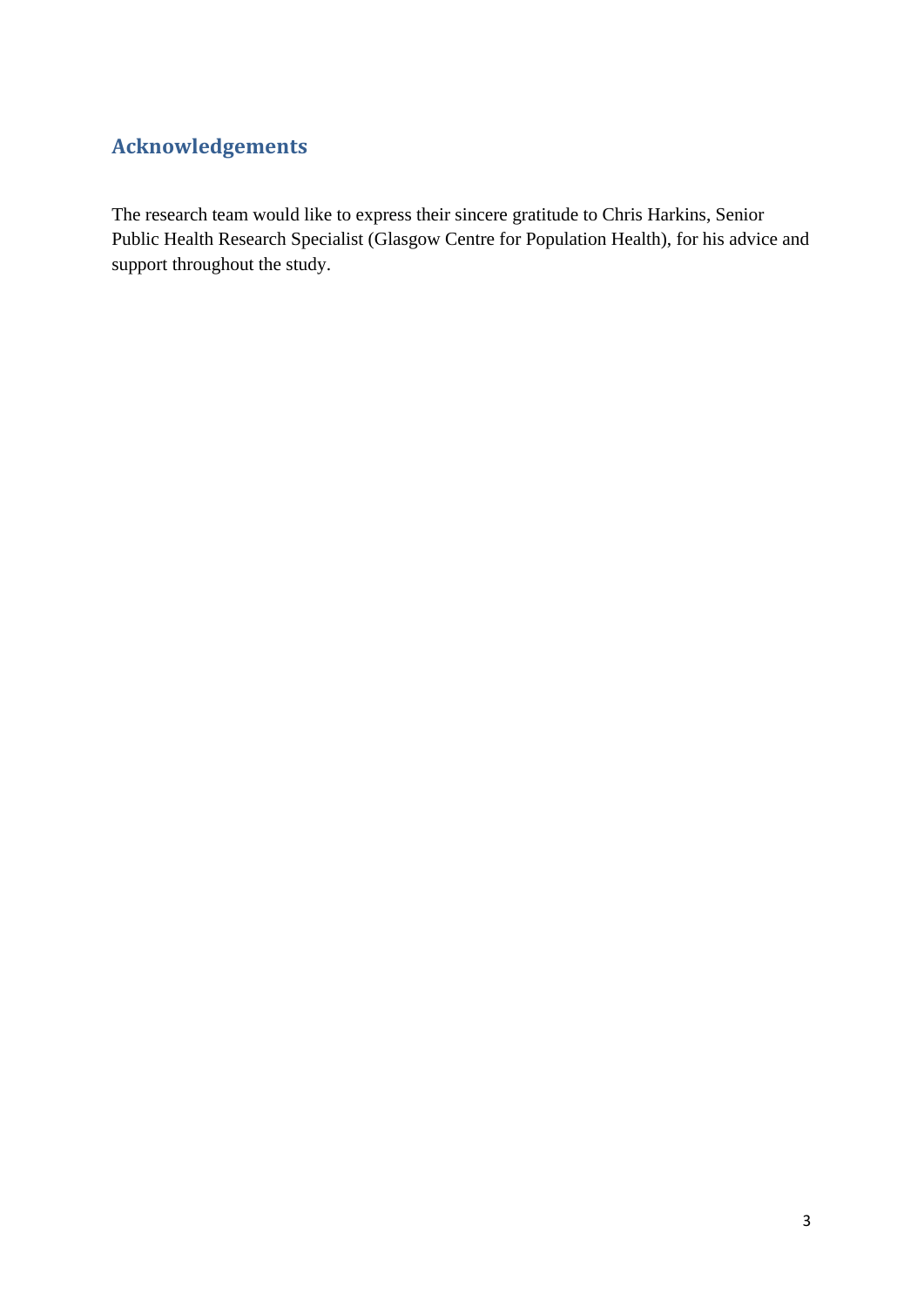# **Foreword**

Community arts programmes are grassroots organisations, varied in nature, that attempt to use the arts as a tool for social or economic regeneration and development. The scale, diversity and complexity of community-based arts programmes, approaches and mechanisms and the methods involved in assessing impacts on participants and communities make studies challenging to compare, and findings difficult to generalise.

There have been positive claims made by researchers and arts advocates alike as to the social, economic and cultural impacts of community-based arts programmes. However these topics have not been the object of extensive study and the evidence behind some of these claims is questionable, especially through the lens of a systematic review. It is worth noting that quantifying the impact of the arts, especially in terms of 'social gain' presents considerable difficulties, arguably greater than in any other field of evaluation.

Aside from the diversity and complexity involved in assessing the impacts of communitybased arts programmes there is a lack of clarity about the pathways through which these programmes might impact health and wellbeing. Most studies are short term, and frequently self-evaluation frameworks (rather than objective measures) are used to assess impact. Potentially not enough investment has been made in longitudinal studies looking at individual and community impacts over time and examining impacts on intermediate variables affecting future health. The lack of clarity about pathways is especially true with respect to how targeted community-based arts programmes can address inequalities; and the mechanisms required to improve aspects of individual and community life within disadvantaged areas.

This is the final systematic review in a series of three commissioned by the GCPH, designed to inform the GCPH-led evaluation of Sistema Scotland. This review will consider the evidence relating to community-based music programmes, their impact on health and in addressing inequalities. The review will specifically focus on impacts on children and adolescents and their families. This will inform the methodologies planned in the long-term evaluation of Sistema Scotland and will illuminate the theorised pathways between community-based interventions and health, highlighting gaps in the evidence. This is important to ensure that the Sistema evaluation contributes new insights to this evidence base and is utilised in supporting the design and delivery of community-based arts programmes as social interventions.

Chris Harkins

Senior Public Health Research Specialist, GCPH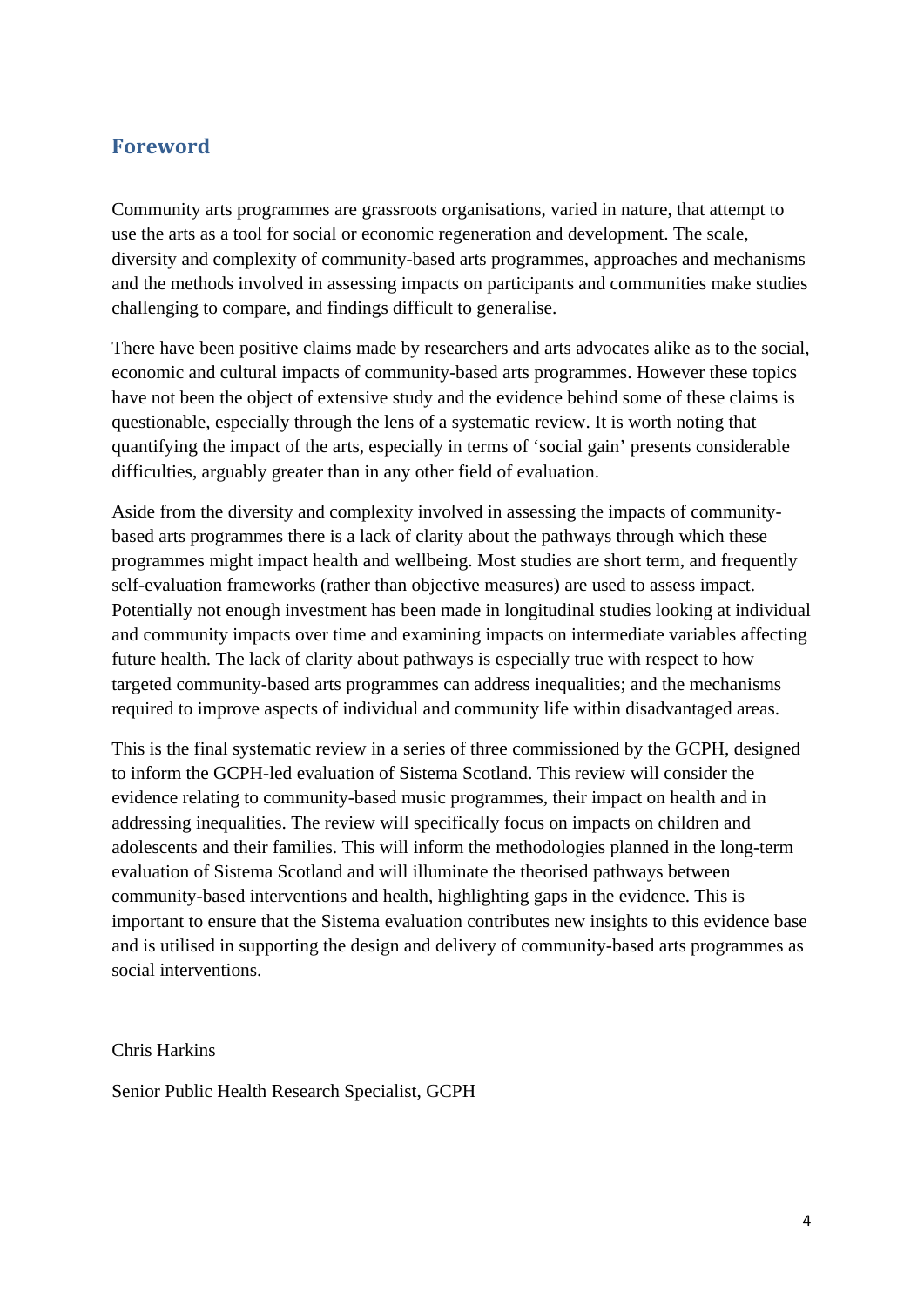# **Table of Contents**

| 2.1 |                                                                                                    |
|-----|----------------------------------------------------------------------------------------------------|
| 2.2 |                                                                                                    |
| 2.3 |                                                                                                    |
| 2.4 |                                                                                                    |
|     |                                                                                                    |
|     | 3.1 Relationship between music engagement and participation, and health and wellbeing in           |
|     |                                                                                                    |
|     | 3.1.1 Benefits related to self esteem, confidence, emotional wellbeing 15                          |
|     |                                                                                                    |
|     | 3.1.3 Socio-relational benefits (e.g. communication, relationships and social isolation) 16        |
|     | 3.2 Theories and theoretical foundations used in the empirical publications linking music          |
|     |                                                                                                    |
|     |                                                                                                    |
|     |                                                                                                    |
|     | 3.5 Strength of the evidence base linking music participation to health and wellbeing in children  |
|     |                                                                                                    |
|     | 3.6 Role of music in addressing social and health related inequalities in children and adolescents |
|     |                                                                                                    |
|     | 3.7 Gaps in the current state-of-the science linking music with health and wellbeing of children   |
|     | and adolescents (e.g. theoretical, methodological (designs, maturity/fidelity of approaches,       |
|     |                                                                                                    |
| 4.  |                                                                                                    |
|     |                                                                                                    |
|     |                                                                                                    |
|     |                                                                                                    |
|     |                                                                                                    |
|     |                                                                                                    |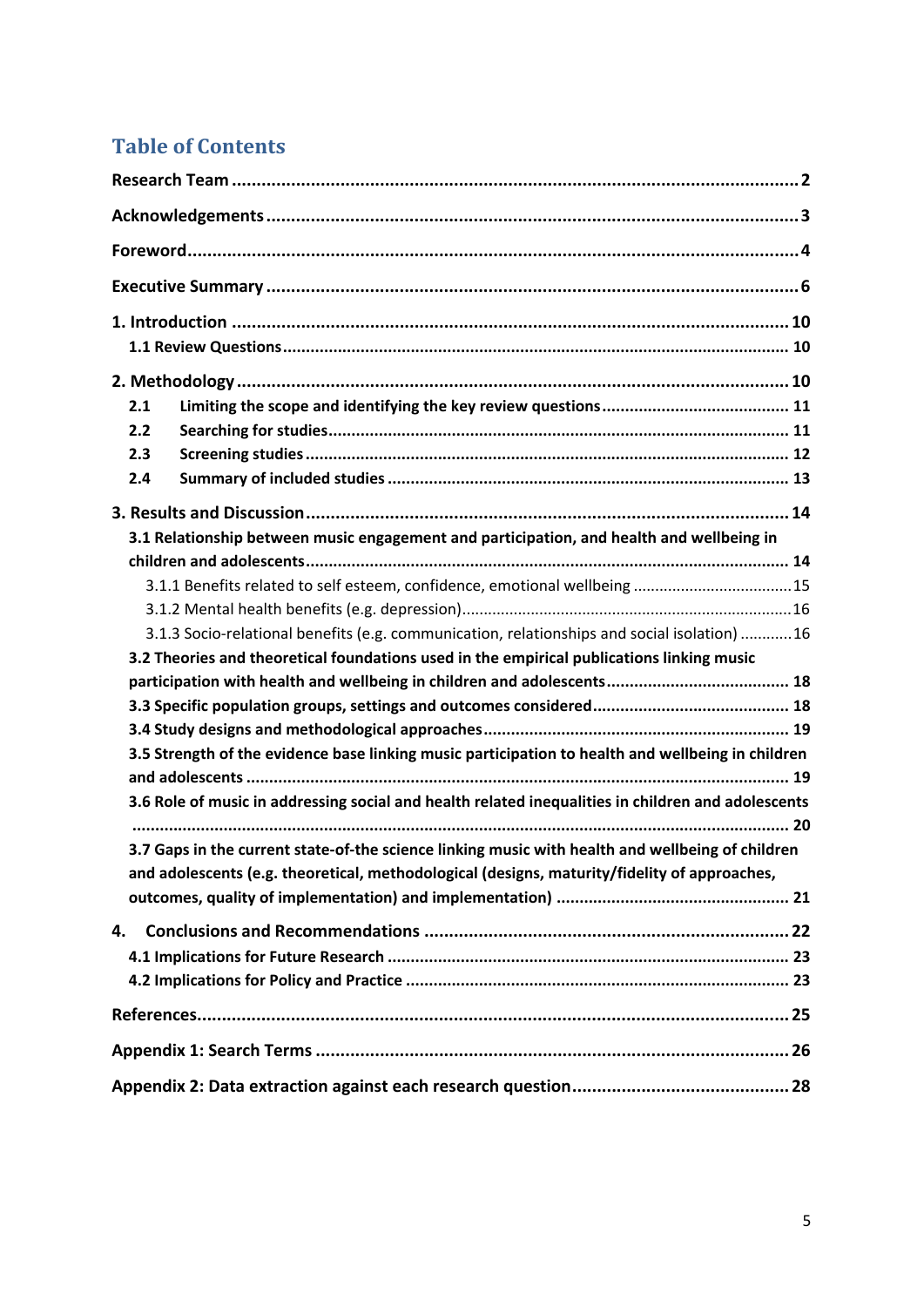# **Executive Summary**

#### **1. Introduction**

This review focuses on the use of music to enhance health and wellbeing outcomes for children and adolescents in non-clinical, community settings. A secondary aim was to examine whether and how music participation and engagement has been introduced to address social and health-related inequalities.

## **1. Research Questions**

- 1 What do we know about the relationship between music engagement/participation and health and wellbeing in children, adolescents and their families?
- 2 What theories and theoretical foundations are used in the empirical publications linking music engagement/participation with health and wellbeing in children, adolescents and their families?
- 3 What specific population groups, settings and outcomes have been considered?
- 4 What study designs and methodological approaches have been used?
- 5 How strong (what is the evidence) is the evidence base linking music engagement/participation to health and wellbeing in children, adolescents and their families?
- 6 What do we know about music and its role in addressing social and health related inequalities in children, adolescents and their families?
- 7 What are the gaps in the current state-of-the science linking music with health and wellbeing of children and adolescents, including theoretical, methodological (designs, maturity/fidelity of approaches, outcomes, quality of implementation) and implementation?

# **2. Methodology**

The approach to conducting the different types of reviews and to forming an evidence synthesis was based on key principles and methodological approaches of EPPI-Centre. It involved the following steps:

- 1. Scoping the review
- 2. Searching for studies
- 3. Screening studies
- 4. Describing and mapping
- 5. Quality and relevance appraisal
- 6. Synthesising study findings
- 7. Conclusions/recommendations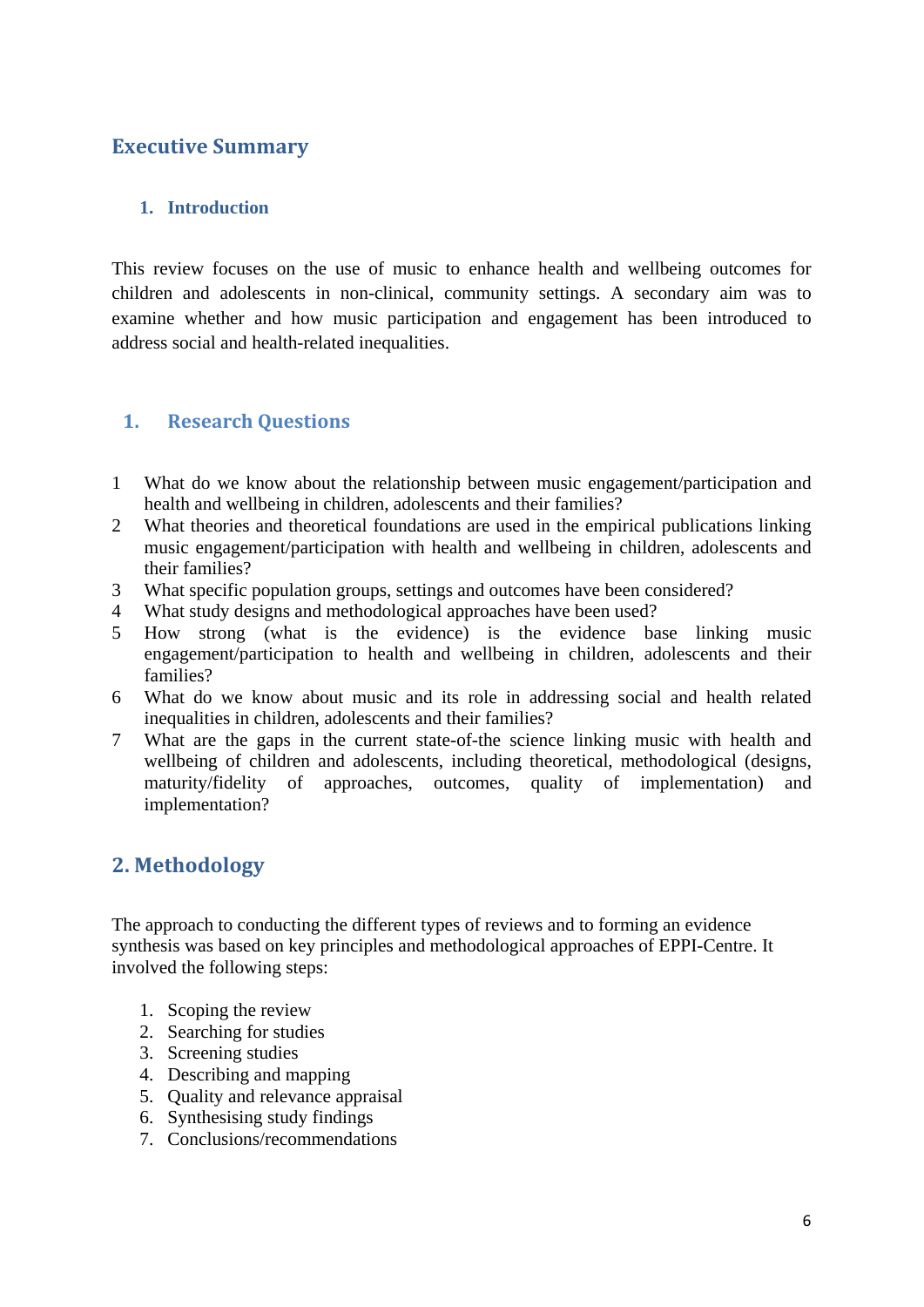# **2.1 Data Extraction**

- Only eight papers fulfilled the inclusion criteria.
- Three of the studies were from Australia, 2 from the UK, 2 from Canada and one
- from the US
- 5 studies reported in the journal publications were based on qualitative study designs, while 3 studies involved quantitative designs
- All of the studies were classed as low to moderate quality.
- The heterogeneity of the studies precluded a meaningful synthesis. However, the various studies are described in detail.

# **3. Results**

# **3.1 Relationship between music engagement/participation and health and wellbeing in children, adolescents and their families**

*The relationship of music engagement with health and wellbeing of children and adolescents and families* 

- Seven studies explored the effect of active music engagement/participation on health and wellbeing for non-clinical populations.
- Four pre-post-test designs with control groups, three before and after intervention with no comparison and one longitudinal study were conducted and yielded similar results.
- All seven studies provided evidence that active music making can play an important role in addressing health issues, by improving emotional wellbeing, self-esteem and social cohesion.

#### *The relationship between music listening preferences and health and wellbeing of children and adolescents and families*

- One study explored the music listening preferences on emotional wellbeing of adolescents
- The study involved 329 adolescents in a Canadian high school
- The study found a significant relationship between the congruence between parent and adolescent listening preferences and emotional wellbeing of the young person. A significant association was not found for coherence with music listening preferences of peers
- Another study examined intergenerational singing programmes and suggested emotional, social and cognitive benefits for children and the elderly. However, the study relied on seven informants' views about intergenerational projects and did not assess direct benefits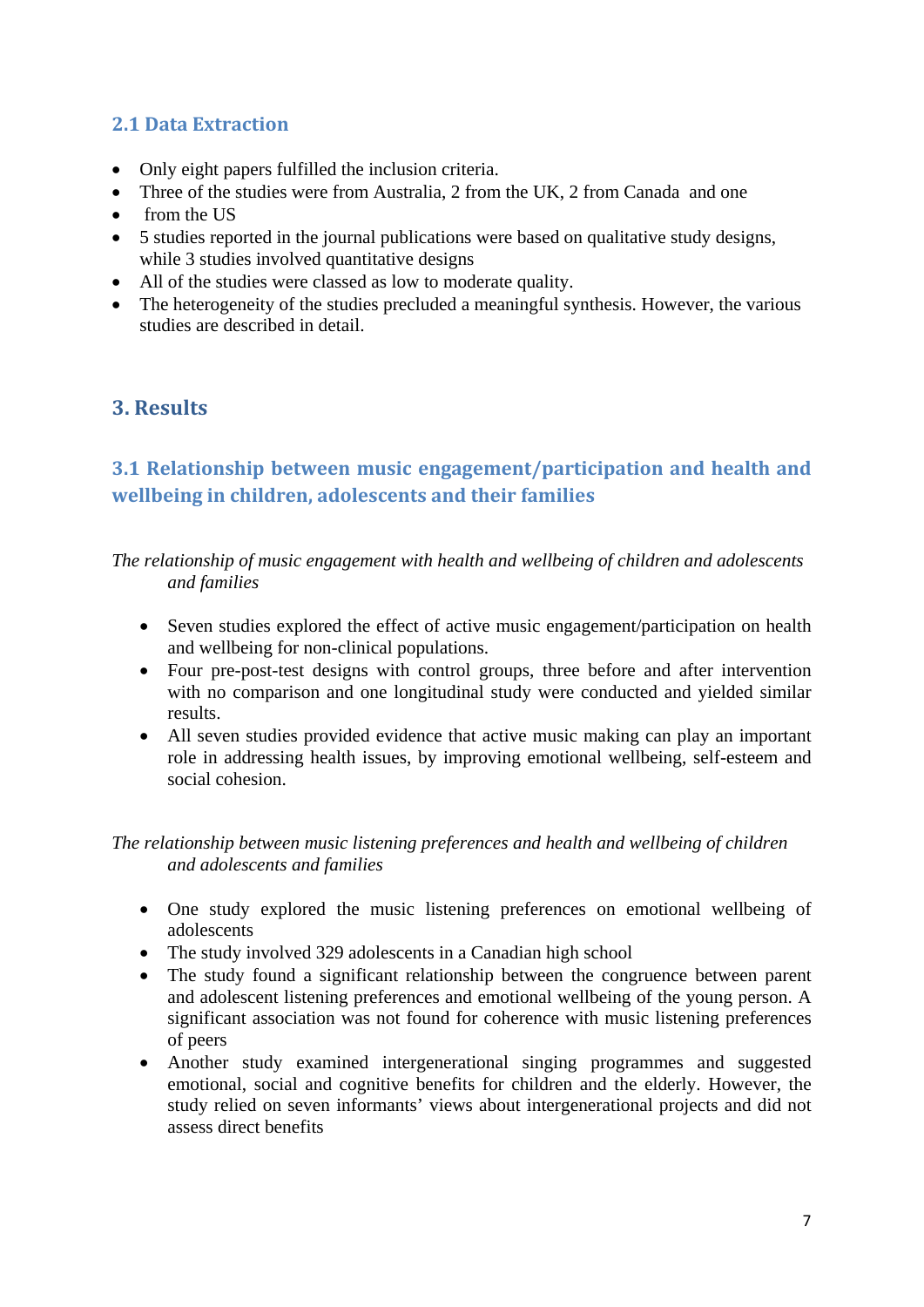*The impact of music engagement and participation of children and adolescents on social and health-related inequalities* 

- One publication specifically made a connection between music engagement/participation and social and health-related inequalities. Authors argue that those who already enjoy higher levels of economic, social and cultural benefits may benefit most from community arts programmes
- Another study focused on immigrant/refugee children suggested growing perception of social cohesiveness and social identity benefits as a result of group music making, no explicit link with social and health-related inequalities

# **3.2 Theories and theoretical foundations used in the empirical publications linking music engagement/participation with health and wellbeing in children, adolescents and their families**

 With the exception of one publication, which made explicit reference to social capital theory, other publications were not substantially underpinned by theory, although references were made to other theories (Maslow's hierarchy of needs, Pennebaker's Disclosure through Emotional Expression, positive psychology concepts such as 'happiness' and 'flow')

# **3.3 Specific study designs population groups, settings and outcomes**

- Eight publications were included in the review.
- Studies had been conducted in the UK, Australia, Canada and the United States
- Settings included extracurricular primary and secondary school as well as juvenile justice community settings.
- Music programmes involved singing, drumming and music projects involving multiple instruments,
- Specific populations included involved young immigrants/refugees, youth with challenging behaviours and adolescents from low income communities
- Specific outcome 'measures' were only presented in the three quantitative studies
- Outcomes involved internal and external behavioural problems, emotional wellbeing (anxiety, depression), self esteem, social cohesion

# **4. Summary, methodological critique and implications for future research, policy and practice**

- Seven of the 8 studies included in this review involved active music engagement and participation, while one focused on music listening preferences.
- There is little evidence that music engagement meaningfully reduces social inequalities.
- The included publications demonstrate tremendous heterogeneity.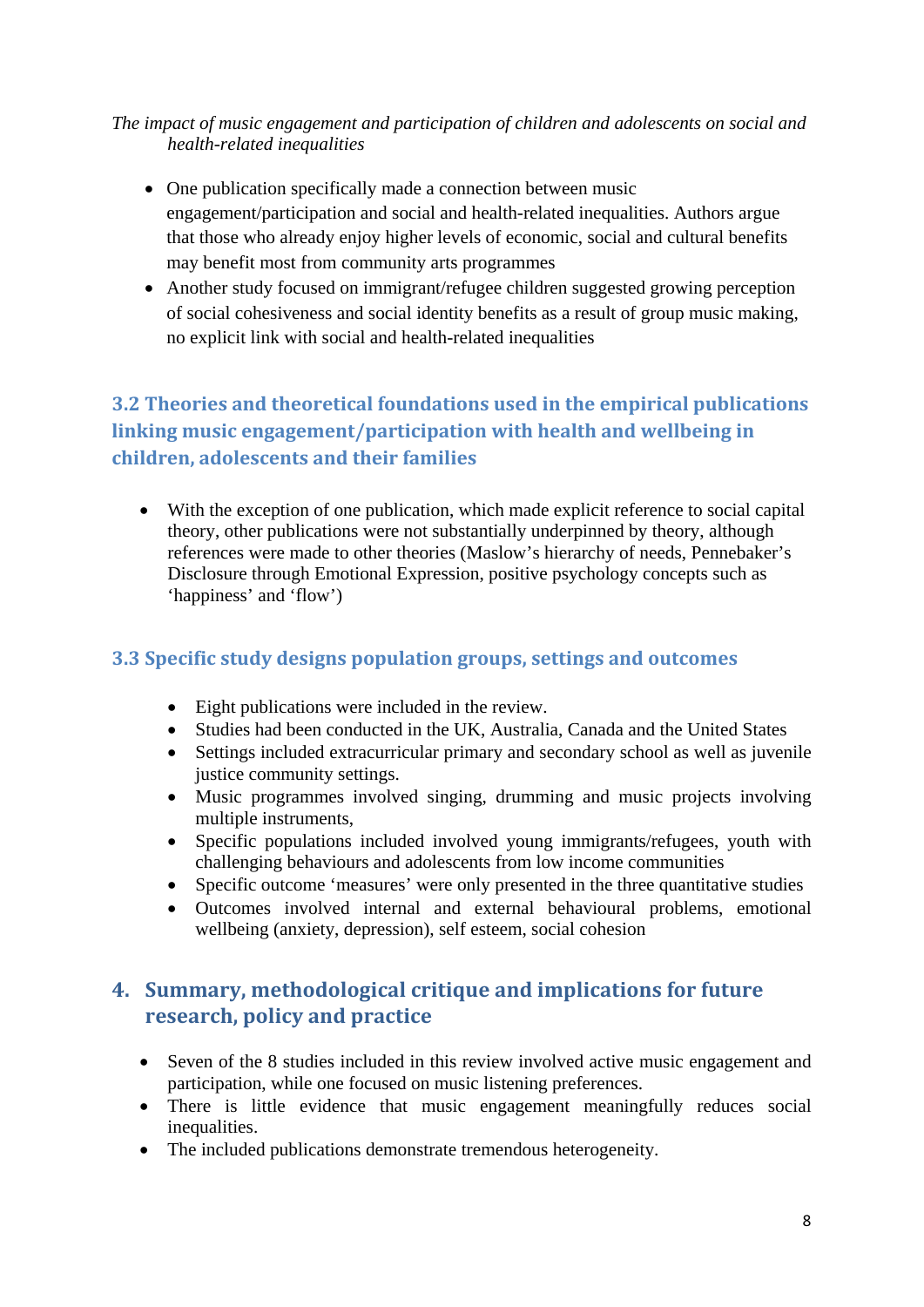- Methodologically, most studies have to be regarded as weak and no firm conclusions can be drawn from the current evidence based.
- Future research needs to advance theoretical understandings on the mechanisms that would connect music engagement with health and wellbeing outcomes.
- Research designs, evaluations and analytical rigour need to improve to allow comparability of findings.
- Participatory research methods may be used but require robust approaches to produce research findings of transferrable and credible value.
- Music initiatives should provide choice to children and adolescents in terms of the type of music as well as the instrument.
- Music initiatives should consider the impact of music on the individual, family and the community, and identify ways of changing structural factors leading to social inequalities.
- It is important to understand and tackle the stereotypes attached to participation in music in different communities.
- The essence of community-based music initiatives, of making music with social goals, should be at the forefront of any music initiative.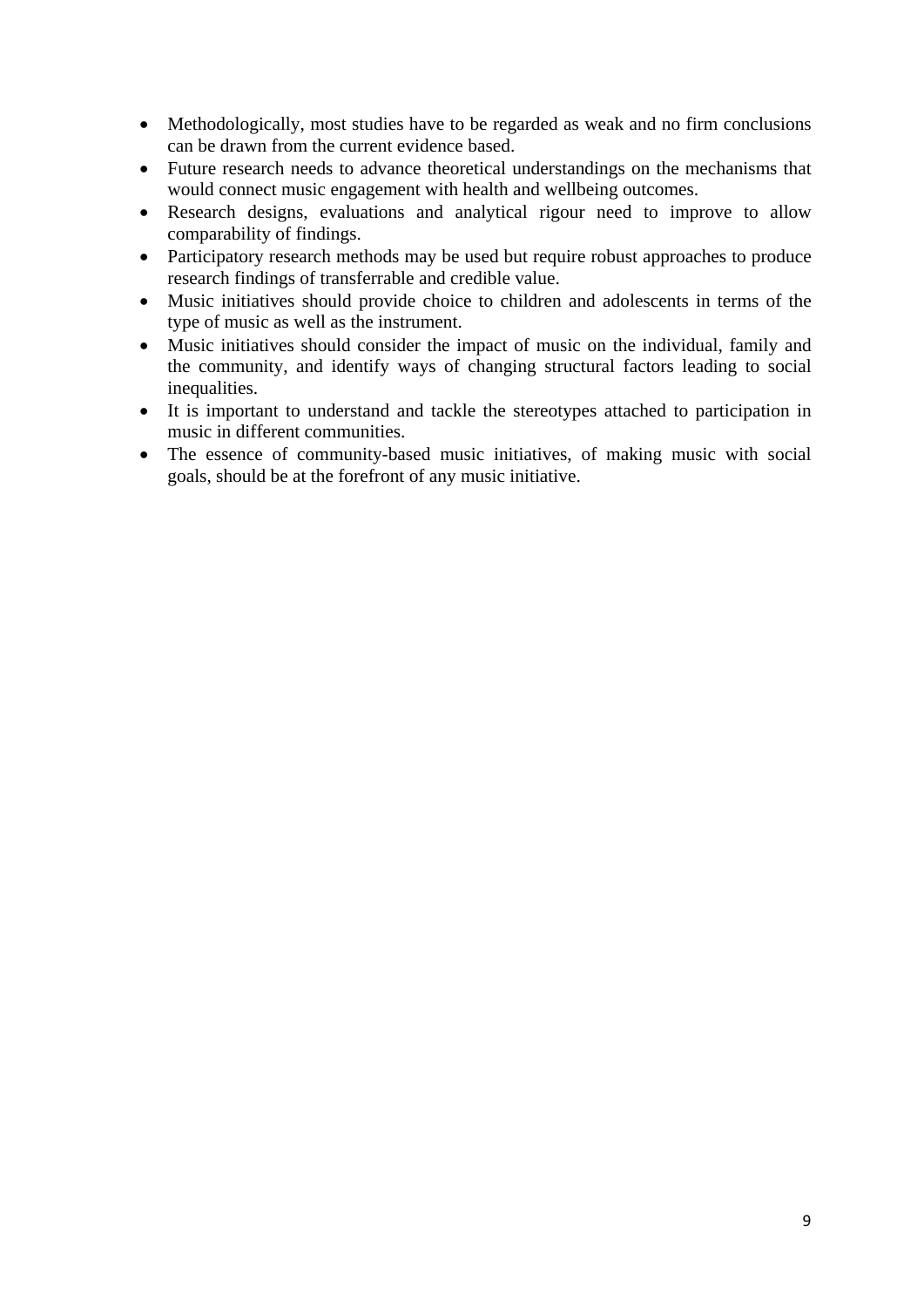# **1. Introduction**

Music can be seen as a universal, non-verbal activity and as a means to connect and communicate when language, culture or behaviour could be seen as barriers to working together (Blacking, 1995; Fritz et al., 2009). Music engagement and participation and its effects on the health and wellbeing have received considerable attention in the professional and academic literature and music therapy has evolved as a field of therapeutic intervention to support a variety of clinical populations, including people with psychiatric disorders (Carr et al., 2013), autism (Molnar-Szakacs & Heaton, 2012), dementia (McDermott et al., 2014), learning disabilities or long-term conditions, including cardiovascular disease (Hanser, 2014).

This review focuses on children and adolescents and their families in the general population, and the use of music without an explicit therapeutic or 'curative' intent. It examines the state of evidence for music in relation to health and wellbeing outcomes in non-clinical populations. Moreover, it does not examine academic performance and achievement or health and wellbeing benefits in formal educational settings (e.g. as part of school curricula). It is important to acknowledge that as this review aims to identify the *evidence* of impact, it is using a particular lens, which the authors of the included literature might not have used.

#### **1.1 Review Questions**

- i. What do we know about the relationship between music engagement/participation and health and wellbeing in children and adolescents?
- ii. What theories and theoretical foundations are used in the empirical publications linking music engagement/participation with health and wellbeing in children and adolescents?
- iii. What specific population groups, settings and outcomes have been considered?
- iv. What study designs and methodological approaches have been used?
- v. How strong (what is the evidence) is the evidence base linking music engagement/participation to health and wellbeing in children and adolescents?
- vi. What do we know about music and its role in addressing social and health related inequalities in children and adolescents?
- vii. What are the gaps in the current state-of-the science linking music with health and wellbeing of children and adolescents, including theoretical, methodological (designs, maturity/fidelity of approaches, outcomes, quality of implementation) and implementation?

# **2. Methodology**

The review approach included the following steps:

- 1. Limiting the scope of the review and clarifying the focus
- 2. Identifying key review questions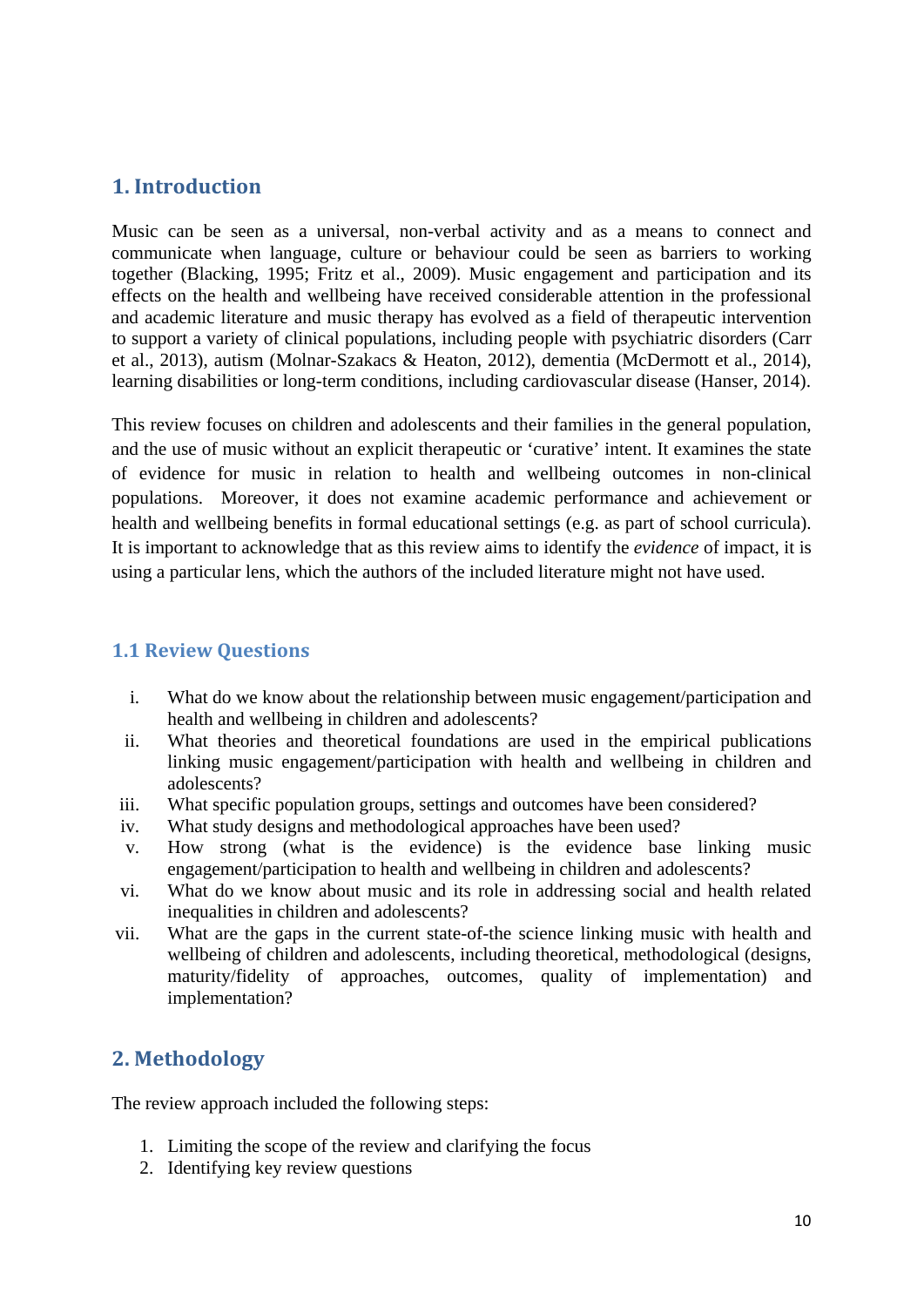- 3. Identifying specific inclusion and exclusion criteria
- 4. Defining review terms for different literature databases
- 5. Developing the search architecture adapted to each database
- 6. Developing the data extraction and critical appraisal process
- 7. Running the searches separately for each database
- 8. Screening of titles and abstracts against inclusion/exclusion criteria
- 9. Retrieving full papers of those titles and abstracts found eligible for inclusion
- 10. Reviewing full papers against inclusion/exclusion criteria
- 11. Extracting data from publications retained as eligible
- 12. Critical appraisal of all eligible publications
- 13. Describing and summarising studies
- 14. Synthesising evidence in response to review questions

## **2.1 Limiting the scope and identifying the key review questions**

The focus of this review is on music engagement and participation in relation to health and wellbeing outcomes. Based on an initial scoping of the literature in only one database (MEDLINE) it became evident that it was necessary to limit the scope of the review further. We decided to examine the evidence related to the relationship between music (engagement and participation) and health and wellbeing in non-clinical, non-institutional populations. Further, we made the decision to focus on children and adolescents. Academic achievement and performance outcomes for children in schools as key components of health and wellbeing have been covered by a separate review (see WP 2), thus we focused on wellbeing outcomes outside academic settings. We kept a focus on music in children and adolescents who had not been identified by 'diagnostic labels'. The specific limitations are reflected in the inclusion/exclusion criteria that were adopted.

The principal aim of the review is

*To critically examine the evidence for the relationship of music engagement/participation and health and wellbeing outcomes for children and adolescents in community settings* 

## **2.2 Searching for studies**

A search strategy involved keywords and terms derived from existing reviews in the area of art, and health and wellbeing was? adapted for the databases that had been searched. Search terms were combined using Boolean operators 'or' and 'and'. The search architecture is included in the Appendix. The following databases were searched: MEDLINE, CINAHL, SCOPUS and ASSIA. The search and process of inclusion can be seen in Figure 1.

We adopted the following inclusion and exclusion criteria. Exclusion Criteria

- Non-empirical, scholarly papers, reviews, commentaries or opinion papers
- Populations identified by clinical diagnosis; this also included children and adolescents with disabilities who were identified through a clinical label
- Studies focusing on Adults
- Studies with an explicitly specified therapeutic/treatment intention
- Non-English language publications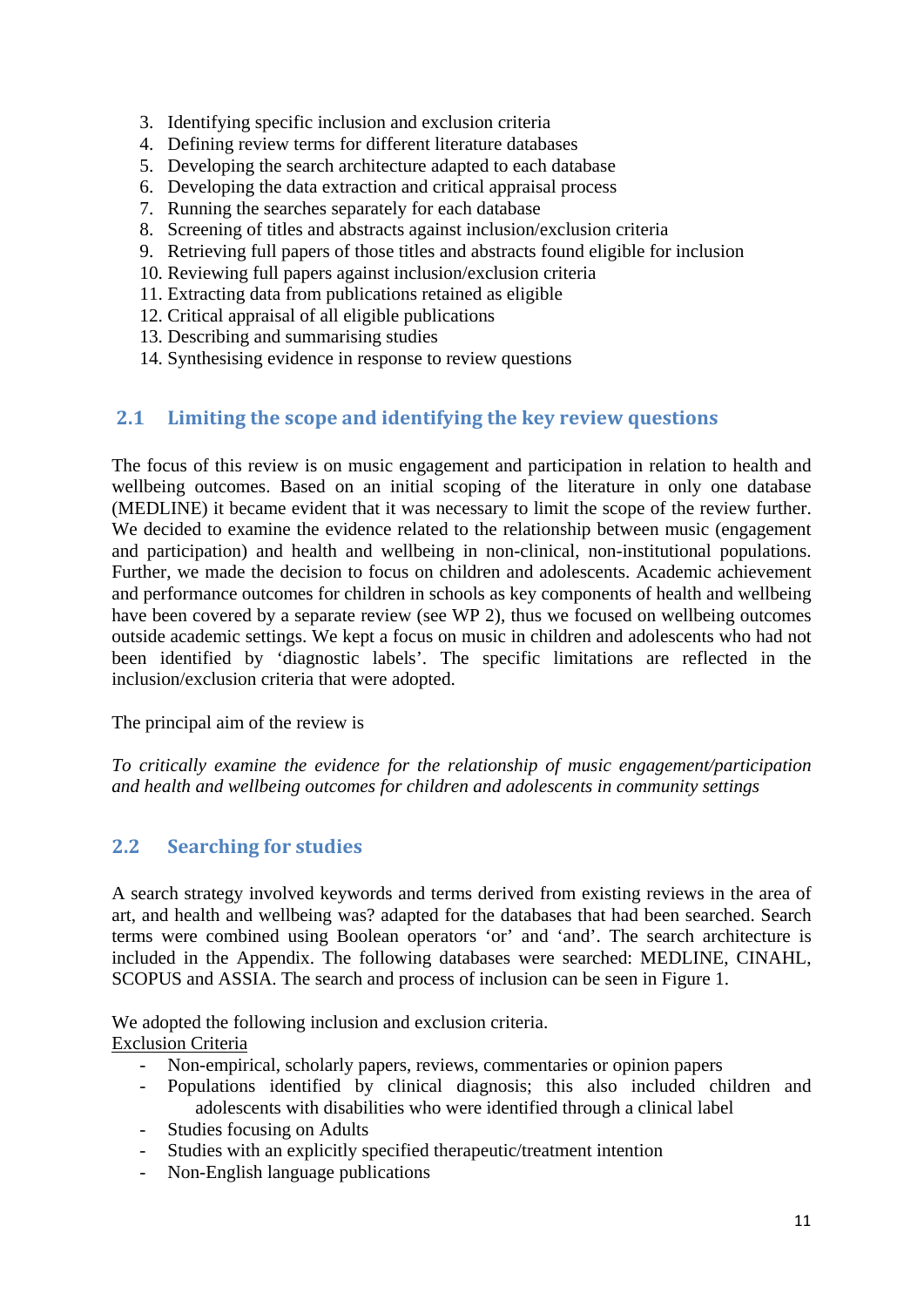#### Inclusion Criteria:

- Empirical study
- Music mentioned in title/or abstract
- Contains empirical data related to attendance and/or participation in music (including singing and drumming) and discussion of health/wellbeing outcomes (in mixed arts-related studies the impact of music on health/wellbeing must be discernible)
- Primary focus on children and adolescents
- Non-diagnostic, non-clinical population
- Community based, non-clinical settings
- Music engagement/participation without explicit and formal therapeutic/treatment intention

The search has been limited to 2004-2014.

#### **2.3 Screening studies**

Study titles and abstracts were systematically screened against inclusion/exclusion criteria by the research team.



Final papers for data extraction: 8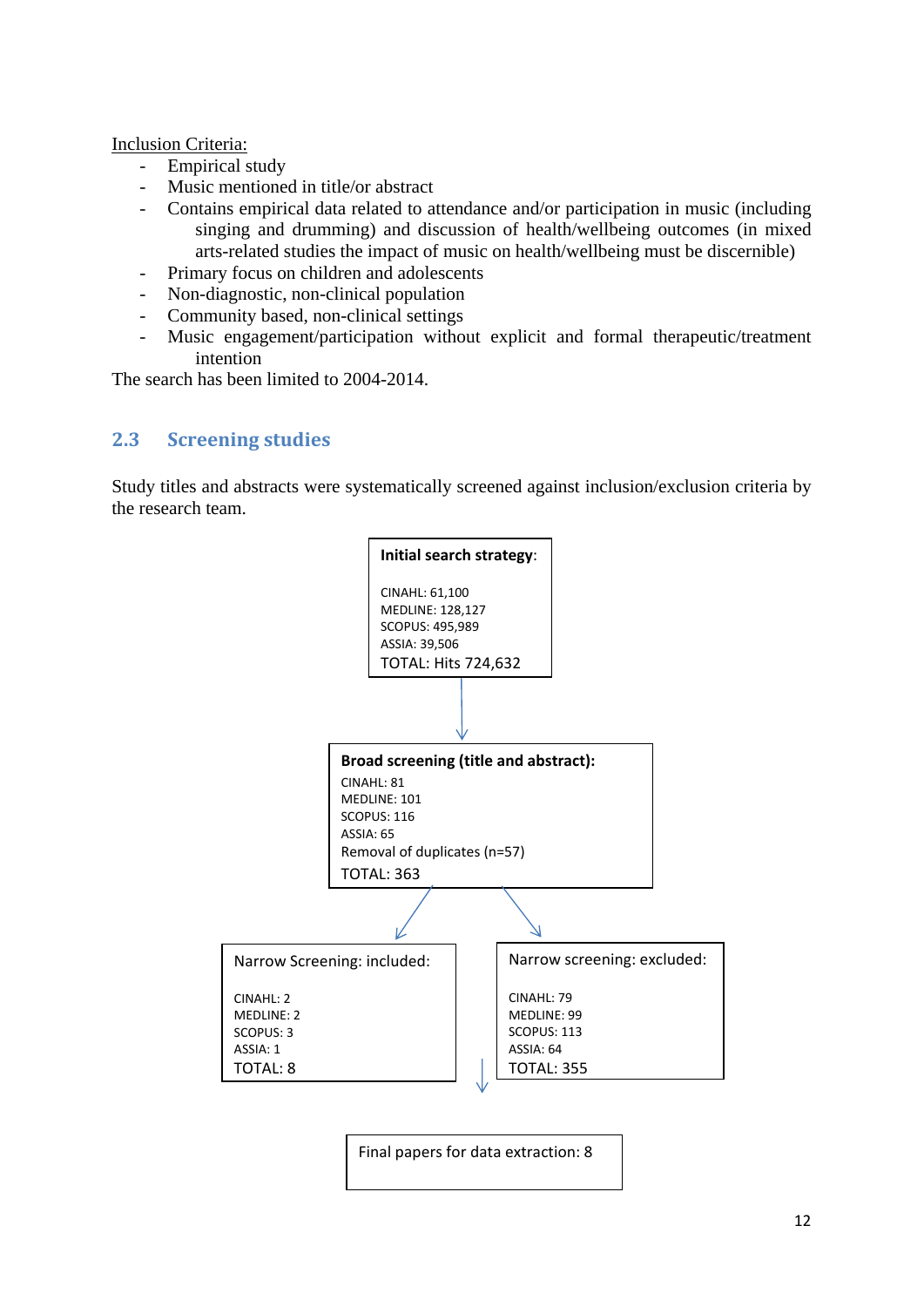#### **Figure 1: WP3 Search Strategy Flow Chart**

#### **2.4 Summary of included studies**

We are reporting on eight studies that have linked music engagement/participation with health and wellbeing outcomes for children and adolescents in community settings. All studies were published between 2009 and 2013. Three of the studies were conducted in Australia (Barrett & Baker, 2012; Marsh, 2012; Wood et al.*,* 2013), two in Canada (Beynon et al., 2013; Miranda & Gaudreau, 2011) and the United Kingdom (Hampshire & Matthijsse, 2010; Rimmer, 2012) and one in the United States (Bittman et al., 2009). Five of the studies were based on qualitative methods (Barrett & Baker, 2012, Beynon et al., 2013; Hampshire & Matthijsse, 2010; Marsh, 2012; Rimmer, 2012) and three on quantitative study designs (Bittman et al., 2009; Miranda & Gaudreau, 2011; Wood et al., 2013). Seven of the studies focused on active music participation, including drumming, singing and general music making, while one study (Miranda & Gaudreau, 2011) explored music listening preferences and their impact on health and wellbeing. Two of the studies were conducted in social justice settings with young offenders (Barrett & Baker, 2012; Bittman et al., 2009) and one in a school for recently arrived immigrants, refugees and asylum seekers in an after-school context (Marsh, 2012).

|              | <b>Authors</b>                                   | <b>Title</b>                                                                                                                                                       | Year | <b>Method</b> | <b>Type of</b><br><b>Music</b> | Country    |
|--------------|--------------------------------------------------|--------------------------------------------------------------------------------------------------------------------------------------------------------------------|------|---------------|--------------------------------|------------|
| $\mathbf{1}$ | Hampshire and<br>Matthijsse                      | Can arts projects improve young people's wellbeing?<br>A social capital approach                                                                                   | 2010 | Qual.         | Singing                        | UK         |
| 2            | Rimmer                                           | The participation and decision making of 'at risk'<br>youth in community music projects: an exploration of<br>three case studies                                   | 2012 | Qual.         | Music/<br>singing              | UK         |
| 3            | Marsh                                            | "The beat will make you be courage": The role of a<br>secondary school music program in supporting young<br>refugees and newly arrived immigrants in Australia     | 2012 | Qual.         | Music                          | Australia  |
| 4            | <b>Barrett and Baker</b>                         | Developing learning identities in and through music:<br>a case study of the outcomes of a music programme<br>in an Australian juvenile detention centre            | 2012 | Qual.         | Music                          | Australia  |
| 5            | Beynon, Heydon,<br>O'Neill, Zhang<br>and Crocker | Straining to hear the singing: toward an<br>understanding of successful intergenerational singing<br>curriculum                                                    | 2013 | Qual.         | Singing                        | Canada     |
| 6            | Wood, Ivery,<br>Donovan and<br>Lambin            | 'To the beat of a different drum': improving the<br>social and mental wellbeing of at-risk young people<br>through drumming                                        | 2013 | Quan.         | Drumming                       | Australia  |
| 7            | Bittman, Dickson<br>and Coddington               | Creative musical expression as a catalyst for quality<br>of life improvement in inner-city adolescents placed<br>in a court-referred residential treatment program | 2009 | Quan.         | Drumming                       | <b>USA</b> |
| 8            | Miranda and<br>Gaudreau                          | Music listening and emotional wellbeing in<br>adolescence: a person-and-variable oriented study                                                                    | 2011 | Quan.         | Listening<br>to music          | Canada     |

| <b>Table 1.</b> Summary of included papers |  |  |  |  |
|--------------------------------------------|--|--|--|--|
|--------------------------------------------|--|--|--|--|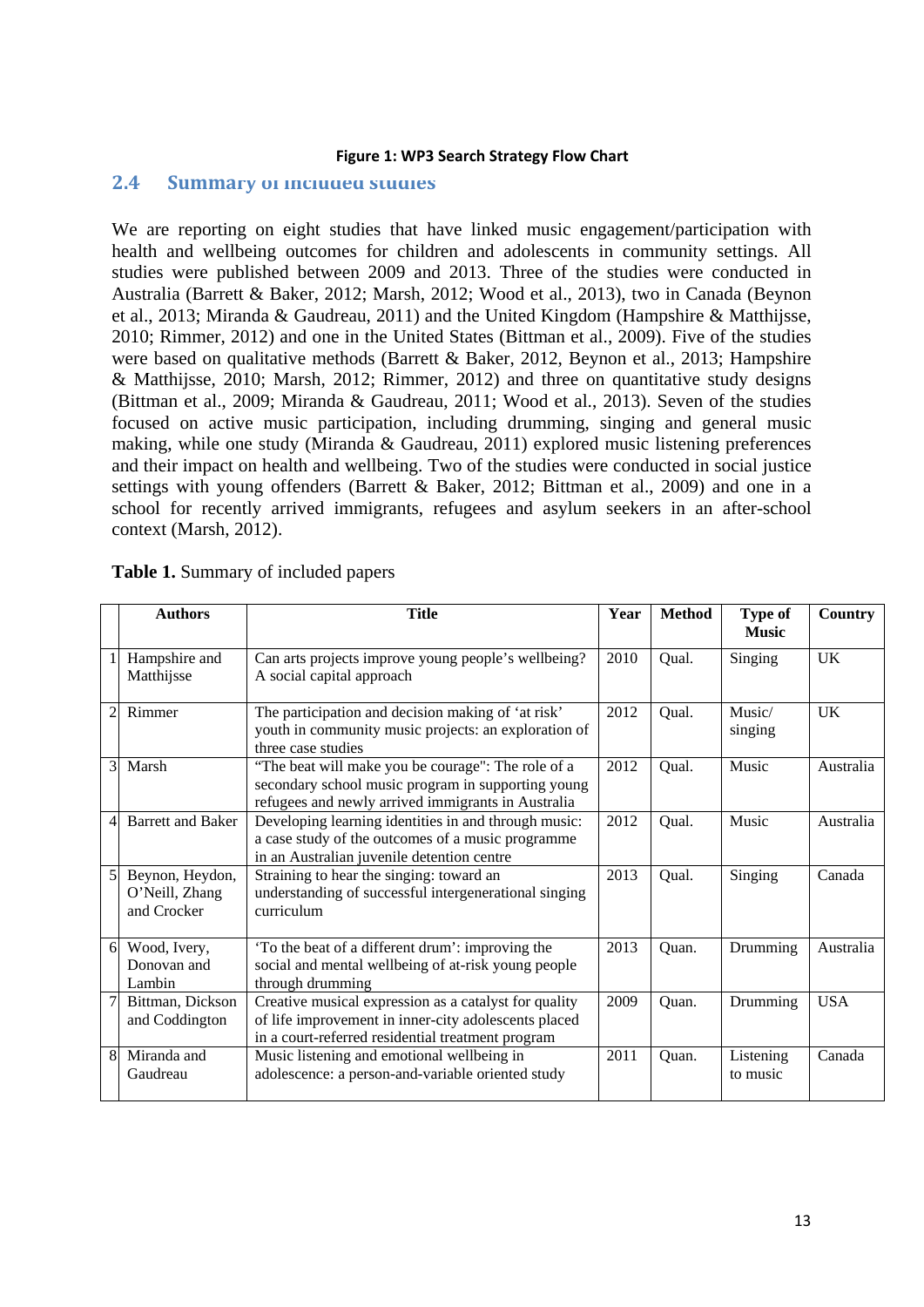# **3. Results and Discussion**

# **3.1 Relationship between music engagement and participation, and health and wellbeing in children and adolescents**

Whilst there is a growing literature on arts activities and their impact on health/wellbeing, questions are emerging around outcomes and the causative and associative relationships. The limited number/quality of papers and the clustering of the papers over the last five years are an indication that this is an emerging field in need of further exploration. In this review, we could not identify any specific physical health outcomes. Emotional, general wellbeing, social development and skills 'outcomes' are not clearly distinguished and terms frequently used undefined or in interchangeable ways.

This evolving interest in demonstrating positive impact of arts projects on health and wellbeing, that is underpinned by current government discourse, is captured in the findings of the majority of the studies (Barrett & Baker, 2012; Beynon et al., 2013; Bittman et al., 2009; Marsh, 2012; Miranda & Gaudreau, 2011; Wood et al., 2013). However, this approach is critiqued by Hampshire and Matthijsse (2010) for being outcome rather than process orientated and for a tendency to 'gloss over negative aspects' (p.709). Two of the qualitative studies offer new insights by questioning and problematizing the differential impact of arts activities on the health and wellbeing of children. Hampshire and Matthijsse (2010) argue that existing social capital influences the impact of an intervention, whilst Rimmer (2012) points to the salience of adopting participatory practices in community based music projects.

This review focuses on studies in non-clinical setting. Previous work on the arts and health and wellbeing has largely been conducted in clinical settings. The use of non-clinical settings is opening up opportunities for the exploration of the uses and benefits of music without relegating it to explicit curative intentions or spaces with clinical connotations that may be resisted by vulnerable and marginalised individuals and groups.

Based on the reviewed studies, we can group key health and wellbeing indicators in following three categories:

- Benefits related to self esteem, confidence, emotional wellbeing
- $\bullet$  Mental health benefits (e.g. depression)
- Socio-relational benefits (e.g. communication, relationships and social isolation).

In the reviewed studies, these indicators have been explored across generations between the young and old (Beynon et al., 2013), between parents and children (Miranda & Gaudreau, 2011), across ethnicities and cultures (Marsh, 2012) in various risk groups and young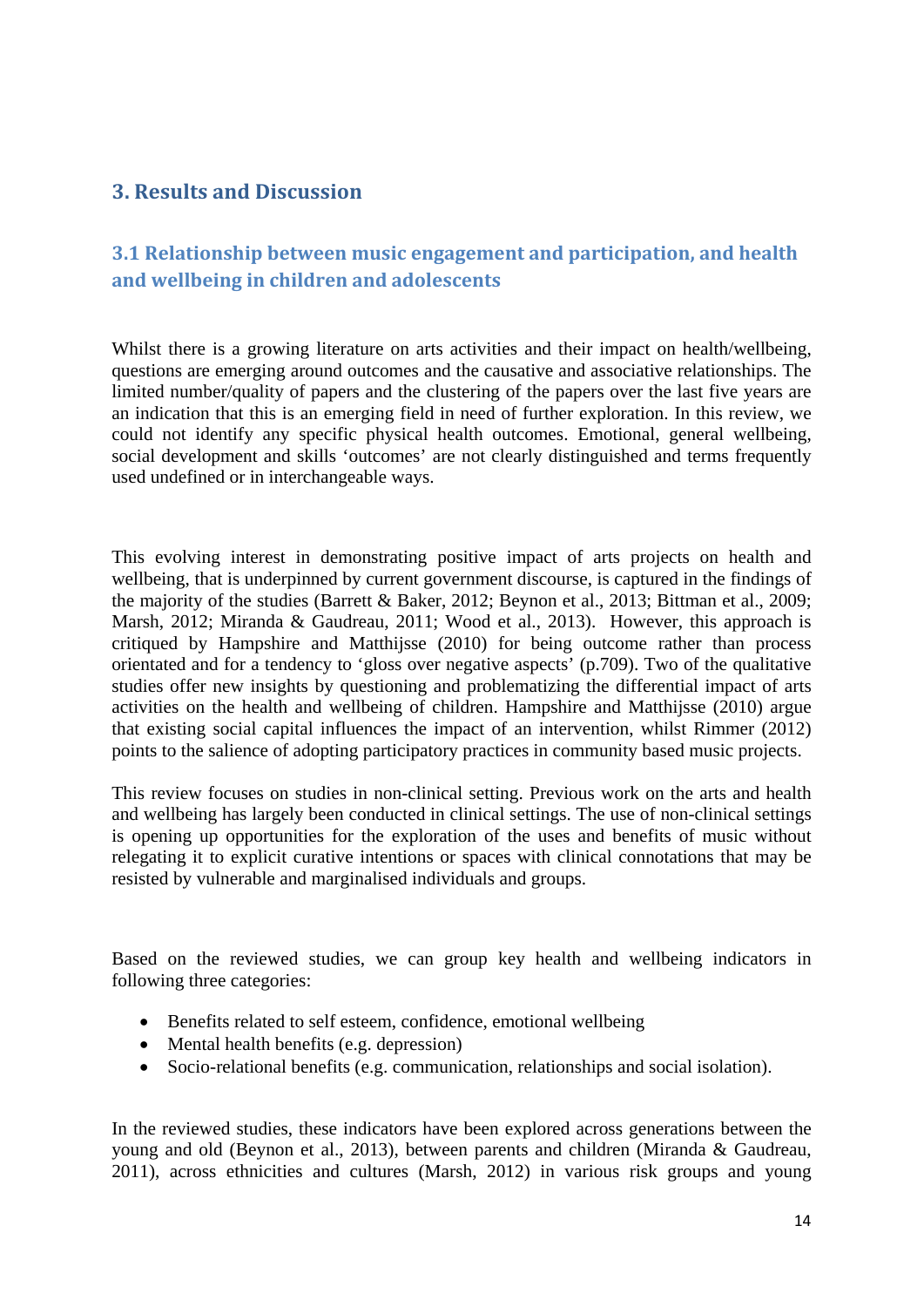offenders (Barrett & Baker, 2012; Wood et al., 2013) .

#### **3.1.1 Benefits related to self esteem, confidence, emotional wellbeing**

Hampshire and Matthijsse (2012) conducted an ethnographic study of the UK Government funded SingUp programme that is a community-based singing project. Their study focused on SingUp Dales, where three groups were established with mainly children of primary 5 and 6 school level (9-11 years). Each group met weekly. The three community groups varied in their socio-demographic makeup. Parktown and Middlemoor are urban settlements in former mining towns, which now have high levels of socio-economic deprivation. Daleside is a prosperous historic market town with predominatly middle class residents. The authors conducted 18 months fieldwork in these settings and included 41 children in the SingUp and 51 in a control group with a matched socioeconomic profile in their anthropological study, which included participant observations and interviews. The authors attended weekly singing rehearsals regularly, watched performances and joined in post-performance celebrations. They also handed a questionnaire to children at baseline, 8 months and 16 months. These were completed under researchers' supervision. Similar questionnaires were given to parents but this was abandoned due to low responses. The questionnaire was designed to measure key components of social capital, and social and emotional wellbeing. There was a very high turnover of children in the SingUp groups. This meant too few completed all three rounds to permit a meaningful statistical analysis of changes. The open-ended interviews with SingUp children faced similar challenges. Only 28 of the children could be interviewed twice. Children who had quit SingUp were interviewed by phone. In addition, two focus groups were conducted with each singing group and one in every region with parents. Findings from the study were mixed. On the one hand, children who stayed with the SingUp groups reported positive experiences of feeling more connected and developing friendships. Others however, especially children from the two more deprived areas did not perceive singing as 'cool' and felt it at times difficult to attend the singing lessons. Children disconnected from the programme as they felt alienated from the kind of music that had been chosen as part of the SingUp programme. They preferred learning more contemporary music. The singing arrangements were also difficult to fit into an already busy schedule of the children from the more affluent Daleside community. Children from deprived towns with little economic or cultural capital appeared to gain little from SingUp. Children from prosperous Daleside with already established economic and cultural capital added to their social capital.

Rimmer (2012) conducted three case studies of community music programmes (one located in a school and two in youth centres) to explore the complexities and multi-dimensionality of adolescents' participation in community music activities and their potential role in community development. While the study does not use explicit language related to health and wellbeing, it makes reference to issues of empowerment, self actualisation and feeling valued – all being key concepts associated with wellbeing. Rimmer suggests that the location of community music projects is critical. School based activities are likely to attract and retain mostly 'school committed' children, likely to already be engaged in (private) music lessons. Whereas community music projects based within youth centres are more likely to reach 'at risk' youth – however, the findings further complicate this by highlighting participatory practices as being the key to impact on all adolescents. According to Rimmer's case study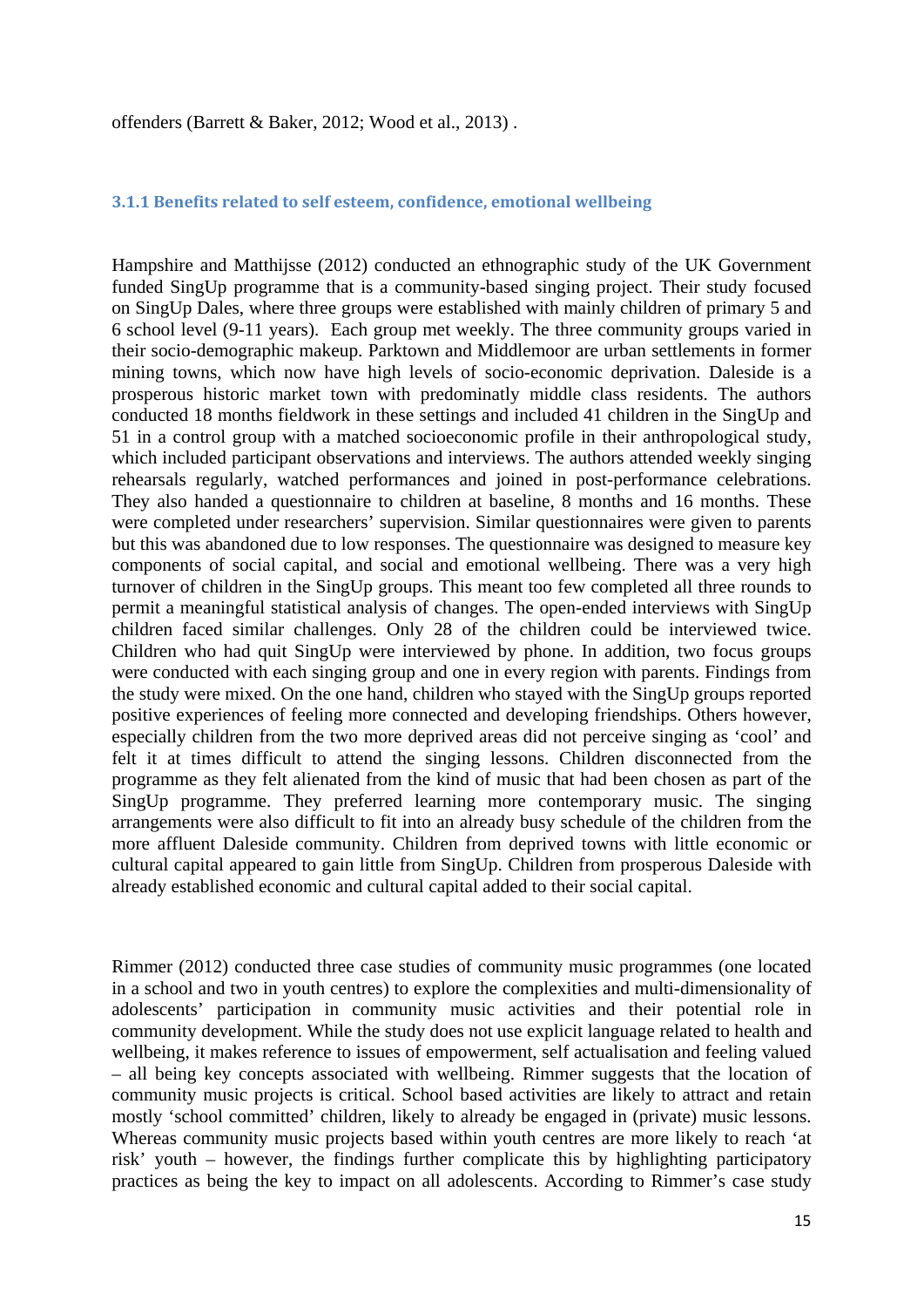findings, self-esteem can be achieved through empowerment and participatory practices. Whilst Rimmer (2012) refers to decision making, empowerment, participation and choice, other studies highlight the significance of involving children and adolescents in the decision making related to their musical experience. Marsh (2012) talks about collaboration, creativity and inclusion, and Hampshire and Matthijsse (2010) found that children felt disconnected when they were not able to choose the songs they sang.

Miranda and Gaudreau (2010) sought to determine different types or profiles of emotional responses in relation to music listening preferences of 329 children and adolescents, grade 9- 11 in a Montreal high school as well as exploring the relationship between social congruence in music tastes with friends and parents and the impact of this on emotional wellbeing in adolescents. In relation to the latter they found that higher congruence between child and parent listening preferences was associated with higher levels of positive affect in emotional wellbeing. The relationship with positive effect was not found for congruence of music listening preferences with peers. The authors contend that there is little research that has considered music listening in adolescents in relation to their parents and argue, that this is a 'research caveat given that relationships with parents remain extremely important throughout adolescence' (p.3).

Wood et al. (2013) report on an evaluation of the DRUMBEAT (Discovering Relationships Using Music, Beliefs, Emotions, Attitudes and Thoughts) after school programme, which was initially developed in 2003 as an early intervention to prevent drug and alcohol use and to build resilience. The programme aims to build self-esteem and social competencies with a key focus on relationships, collaboration, group cohesiveness, trust, and understanding of others. They note the benefits of 'drumming' is that it makes individuals feel good and that it is easier to 'fit in' with others in a group. The project evaluation involved 180 children from 19 primary, secondary and English language (English as a second language) schools. There was a 10% improvement on the Rosenberg's Self Esteem Scale between baseline and the end of the programme. Positive changes in behaviour, greater sense of belonging and group cohesion as well as a decrease of absenteeism were also noted by teachers.

#### **3.1.2 Mental health benefits (e.g. depression)**

Bittman et al. (2009) worked with inner-city youth in a juvenile detention centre. They introduced a creative musical expression protocol as a catalyst for verbal and non-verbal expression. The study involved group drumming. Findings demonstrated statistically significant improvements in self-reported depression compared to participants of a control group. Findings from self-report were also supported in documentation from counsellors.

#### **3.1.3 Sociorelational benefits (e.g. communication, relationships and social isolation)**

Marsh (2012) conducted an ethnographic case study at an intensive English centre. The presented findings are part of larger multi-case study (with purposive and instrumental case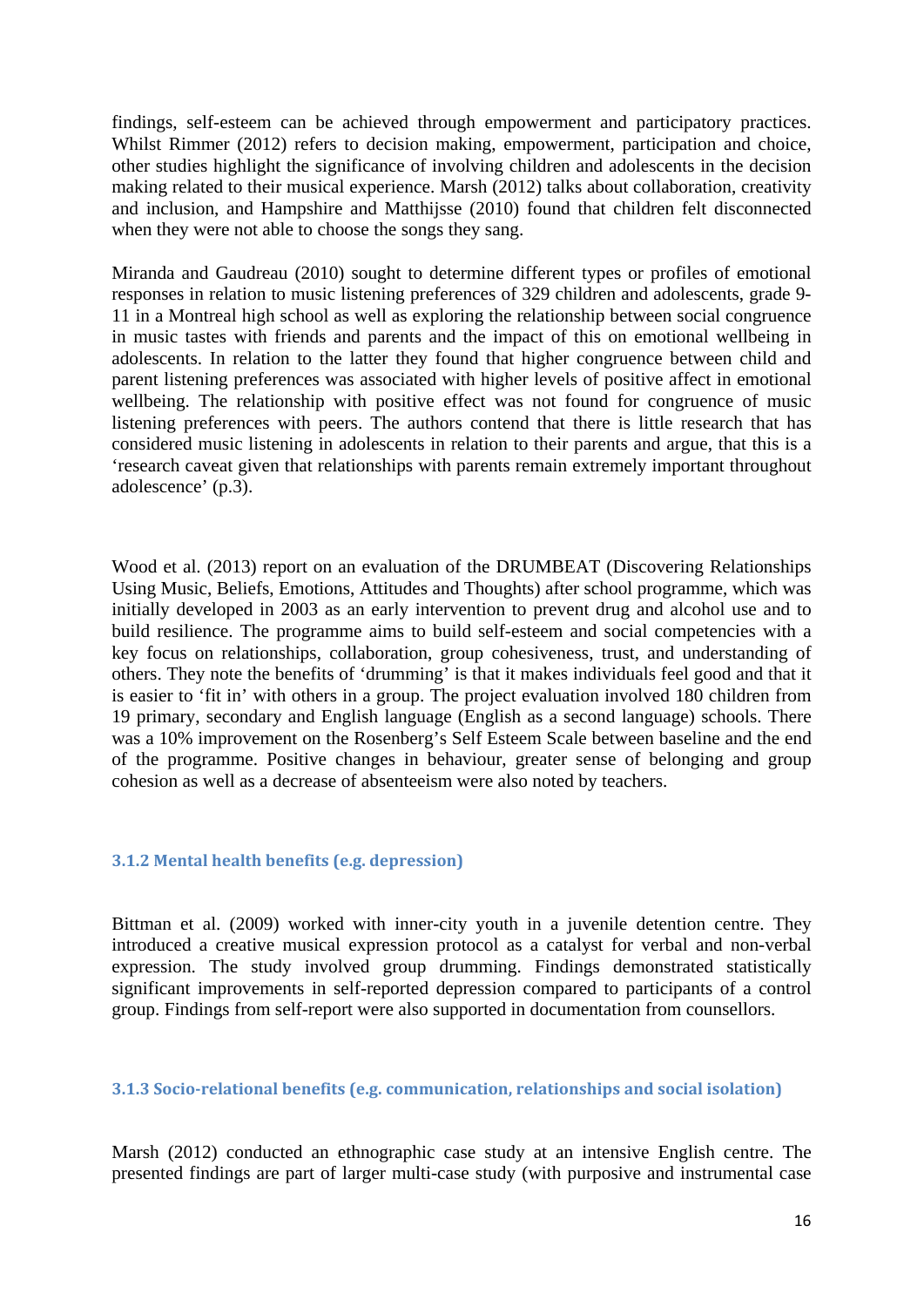studies) on the role of music in refugee and newly arrived immigrant children's and adolescents' lives within a number of extracurricular school, home and community contexts in Sydney. The research team visited the school for one day per week over a period of 7 months and observed elective music and dance classes, including choral and instrumental activities, and dance. They examined the creative development, rehearsal and performance situations. Observations were video-recorded and documented with extensive field notes. Pupils and staff were interviewed informally in the context of activities during the period of observations. At the end of the school year semi-structured interviews and two focus groups were conducted. The participants were selected from two cohorts of pupils; children who had recently arrived in Australia (5 children); and children who had at been in Australia for approximately one year and who were about to graduate from the school (3 children). Moreover, two staff members who had greatest responsibility for providing music and dance activities and the School Principal completed a structured email interview. The key findings that emerged from the project were that music contributed to fostering social and group cohesion and helped overcome perceived separation and marginalisation. Whether these effects are sustainable remains unclear and the small sample size may not be indicative of generalisable effects.

This beneficial aspect of music participation was also found in Barrett and Baker's (2012) study with young offenders. They studied the Australian Children's Music Foundation (ACMF) 'Youth at Risk' music initiative, which emphasised playing and music making with the music teacher in a community of practice. The music programme was designed to develop vocal and instrumental skills in guitar and bass playing as well as drumming. The repertoire was based on pupil choices and further served to develop song-writing skills. Seventeen of 22 school pupils taking part in music programme participated in the study. The authors ensured that data collection tools were designed in a way that to account for participants with very low literacy levels. Over the three interview time-points pupils dropped out due to court appearances and release. In addition, the authors conducted individual interviews with other key stakeholders (Australian Juvenile Detention Centre (AJDC) principal, ACMF music teacher, AJCC programmes manager) and conducted observations during the music lessons. Based on their findings the authors concluded '…that music participation is a powerful mechanism for advancing social inclusion' (p.245) and that the intervention can build skills that can be transferred to other areas of the adolescents's lives. It helps to build positive relationships and trust between the young residents and staff as the following quote illustrates 'I've also noticed that the programme's also built better relationships between staff members at the centre, and the residents, and I can only imagine that this will translate to the outside world, and these adolescents will get on better, a little better, with authority figures, or older people, because of the exposure to, building a good relationship with an older person' (ACMF music teacher) (p.254).

Beynon et al. (2013) interviewed informants involved in the coordination of intergenerational singing programmes from 7 organisations in Canada. They had initially contacted 170 organisations about intergenerational singing programmes, they received responses from 134 organisations but only only 36 indicated that they had in the past or were currently offering intergenerational singing programmes. Only 7 organisations responded to the questionnaire about intergenerational singing. Informants suggested that intergenerational singing has the potential to mitigate social isolation and promote a sense of wellbeing of both children and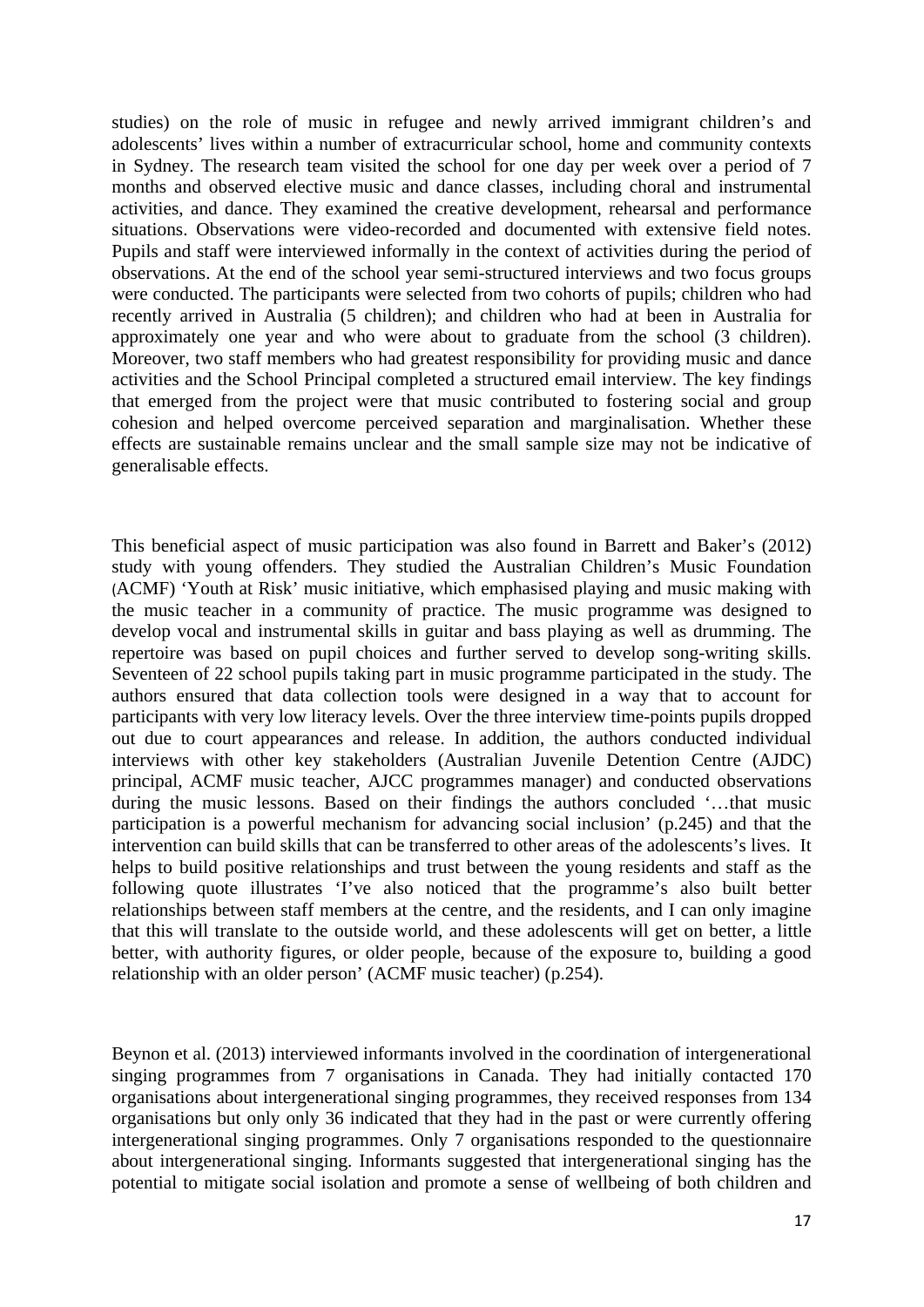older people.

# **3.2 Theories and theoretical foundations used in the empirical publications linking music participation with health and wellbeing in children and adolescents**

There is little evidence that studies on the relationship between music participation and health and wellbeing of children have been framed or even informed by theoretical considerations. Other than Hampshire and Matthijsse's (2010) reference to 'social capital' the theoretical foundation of the studies is not well developed and links with empirical findings are at best speculative. Whilst several authors refer to theoretical concepts (e.g. positive psychology concepts such as 'happiness' 'flow', creative expression and disclosure, Maslow's hierarchy of needs) in discussion the research projects themselves have not theoretically framed nor have the results been analysed from a specific theoretical perspective.

Hampshire and Matthijsse (2010) discuss three key dimensions of adolescents's social capital, which had been identified by Schafer-McDaniel (2004), in an effort to understand the connections between music and health and wellbeing:

- Social networks and sociability
- Trust and reciprocity
- Sense of belonging/place attachment

Hampshire and Matthijsse (2010) further added the following dimensions of social and emotional wellbeing:

- Relationships with parents
- Relationships with friends/peers
- Indicators of self-esteem
- **Aspirations**

However, these dimensions have not been empirically tested, do not form a coherent framework and have not been used and systematically examined in empirical studies.

## **3.3 Specific population groups, settings and outcomes considered**

Within the general population of children of secondary and primary school level age, studies made specific reference to young offenders, new immigrants and refugees, and children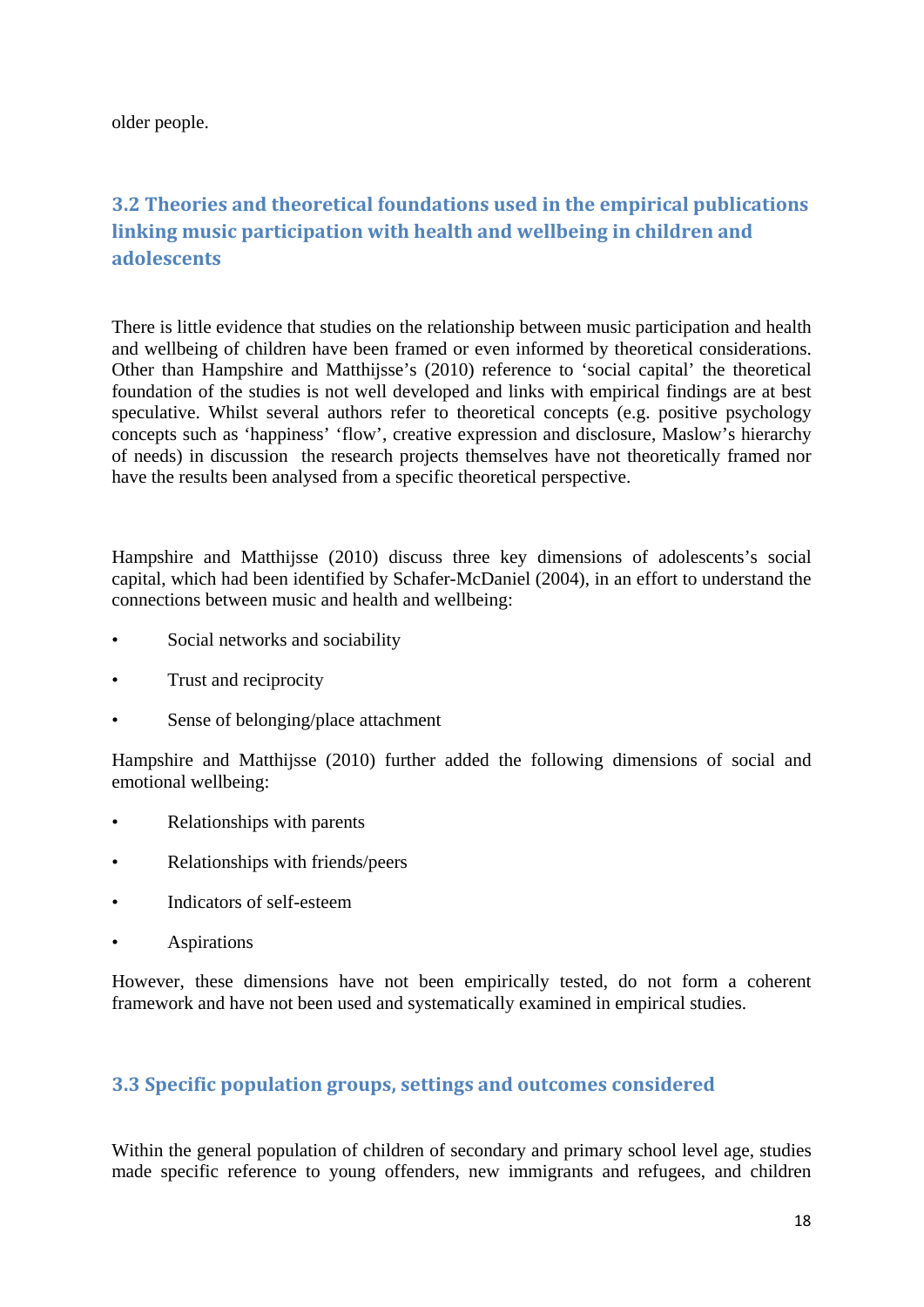described as being at risk for poor health and wellbeing outcomes from lower socio-economic areas.

The reviewed studies have included a range of psychosocial 'outcomes'. Outcomes is put in quotation marks as most studies did not test the effectiveness of music on health and wellbeing outcomes but reported perceptions of psychosocial benefits. The most commonly referred to 'outcomes' include self-esteem and confidence (all authors), social relationship skills and positive social behaviours (Barrett & Baker, 2012; Miranda & Gaudreau, 2011; Wood et al., 2013), quality of life (Beynon et al., 2013)<sub>,</sub> capacity to engage and persistence in carrying out tasks (Barrett & Baker, 2012) . Other reported outcomes included depression (Bittman et al,, 2009) , anger (Bittman et al., 2009) , sense of belonging (Marsh, 2012) , social cohesion (Marsh, 2012; Miranda & Gaudreau, 2011) , collaboration (Marsh, 2012) and emotional wellbeing (Hampshire & Matthijsse, 2010) .

## **3.4 Study designs and methodological approaches**

Five of the included studies were based on qualitative exploratory study designs, two based on case study approaches (Barrett & Baker, 2012; Marsh, 2012) ; three studies were based on various quantitative designs, including a randomized controlled cross-over design (Bittman et al., 2009), observational cohort design (Miranda & Gaudreau, 2011), uncontrolled preinterim-posttest design (Wood et al., 2013).

Data in the qualitative studies were generated through self-report questionnaire surveys (Hampshire & Matthijsse, 2010), focus groups (Hampshire & Matthijsse, 2010), semistructured individual interviews (Barrett & Baker, 2012; Beynon et al., 2013; Hampshire & Matthijsse, 2010; Marsh, 2012), telephone interviews (Beynon et al., 2013), and participant observation ).

Two of the quantitative studies (Miranda & Gaudreau, 2011; Wood et al., 2013) used standardised validated measures, including Rosenberg's Self Esteem Scale, the Teachers Report Form (TRF), the Positive Negative Affect Schedule (PANAS).

# **3.5 Strength of the evidence base linking music participation to health and wellbeing in children and adolescents**

The quality of existing empirical evidence linking music participation and health and wellbeing outcome has to be considered satisfactory to poor. Several of the reviewed publications reported on small convenience samples (Barrett & Baker, 2012), provided little analytical detail on qualitative data analysis (Barrett & Baker, 2012; Marsh, 2012), used relatively weak statistical techniques such as Cluster Analysis (Miranda & Gaudreau, 2011), remained largely descriptive (Beynon et al., 2013), used proxy observations by key informants (Beynong et al., 2013) or were faced with substantial drop out problems of study participants (Barrett & Baker, 2012).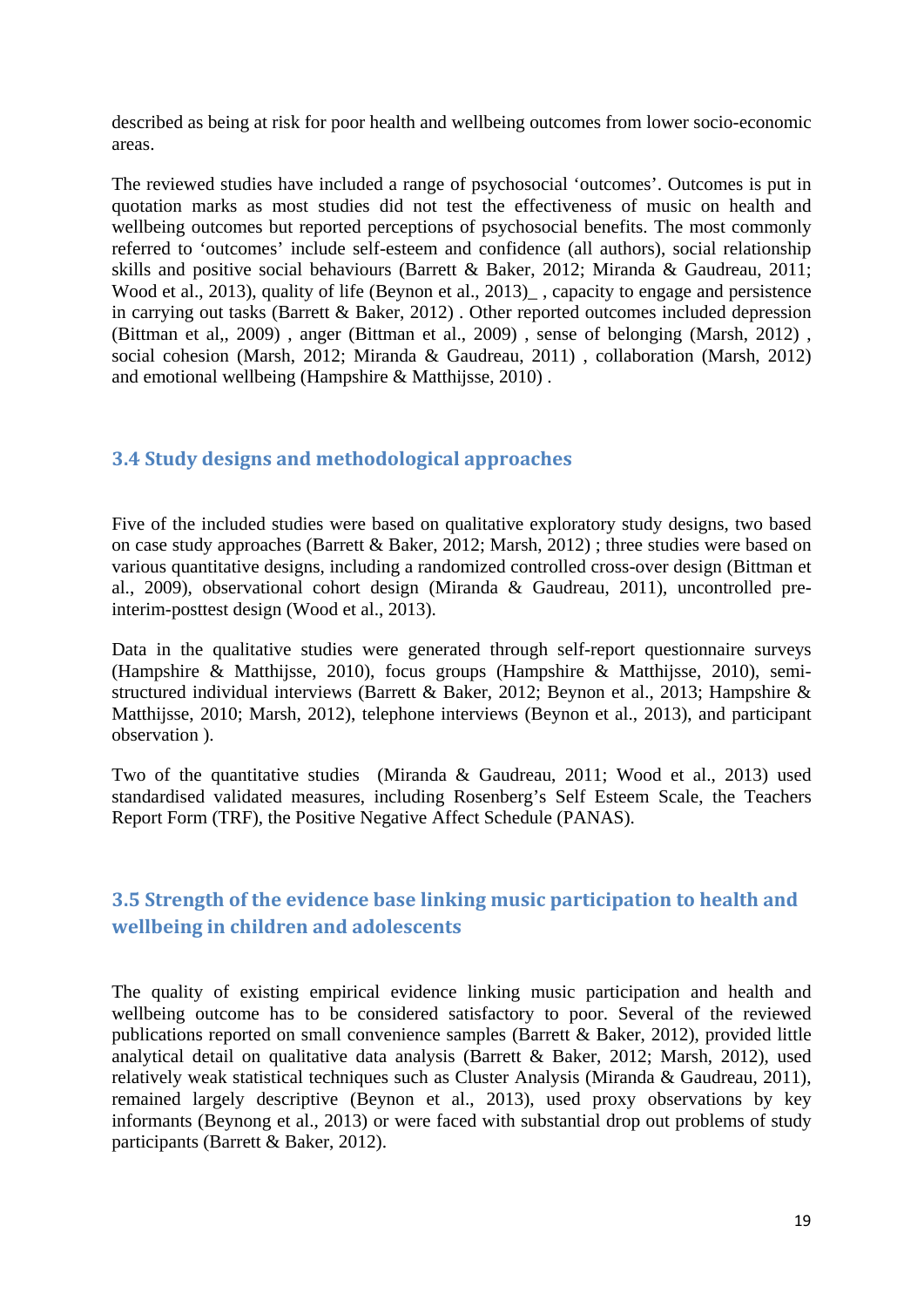#### **Weight of Evidence**

|    | <b>Papers</b>                   | Methodological<br>Quality | Methodological<br><b>Relevance</b> | <b>Topic</b><br><b>Relevance</b> | <b>Total</b> |
|----|---------------------------------|---------------------------|------------------------------------|----------------------------------|--------------|
| 1. | Barrett & Baker<br>(2012)       | $\overline{4}$            | $\mathcal{D}_{\mathcal{L}}$        | $\overline{2}$                   | 8            |
| 2. | Beynon et al. (2013)            | 4                         | 3                                  | 3                                | 10           |
|    | 3. Bittman et al. (2009)        | $\mathfrak{2}$            | $\overline{2}$                     | 3                                | $\tau$       |
| 4. | Hampshire<br>&Matthijsse (2010) | 3                         | $\mathbf{1}$                       | 1                                | 5            |
|    | 5. Marsh (2012)                 | $\overline{4}$            | $\mathcal{D}_{\mathcal{A}}$        | $\overline{2}$                   | 8            |
| 6. | Miranda & Gaudreau<br>(2011)    | $\overline{2}$            | $\overline{2}$                     | 3                                |              |
|    | 7. Rimmer (2012)                | 3                         | $\overline{2}$                     | $\overline{2}$                   |              |
| 8. | Wood et al. (2013)              | 3                         | $\overline{2}$                     | $\overline{2}$                   | 7            |

1: Excellent, 2: Good, 3: Satisfactory, 4: Inadequate

# **3.6 Role of music in addressing social and health related inequalities in children and adolescents**

Only one paper (Hampshire and Matthijsse, 2010) specifically connected music, health and wellbeing, children and inequalities. Hampshire and Matthijsse (2010) refer to Bourdieu's theorising of social capital, arguing that social capital is unevenly distributed and can have an exclusive as well as inclusive function. They claim that their findings represent 'a hierarchy of forms of cultural capital … which is both emblematic and constitutive of social inequalities' (p.712). They further draw on Leonard's (2005) work on 'convertability' and the ability to convert one of type of capital into another that is hardest for those starting out with limited capital due to structural constraints. They state that *'community arts programmes are no quick-fix to social exclusion and poverty, and that they may even increase the risk of reinforcing or widening social inequalities if the benefits accrue disproportionately to those who already enjoy relatively high levels of economic, social and cultural capital'* (p.715). They stress the importance of considering cultural and socio-ecological context factors when planning music activities.

In other papers, discussions of impact on inequalities are implicit. For example, socio-spatial awareness emerges as relevant in Rimmer's (2012) work as well. He argues that the use of school settings tends to attract 'school committed' pupils who often have prior (private)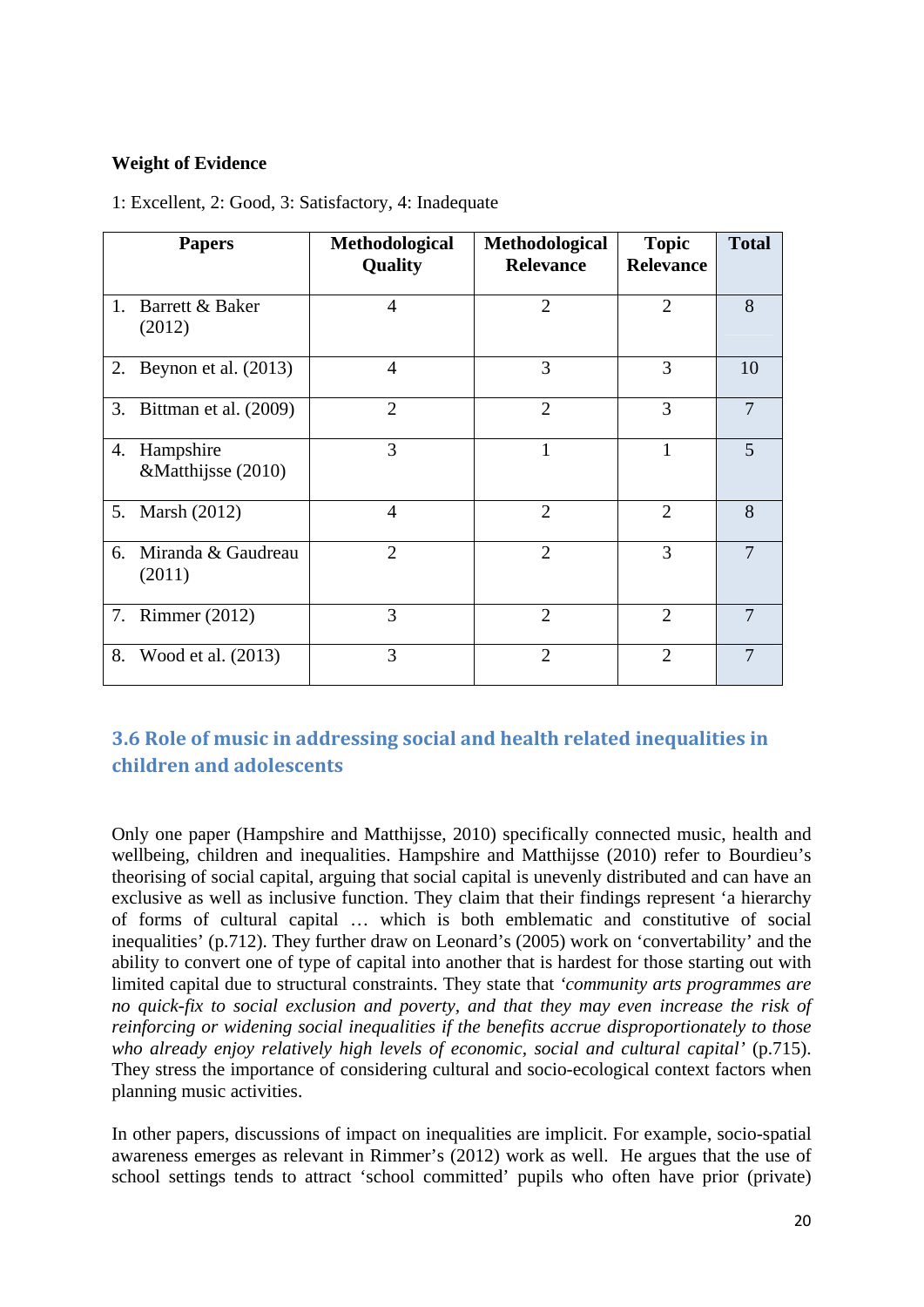music experience and recommends taking activities out of schools and into community youth centres to reach 'at risk' groups. Projects need to account for existing structural inequalities and social capital otherwise they risk reinforcing or widening disparities (Hampshire and Matthijsse, 2010). Furthermore, the failure to adopt participatory approaches that offer children choice and control over their music experiences may negatively impact on outcomes (Rimmer, 2012; Marsh, 2012; Barrett & Baker, 2012; Hampshire & Matthijsse, 2010). It is imperative that the essence of community music is not lost, 'community music is musicmaking with social goals' (Rimmer, 2012:331).

Music engagement may help at risk youth to develop transferable life skills that may help them to leave a pathway into crime (Barrett & Baker, 2012). Bittman et al. (2009) found that intervention effects were retained until after 6 weeks of their programme, although note that a longitudinal study is required to fully explore the sustainability of outcomes. Miranda and Gaudreau (2011) suggest that music could be used to promote family bonding and communication between parents and adolescents, while the absence of these bonding opportunities may leave adolescents marginalised.

Despite much optimism in how music engagement may mitigate risk and enhance positive wellbeing and development outcomes at the individual level, none of the studies have explored how structural level factors that reproduce inequalities, may be influenced.

**3.7 Gaps in the current stateofthe science linking music with health and wellbeing of children and adolescents (e.g. theoretical, methodological (designs, maturity/fidelity of approaches, outcomes, quality of implementation) and implementation)**

The current evidence base for the role of music in relation to health and wellbeing outcomes of children and adolescents is extremely weak due to gaps in the quality of research. There is little theoretical framing of research in a systematic and substantive way and methodologically studies are weak and flawed. Most research is at the exploratory case study level. Even multi-site initiatives are poorly 'evaluated' and mainly involve sketchy pre-post interviews. The papers that were included in this review suggest a tendency to 'overplay' anecdotal observations and effects.

Areas emerging from the studies that are ripe for future research include:

- Outcomes focus adoption of a more critical approach to what is being measured/evaluated
- $\bullet$  Methodology account for the complexity of social impacts associated with unique arts based activities
- Participatory approaches need to involve and listen to the voice of the child/adolescent in community music projects

Questions have been raised in this review over the outcomes that are being measured or evaluated. The review has included critiques of the recent emphasis on outcomes focused research in the field of arts and health and social impact. Hampshire and Matthijsse (2010) use Daykin's (2007) work to highlight how an increasing focus on *outcomes* can obscure learning from the *processes* through which participation in arts/music can increase wellbeing.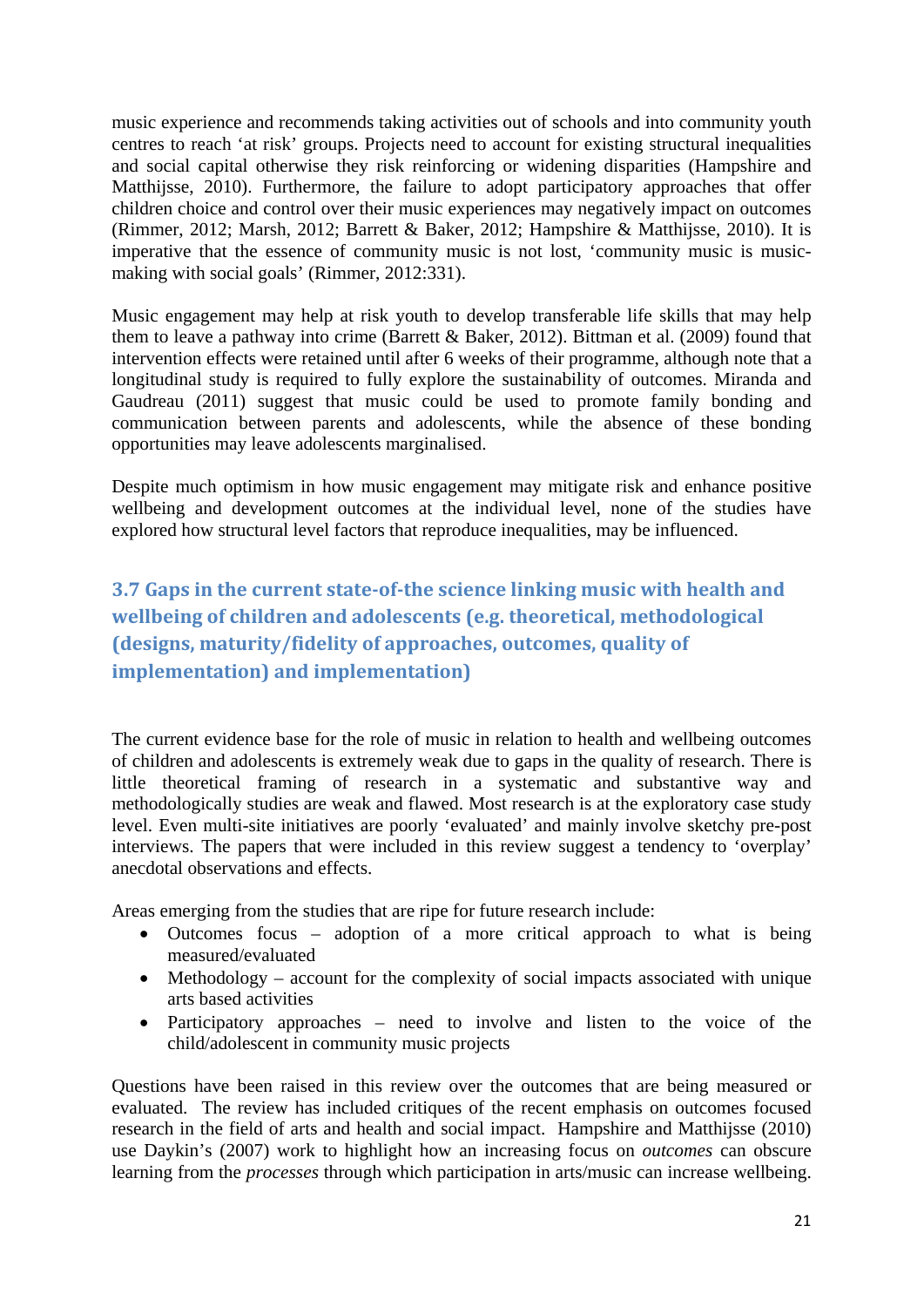Barrett and Baker (2012) caution against suggesting outcomes can be achieved through music that have arisen in a non-music context. Rimmer (2012) notes the challenges to quantify the social impacts of arts activities, which raises methodological questions for arts. and health and wellbeing research; in particular creating and working with methodologies that are sensitive to, and able to account for, the complexities of social impacts encountered in arts experiences. Rimmer (2012) draws on the work of Belfiore and Bennett (2007, cited in Rimmer, 2012:332) to argue that current research has been 'largely based on a fragmented and incomplete understanding of the cognitive, psychological and sociocultural dynamics that govern the aesthetic experience'.

Other methodological questions that have been raised in the reviewed studies include:

| stablishing cause and effect                                                                | E |
|---------------------------------------------------------------------------------------------|---|
|                                                                                             | E |
| stablishing baselines                                                                       |   |
| apturing long term outcomes                                                                 |   |
| uantifying progress (in relation to self-esteem, confidence, motivation or quality of life) |   |
| hild's voice                                                                                |   |
|                                                                                             | P |

articipatory methods – reflect findings that highlight need for participatory approaches in practice

The latter two points connect to a narrative threaded throughout the studies of listening to and involving children in their musical experience (Barrett and Baker, 2012; Hampshire and Matthijsse, 2010; Marsh, 2012; Rimmer, 2012) and extending this to facilitating for the child's voice to be heard through the research process. The voice and inclusion of parents and families is a further area that is underdeveloped and future research could help to address this lacuna in knowledge and understanding.

# **4. Conclusions and Recommendations**

Due to the inclusion and exclusion criteria (e.g., time period of 2004-2014, English language publications), key terms, databases, it is possible that some useful and high quality studies have been missed that could have provided further evidence to support or refute the findings of this literature review. However, every effort was made to avoid this through quality assurance and sharing of papers between and across the three WP teams. It is also important to remind the reader that as the lens used to review and evaluate the studies included here is based on the EPPI-Centre steps and requirements, our frame of reference is likely to be different from that of the authors.

All seven studies provided some evidence that active music making can play an important role in addressing health issues, by improving emotional wellbeing, self-esteem and social cohesion. However, the research in this area is methodologically too weak to draw any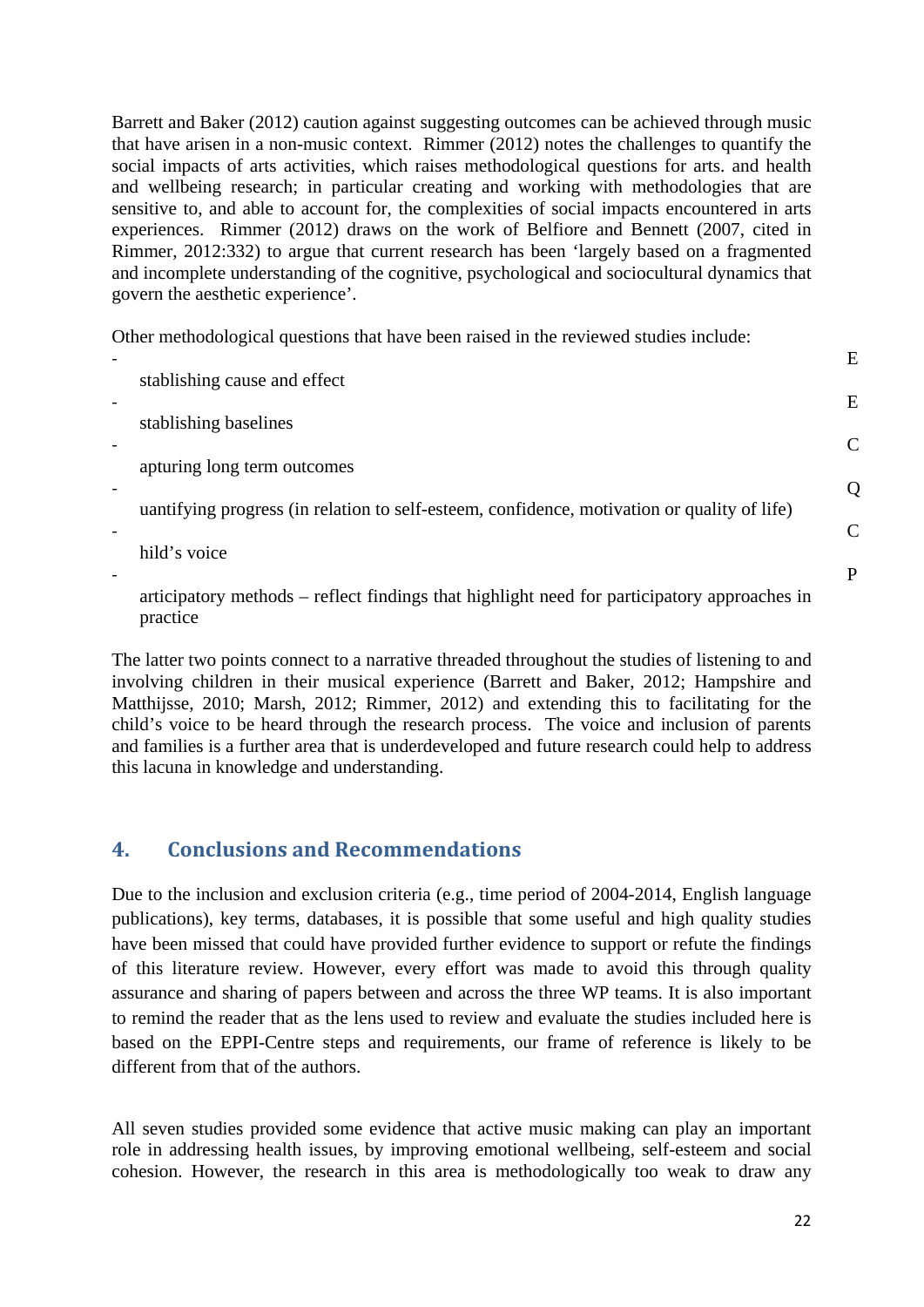meaningful conclusions about the links between music participation and health and wellbeing outcomes for children and adolescents in community settings. Health and wellbeing are defined and operationalized in a wide variety of ways. Similarly, music participation takes different forms, including singing, drumming and multi-instrumental arrangements. Qualitative, observational and quantitative methods have been used to examine the benefits of music. But the small number of studies and substantial heterogeneity of approaches render study findings incomparable. Similarly, findings tend to be broad, with conclusions at times overstating the findings, anecdotal and thus difficult to assess in their credibility and transferability. We did not find any evidence of how music participation in terms of physical health benefits for children, adolescents or families in non-clinical groups. Most research focused on emotional wellbeing and socio-behavioural benefits.

All studies exclusively focused on one child or family member but did not examine the possible impact of music participation on the wider family. Even the one study that examined emotional wellbeing and the relationship with coherent adolescent-parent listening preferences did not explore wellbeing benefits for parents or siblings. The intergenerational singing group suggests benefits for the children and the elderly but since the study only relied on key informant interviews there is no evidence for this claim. Evidence on how music participation can play a role in reducing social and health related inequalitiesis extremely limited and at best anecdotal. Participatory approaches that foster choice in the design of the music programme and the music performed seems to be important to retain the young participants' interest and engagement.

#### **4.1 Implications for Future Research**

Clearly, the research on the role of music participation in contributing to health and wellbeing outcomes is emerging. More precise definitions and taxonomies of health and wellbeing outcomes are needed that allow for a systematic operationalisation. At present there is no clear understanding of how music may produce health and wellbeing benefits. Theoretical models that are empirically tested are largely missing. Where they exist they need to be connected to the empirical work right from the outset. Future research needs to strive for greater robustness and quality, especially in the systematic planning and incorporation of evaluations of structured music programmes, a clearer articulation of theoretical mechanisms of change that could be subject to systematic testing, and the use of valid and tested data collection methods. Participatory research methods may be used but require robust approaches to produce research findings of transferrable and credible value. Future research should moreover examine how positive gains at the individual level can collectively transform structural level factors that are responsible for social inequalities. Especially, prospective studies are needed to examine changes over time.

## **4.2 Implications for Policy and Practice**

As mentioned earlier, the studies reviewed here, emphasise decision making, empowerment, participation and choice, with one reporting disconnect when children did not have a say in what music they could play. Therefore, music initiatives should use participatory approaches that foster choice in the design of the music programme.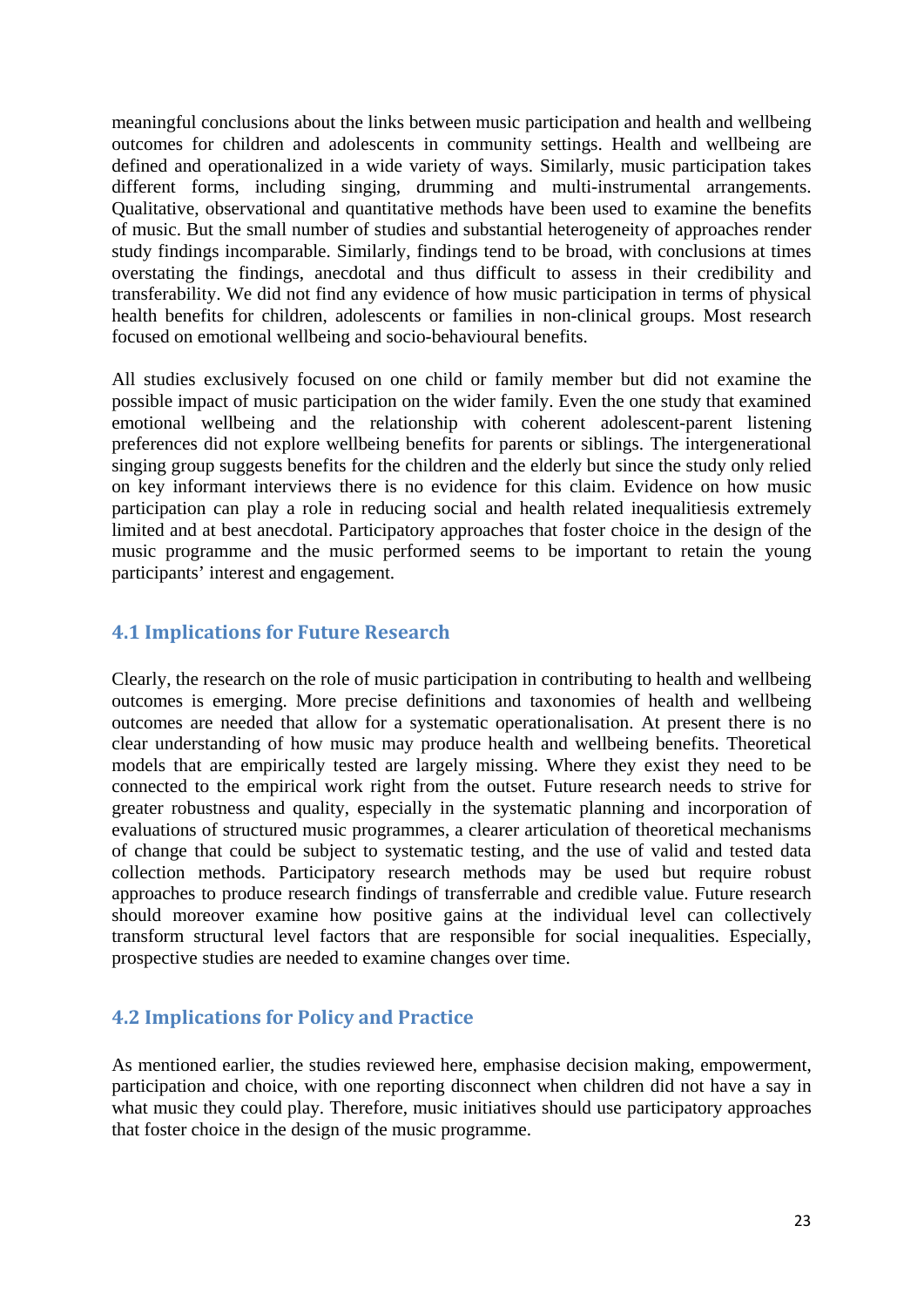The initiatives should consider how they could have a positive impact on not only individuals, but also families and communities, and identify ways of changing structural factors leading to social inequalities. Therefore, it is important that music initiatives are available to individuals from low SES and in a non-stigmatising manner.

As seen earlier, even the congruence of music listening performances between family and children can lead to a positive impact on emotional wellbeing. Therefore, it is important that music initiatives foster ongoing parental participation in a meaningful manner.

Although in recent times media has played a big part in breaking stereotypes related to music, gender and SES, one of the studies suggests that there are still some stereotypes prevalent among some young people that need to be explored. By engaging and listening to young people and families from different communities with a variety of cultural norms, practitioners can ensure the participation of more people from a variety of backgrounds, gender, age and ethnicity. Above all, it is important that the essence of community music is not lost, which as pointed out earlier is about making music with social goals.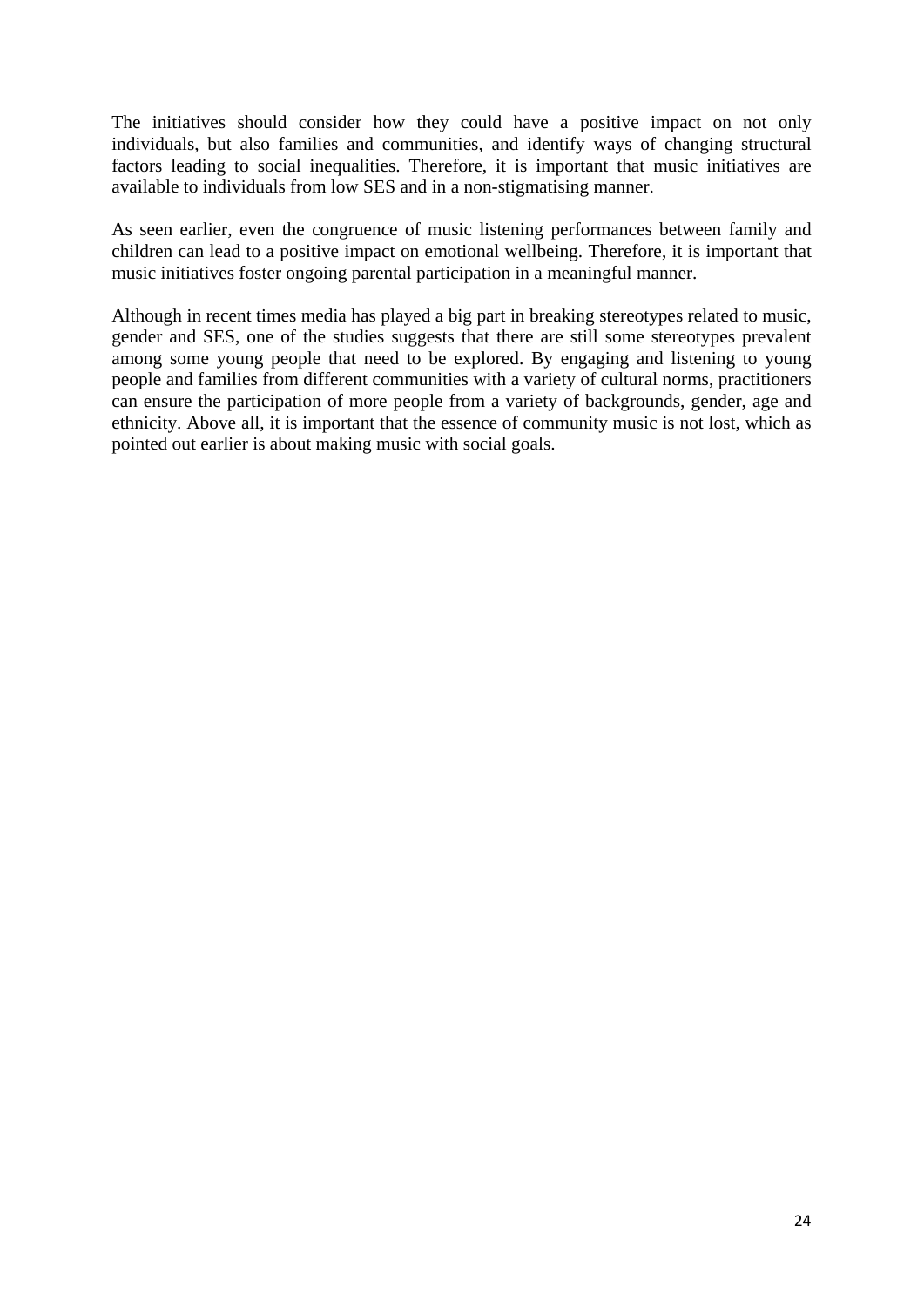#### **References**

- Barrett, M. S., & Baker, J. S. (2012). Developing learning identities in and through music: A case study of the outcomes of a music programme in an Australian juvenile detention centre. *International Journal of Music Education*, *30*(3), 244–259. doi:10.1177/0255761411433721
- Beynon, C., Heydon, R., O'Neill, S., Zhang, Z., & Crocker, W. (2013). Straining to Hear the Singing: Toward an Understanding of Successful Intergenerational Singing Curriculum. *Journal of Intergenerational Relationships*, *11*(2), 176–189. doi:10.1080/15350770.2013.782747
- Bittman, B., Dickson, L., & Coddington, K. (2009). Creative Musical Expression as a Catalyst for Quality-of-life Improvement in Inner-city Adolescents Placed ina Courtreferred Residential Treatment Program *Advances*, 8–19.
- Blacking, J. (1995). *Music, Culture, and Experience*. University of Chicago Press.
- Brown, L. S., & Jellison, J. A. (2012). Music research with children and youth with disabilities and typically developing peers: a systematic review. *Journal of Music Therapy*, *49*(3), 335–364.
- Carr, C., Odell-Miller, H., & Priebe, S. (2013). A systematic review of music therapy practice and outcomes with acute adult psychiatric in-patients. *PloS One*, *8*(8), e70252. doi:10.1371/journal.pone.0070252
- Fritz, T., Jentschke, S., Gosselin, N., Sammler, D., & Peretz, I. (2009). Universal recognition of three basic emotions in music. *Current Biology, 19,* 573-576.
- Hampshire, K. R., & Matthijsse, M. (2010). Can arts projects improve adolescents's wellbeing? A social capital approach. *Social Science and Medicine*, *71*(4), 708–716. doi:10.1016/j.socscimed.2010.05.015
- Hanser, S. B. (2014). Music therapy in cardiac health care: current issues in research. *Cardiology in Review*, *22*(1), 37–42. doi:10.1097/CRD.0b013e318291c5fc
- Marsh, K. (2012). "The beat will make you be courage": The role of a secondary school music program in supporting young refugees and newly arrived immigrants in Australia. *Research Studies in Music Education*, *34*(2), 93–111. doi:10.1177/1321103x12466138
- Miranda, D., & Gaudreau, P. (2011). Music listening and emotional well-being in adolescence: A person- and variable-oriented study. *Revue Européenne De Psychologie Appliquée/European Review of Applied Psychology*, *61*(1), 1–11. doi:10.1016/j.erap.2010.10.002
- McDermott, O., Orrell, M., & Ridder, H. M. (2014). The importance of music for people with dementia: the perspectives of people with dementia, family carers, staff and music therapists. *Aging & Mental Health*, *18*(6), 706–716. doi:10.1080/13607863.2013.875124
- Molnar-Szakacs, I., & Heaton, P. (2012). Music: a unique window into the world of autism. *Annals of the New York Academy of Sciences*, *1252*(1), 318–324. doi:10.1111/j.1749- 6632.2012.06465.x
- Rimmer, M. (2012) The participation and decision making of "at risk" youth in community music projects: an exploration of three case studies. *Journal of Youth Studies*, *15*(3), 329–350. doi:10.1080/13676261.2011.643232
- Wood, L., Ivery, P., Donovan, R., & Lambin, E. (2013). "To the beat of a different drum": improving the social and mental wellbeing of at-risk young people through drumming. *Journal of Public Mental Health*, *12*(2), 70–79. doi:10.1108/jpmh-09-2012-0002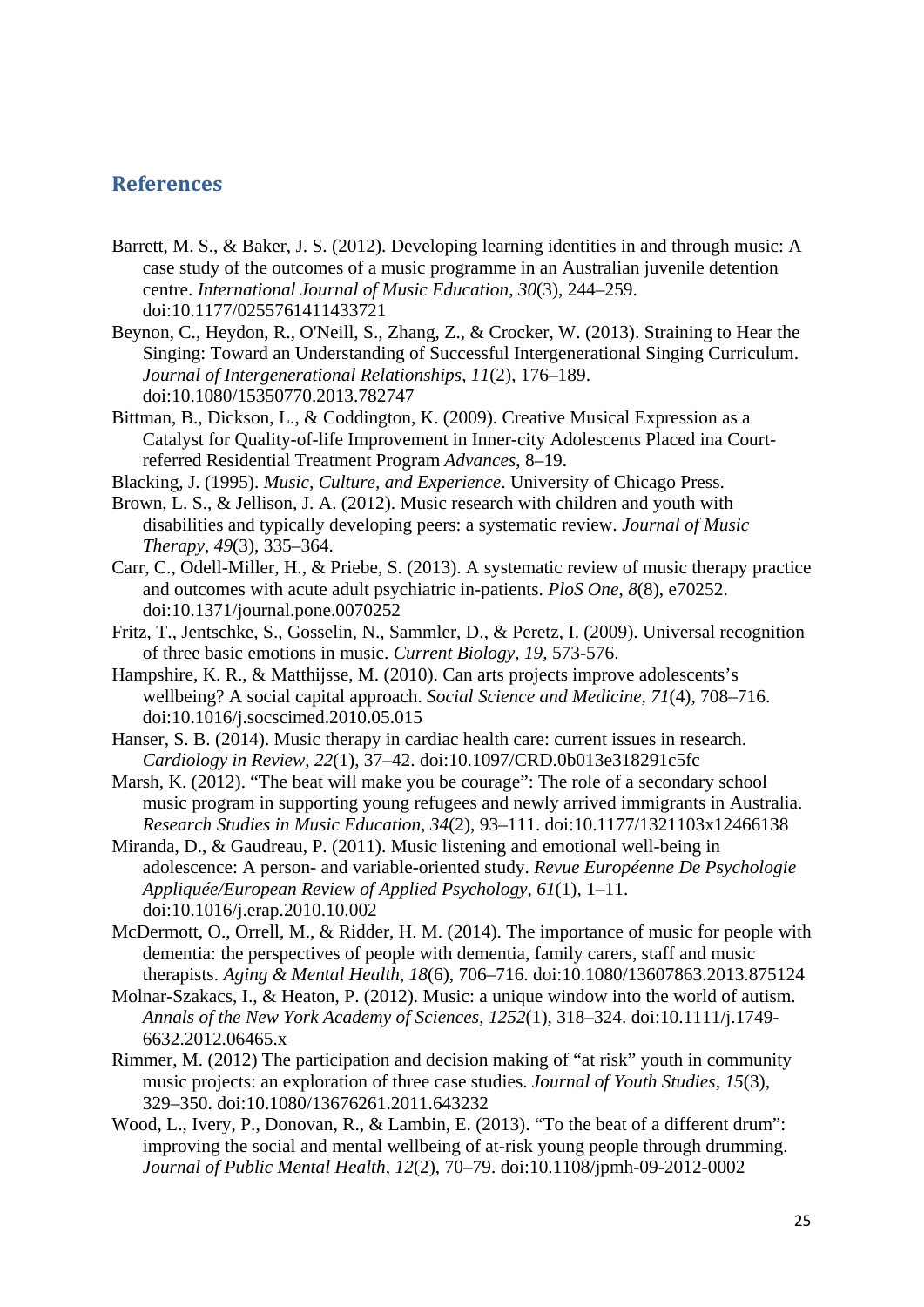# **Appendix 1: Search Terms**

|                | music, singing, drumming, health, social determinants of health, mental health,                                                                                         |
|----------------|-------------------------------------------------------------------------------------------------------------------------------------------------------------------------|
| <b>CINAHL</b>  |                                                                                                                                                                         |
|                | psychological well-being, quality of life, depression, social isolation, self concept, social                                                                           |
|                | capital, community programs                                                                                                                                             |
|                |                                                                                                                                                                         |
|                | Music: (MM "Music") OR (MM "Singing") OR "drumming"                                                                                                                     |
|                | Health: (MM "Health") OR (MM "Social Determinants of Health") OR (MM "Mental                                                                                            |
|                | Health")                                                                                                                                                                |
|                | Wellbeing: (MM "Psychological Well-Being") OR (MM "Quality of Life") OR (MM                                                                                             |
|                | "Depression") OR (MM "Social Isolation") OR (MM "Self Concept")                                                                                                         |
|                | Community/social: (MM "Social Capital") OR (MM "Community Programs")                                                                                                    |
|                | music, singing, drumming, health, mental health, social determinants of health, health                                                                                  |
| <b>MEDLINE</b> | promotion, well-being, quality of life, depression, social support, self concept,                                                                                       |
|                | community integration, socioeconomic factors                                                                                                                            |
|                |                                                                                                                                                                         |
|                |                                                                                                                                                                         |
|                | Music: (MM "Music") OR (MM "Singing") OR "drumming"                                                                                                                     |
|                | Health: (MM "Health") OR (MM "Mental Health") OR (MM "Social Determinants of                                                                                            |
|                | Health") OR (MM "Health Promotion")                                                                                                                                     |
|                | Wellbeing: "well-being" OR (MM "Social Isolation") OR (MM "Depression") OR (MM                                                                                          |
|                | "Social Support") OR (MM "Self Concept")                                                                                                                                |
|                | Community/social: (MM "Community Integration") OR (MM "Socioeconomic Factors")                                                                                          |
|                | music, sing*, drumming, health, mental health, health inequalities, health promotion,                                                                                   |
| <b>SCOPUS</b>  | well-being, self concept, quality of life, depression, social isolation, community, social                                                                              |
|                | capital, belonging, inequalit*, exclusion, social inclusion, identity                                                                                                   |
|                |                                                                                                                                                                         |
|                | Music: (music) OR (sing*) (drumming)                                                                                                                                    |
|                | Health: (health) OR (mental health) OR (health inequalities) OR (health promotion))                                                                                     |
|                |                                                                                                                                                                         |
|                |                                                                                                                                                                         |
|                | Wellbeing: (well-being) OR (self concept) OR (quality of life) OR (depression) OR (social                                                                               |
|                | isolation)                                                                                                                                                              |
|                | Community/social: (community) OR (social capital) OR (belonging) OR (inequalit*) OR                                                                                     |
|                | (exclusion) OR (social inclusion) OR (identity)                                                                                                                         |
|                | background music, ballads, blues music, calypso, classical music, composers, country                                                                                    |
| <b>ASSIA</b>   | music, dance music, drumming, folk music, heavy metal music, hip hop music, hymns,                                                                                      |
|                | indie music, jazz, love songs, lullabies, lyrics, melodies, motets, music, national anthems,                                                                            |
|                | nursery songs, opera, orchestras, political songs, pop music, protest music, punk rock                                                                                  |
|                | music, rap music, rave music, reggae music, rock music, salsa music, singing, songs,                                                                                    |
|                | spirituals, health, mental health, health promotion, health inequalities, economic                                                                                      |
|                | wellbeing, emotional wellbeing, professional wellbeing, psychological wellbeing,                                                                                        |
|                | psychosocial wellbeing, sense of coherence, social wellbeing, spiritual wellbeing,                                                                                      |
|                | subjective wellbeing, wellbeing, quality of life, depression, isolation, community based,                                                                               |
|                | identity, inequalities, social inequalities, health inequalities, social capital                                                                                        |
|                |                                                                                                                                                                         |
|                | Music: SU.EXACT.EXPLODE("Background music" OR "Ballads" OR "Blues music" OR                                                                                             |
|                |                                                                                                                                                                         |
|                | "Calypso" OR "Classical music" OR "Composers" OR "Country music" OR "Dance music"                                                                                       |
|                | OR "Drumming" OR "Folk music" OR "Heavy metal music" OR "Hip hop music" OR                                                                                              |
|                | "Hymns" OR "Indie music" OR "Jazz" OR "Love songs" OR "Lullabies" OR "Lyrics" OR                                                                                        |
|                | "Melodies" OR "Motets" OR "Music" OR "National anthems" OR "Nursery songs" OR                                                                                           |
|                | "Opera" OR "Orchestras" OR "Political songs" OR "Pop music" OR "Protest music" OR<br>"Punk rock music" OR "Rap music" OR "Rave music" OR "Reggae music" OR "Rock music" |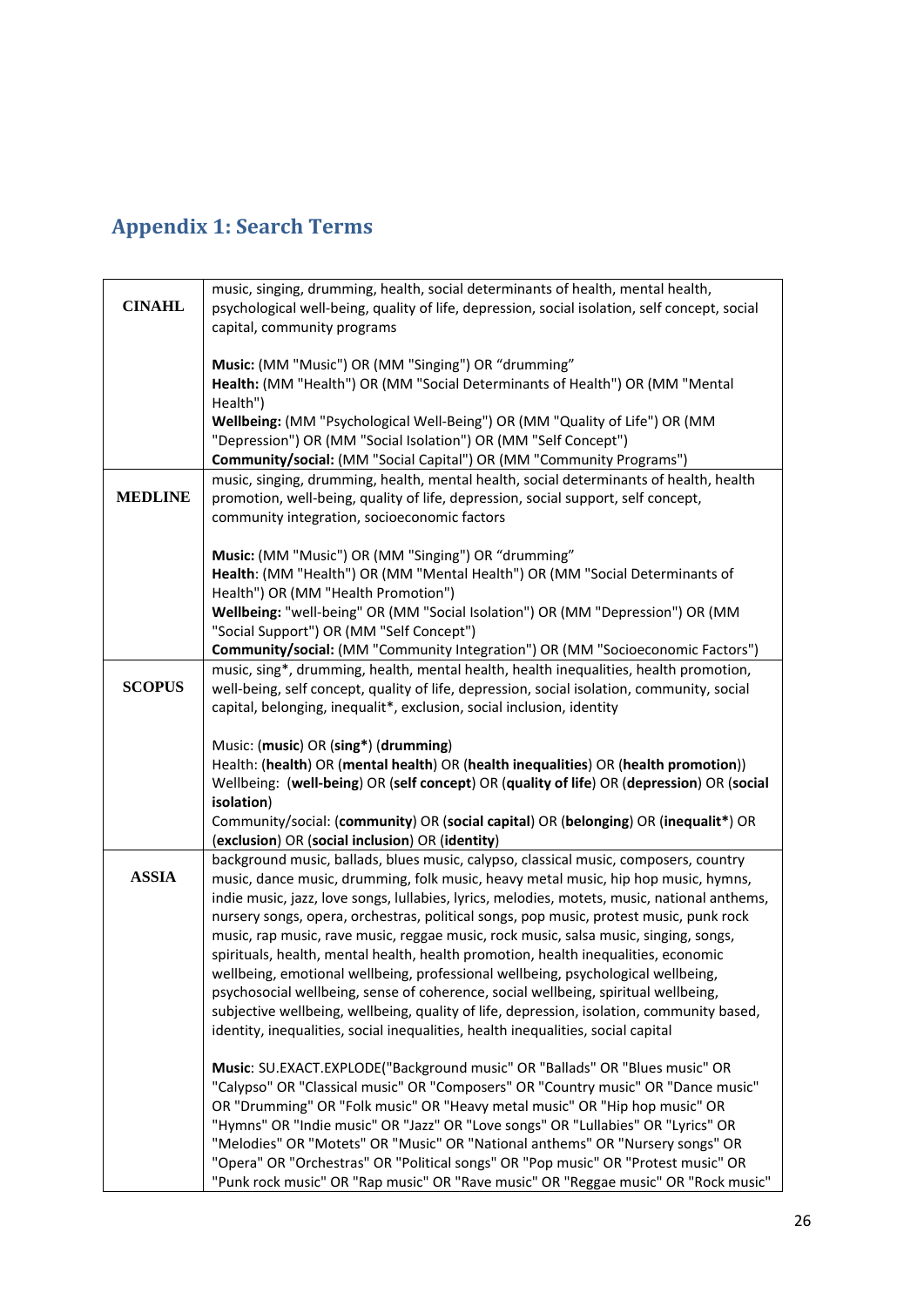|              | OR "Salsa music" OR "Singing" OR "Songs" OR "Spirituals")                            |
|--------------|--------------------------------------------------------------------------------------|
|              | Health: SU.EXACT("Mental health") OR SU.EXACT("Health promotion") OR                 |
|              | SU.EXACT("Health") OR SU.EXACT("Health inequalities")                                |
|              | Wellbeing: SU.EXACT.EXPLODE("Economic wellbeing" OR "Emotional wellbeing" OR         |
|              | "Professional wellbeing" OR "Psychological wellbeing" OR "Psychosocial wellbeing" OR |
|              | "Sense of coherence" OR "Social wellbeing" OR "Spiritual wellbeing" OR "Subjective   |
|              | wellbeing" OR "Wellbeing") OR SU.EXACT("Quality of life") OR SU.EXACT("Depression")  |
|              | OR SU.EXACT.EXPLODE("Isolation" OR "Purdah" OR "Seclusion")                          |
|              | Community/social: SU.EXACT("Community based") OR SU.EXACT("Identity") OR             |
|              | (SU.EXACT("Inequalities") OR SU.EXACT("Social inequalities") OR SU.EXACT("Health     |
|              | inequalities")) OR SU.EXACT("Social capital")                                        |
| Search       | Music + health                                                                       |
| combinations | Music + wellbeing                                                                    |
|              | Music + community/social                                                             |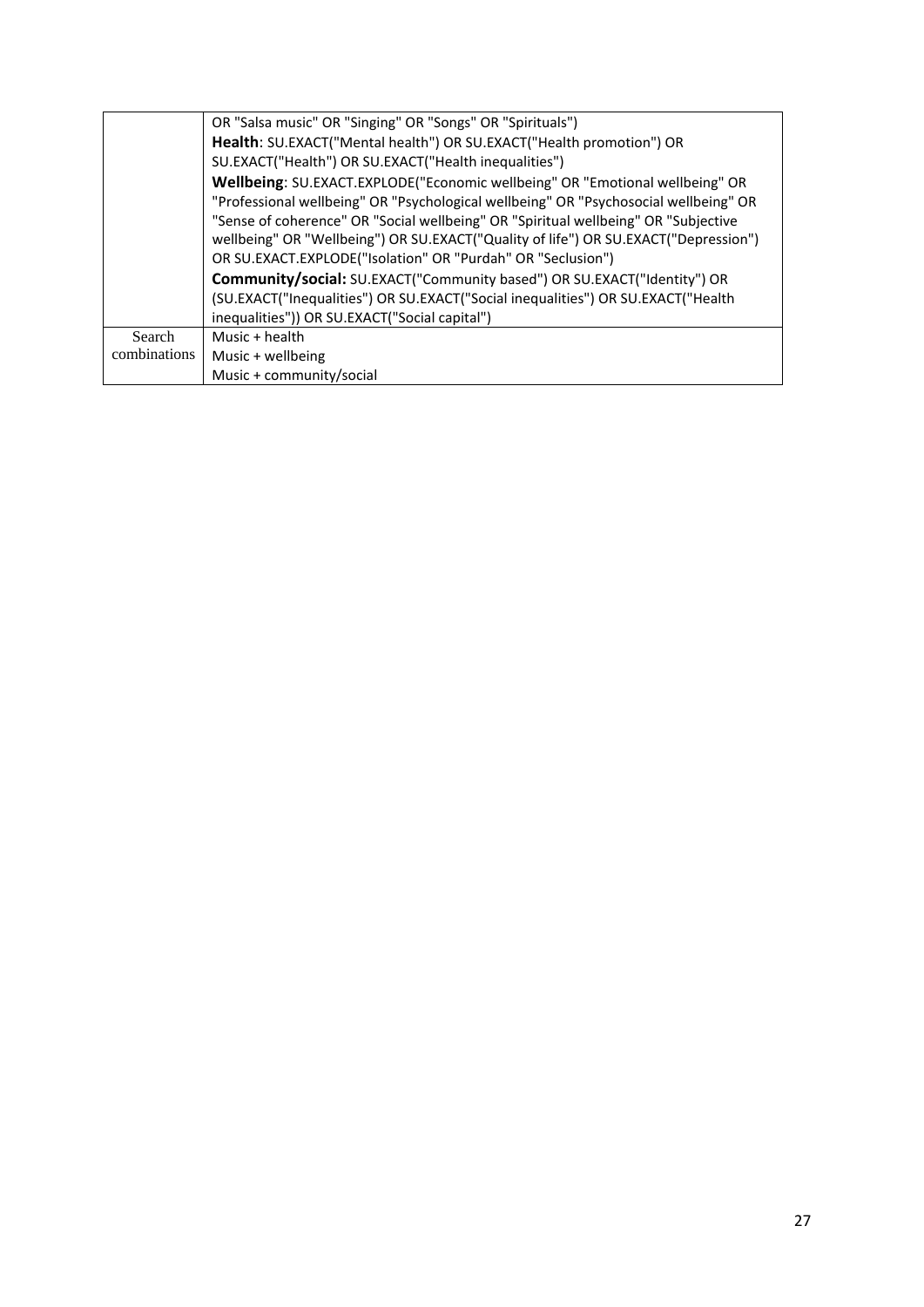# **Appendix 2: Data extraction against each research question**

#### Paper 1: Hampshire and Matthijsse (2010) Can arts projects improve adolescents' wellbeing? A social capital approach

|                              | wchbchig: A social capital approach                                                                                                                                                      |
|------------------------------|------------------------------------------------------------------------------------------------------------------------------------------------------------------------------------------|
| What do we<br>know about the | Focus of study on social and emotional wellbeing as they relate to social capital: this being<br>one of the key pathways through which arts participation is thought to impact on health |
| relationship                 | and wellbeing more widely.                                                                                                                                                               |
| between music                | Findings:                                                                                                                                                                                |
| engagement/part              |                                                                                                                                                                                          |
| icipation and                | eeling connected - positive experiences of SingUp - friendships                                                                                                                          |
| health and well-             |                                                                                                                                                                                          |
| being in children            |                                                                                                                                                                                          |
|                              | eeling disconnected - less positive experiences of SingUp - for children                                                                                                                 |
| and adolescents?             | Middlemoor and Parktown - barriers to attending singing sessions - not seen as                                                                                                           |
|                              | 'cool' whereas for Daleside children - it was difficult to fit classes into an already                                                                                                   |
|                              | busy schedule                                                                                                                                                                            |
|                              |                                                                                                                                                                                          |
|                              | isconnections and unsustained participation - children wanted to learn                                                                                                                   |
|                              | different/modern songs and felt alienated from the forms of music chosen for                                                                                                             |
|                              | SingUp                                                                                                                                                                                   |
| What theories                | Uses social capital (Bourdieu) to frame study - focus on how social and emotional                                                                                                        |
| and theoretical              | wellbeing relate to social capital - drawing on increasing interest on relationships                                                                                                     |
| foundations are              | between social capital, health and wellbeing. Bourdieu (1997) -social capital can be used                                                                                                |
| used in the                  | to exclude and include and that it interacts with other forms of capital (economic and                                                                                                   |
| empirical                    | cultural) and wider social structures to reproduce social inequalities - this is the main                                                                                                |
| publications                 | argument presented in the paper from the findings.                                                                                                                                       |
| linking music                | Argue that none of social capital's 'founding fathers' (Bourdieu, Coleman, Putnam) took                                                                                                  |
| engagement/part              | seriously children's role in generating, using and negotiating social capital - children                                                                                                 |
| icipation with               | constructed as passive recipients of adult's social capital. Reference made to 'new                                                                                                      |
| health and                   | sociology of childhood' that situates children's agency within social capital (see p.709).                                                                                               |
| wellbeing in                 | Critique of SingUp programme/paper - highlight how some of the children disconnected                                                                                                     |
| children and                 | from the programme as they 'felt alienated from the forms of music that SingUp seemed                                                                                                    |
| adolescents?                 | to be about' - as noted by one child: 'I would like to sing different songs but they (music                                                                                              |
|                              | leaders) wouldn't let me sing the songs I like'. Link to social capital could have been                                                                                                  |
|                              | further developed and how the agency of the child wasn't integrated into the musical                                                                                                     |
|                              | experience helps explain the limited development of social capital amongst children from                                                                                                 |
|                              | the more deprived areas.                                                                                                                                                                 |
|                              | (See Marsh (2012) paper whilst not referring to social capital demonstrates how young                                                                                                    |
|                              | refugees and newly arrived immigrants can be made to feel included and develop a sense                                                                                                   |
|                              | of belonging through staff responding to individual differences and including the children                                                                                               |
|                              |                                                                                                                                                                                          |
|                              | as active agents in the development of social capital - also Barrett and Baker study on                                                                                                  |
|                              | work with young offenders)                                                                                                                                                               |
| What specific                | SingUp: £40 million UK gov't funded singing initiative for primary school aged children.                                                                                                 |
| population                   | 14 SingUp communities across UK - located in school and community-based singing                                                                                                          |
| groups?                      | projects.                                                                                                                                                                                |
|                              | Paper focus on SingUp Dales - 3 groups established with mainly primary 5 and 6 children                                                                                                  |
|                              | (9-11 years) - mainly girls. Each group met weekly. Tried to involve parents (costume                                                                                                    |
|                              | making, helping at rehearsals) - not successful.                                                                                                                                         |
|                              | Three groups:                                                                                                                                                                            |
|                              |                                                                                                                                                                                          |
|                              | arktown and Middlemoor - urban settlements former mining towns - now with                                                                                                                |
|                              | high socio-economic deprivation                                                                                                                                                          |
|                              |                                                                                                                                                                                          |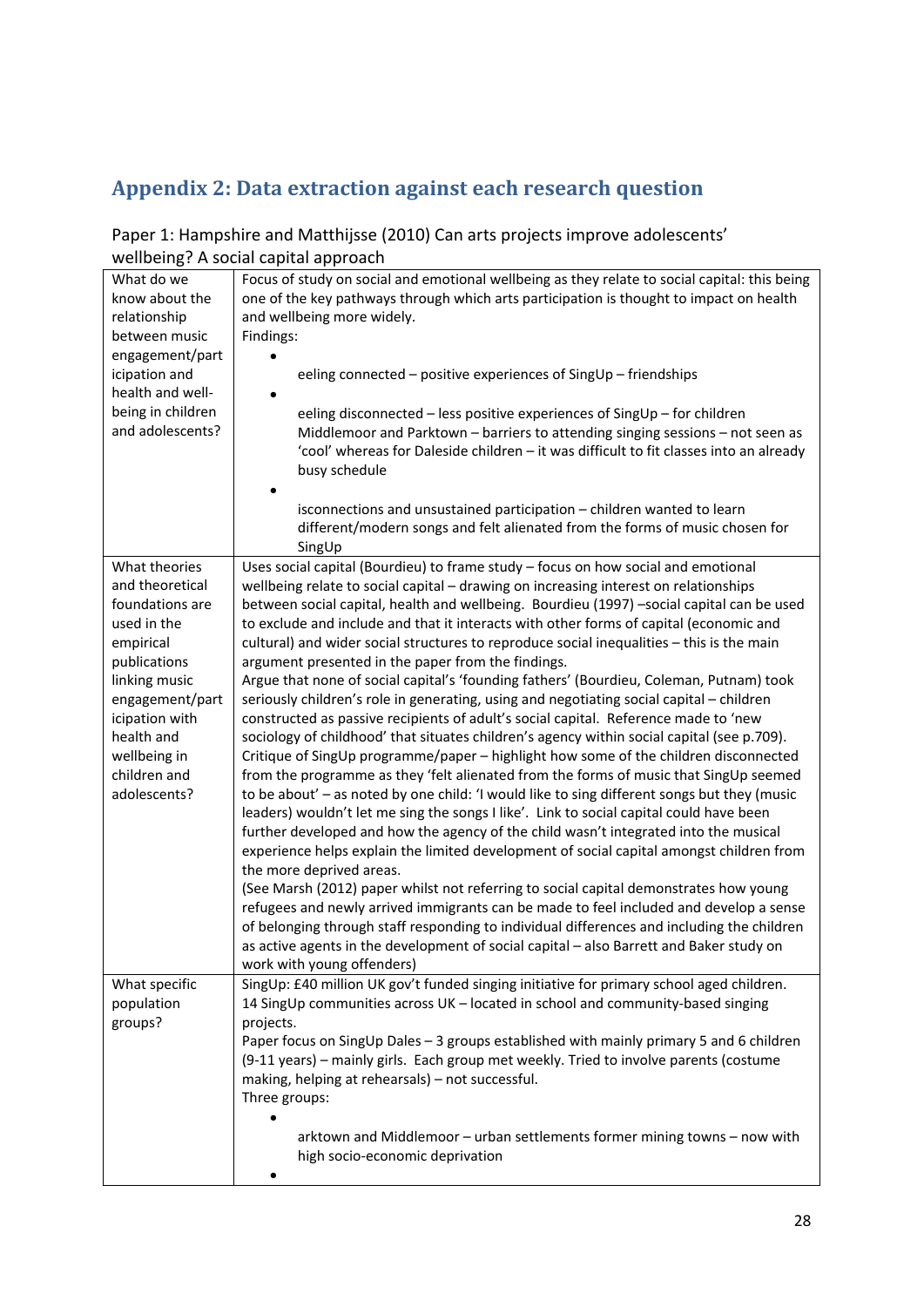|                    | aleside - historic market town - middle class, prosperous town                                    |
|--------------------|---------------------------------------------------------------------------------------------------|
| What study         | <b>Study Design</b>                                                                               |
| designs and        | Qualitative: anthropological and participant observation.                                         |
| methodological     | 18 mths fieldwork                                                                                 |
| approaches have    | <b>Selection</b>                                                                                  |
| been used?         | Not clear on how participants were selected $-$ as participation in the project was low can       |
|                    | conclude that all children, parents and staff were asked to participant.                          |
|                    | Participants                                                                                      |
|                    | Children and teachers                                                                             |
|                    | Vague on numbers of children and from which areas                                                 |
|                    | Age: mainly children aged 9-11 yrs (not clear on age of children)                                 |
|                    | Gender: mainly girls (evidence on how number of girls was statistically significant<br>$\bullet$  |
|                    | compared to control group)                                                                        |
|                    | Ethnicity: 3 areas 99% white British                                                              |
|                    | Disability: no reference made to disability.                                                      |
|                    | Socio-economic status: children homogenised - those from Parktown and<br>$\bullet$                |
|                    | Middlemoor presented as all coming from low socio-economic backgrounds as                         |
|                    | opposed to the children from Daleside coming from middle class backgrounds.                       |
|                    | Setting                                                                                           |
|                    | 3 x SingUp Gov't funded singing programmes in NE England: Parktown, Middlemoor and                |
|                    | Daleside. Classes held in schools after school time.                                              |
|                    | <b>Methods</b>                                                                                    |
|                    | Control group of children - not for other participants (parents and staff).                       |
|                    | Self report of questionnaire by children (assisted by researchers) 41 at baseline, 51             |
|                    | control group. Planned for questionnaire completion: baseline, 8mths, 16mths - only               |
|                    | a few children completed full programme and therefore only a few completed all 3                  |
|                    | stages of questionnaire - no detail of numbers of children who completed each                     |
|                    | stage.                                                                                            |
|                    | 48 children interviewed, 28 interviewed more than once (don't say why only some                   |
|                    | were interviewed more than once and whether more than once = twice or more) or                    |
|                    | which areas the children came from.                                                               |
|                    | Interviews: 8 parents, each adult working with SingUp + 2 teachers - again no detail<br>$\bullet$ |
|                    | on locations.                                                                                     |
|                    | Focus Groups: 6 with children (2 with each group) and 3 with parents.<br>$\bullet$                |
|                    | Observation                                                                                       |
|                    | Analysis                                                                                          |
|                    | Nvivo                                                                                             |
|                    | <b>Findings</b>                                                                                   |
|                    | Arts projects can impact positively on adolescents's social and emotional wellbeing, can't        |
|                    | assume changes will be uniform - need to account for structural inequalities.                     |
|                    | Credibility of data                                                                               |
|                    | Findings often refer to single examples, ie p.713 less positive effects of SingUp:                |
|                    | differing opinions between mother and grandmother led to a fall out between them                  |
|                    | and reference is made to the experience of one 13yr old boy.                                      |
|                    | Low retention/full complete                                                                       |
|                    | Small numbers                                                                                     |
|                    | Not generalizable but strong conceptually.                                                        |
|                    | Missing data - limited detail on participants, selection and content/focus of                     |
|                    | interviews.                                                                                       |
|                    | Control group - noted in methods but not integrated into findings/discussion.                     |
| Where have most    | Out of school activities, Yorkshire Dales, UK                                                     |
| of these studies   |                                                                                                   |
| been conducted?    |                                                                                                   |
| What do we         | Paper engages with Bourdieu's theorising of social capital that it can exclude as well as         |
| know about         | include - authors highlight that the findings represent 'a hierarchy of forms of cultural         |
| music and its role | capital (in this case, privileging certain kinds of tradition and forms of music as indicating    |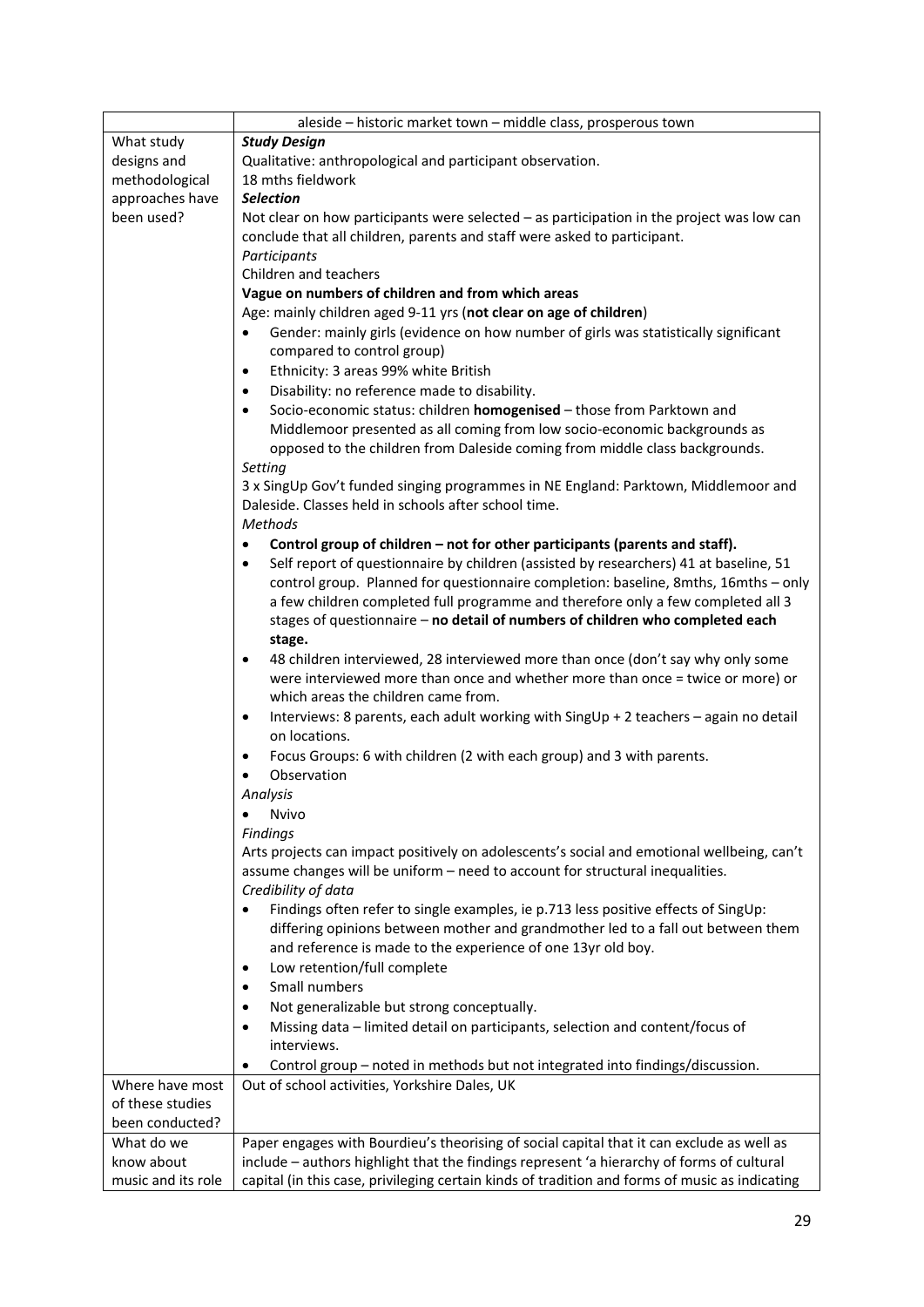| in addressing      | superior taste) which is both emblematic and constitutive of social inequalities' (p.712).      |
|--------------------|-------------------------------------------------------------------------------------------------|
| social and health- | Children from deprived towns with little economic or cultural capital gained little social      |
| related            | capital from SingUp                                                                             |
| inequalities in    | Children from prosperous town with already established economic and cultural capital            |
| children and       | added to their social capital                                                                   |
| adolescents?       | Draw on Leonard's (2005) work on 'convertability' and the ability to convert one of type        |
|                    | of capital into another - hardest for those starting out with limited capital due to            |
|                    | structural constraints.                                                                         |
|                    | Argue that 'community arts programmes are no quick-fix to social exclusion and poverty.         |
|                    | Indeed, there is even a risk of reinforcing or widening social inequalities if the benefits are |
|                    | seen to accrue disproportionately to those who already enjoy relatively high levels of          |
|                    | economic, social and cultural capital' (p.715).                                                 |
| What are the       | Need for arts projects to research and build upon local cultural capital - to ensure that       |
| gaps in the        | arts initiatives are culturally meaningful and relevant.                                        |
| current state-of-  | Need to listen to and respond to children as active agents in identifying what is               |
| the science        | meaningful to them ie type of music.                                                            |
| linking music with | Uses Daykin's (2007) work to highlight how an increasing focus on outcomes can obscure          |
| health and         | learning from the processes through which participation in arts/music can increase              |
| wellbeing of       | wellbeing (p.709).                                                                              |
| children and       |                                                                                                 |
| adolescents,       | General comment: unlike other papers it doesn't see music as a way to engage,                   |
| including          | communicate with children from deprived areas/groups (ie refugees (Marsh, 2012) and at          |
| theoretical,       | risk youth (Wood, et al., 2013) and to bring children together, develop group working and       |
| methodological     | other skills. Instead it highlights some potential negative impacts of music initiatives.       |
| (designs,          |                                                                                                 |
| maturity/fidelity  |                                                                                                 |
| of approaches,     |                                                                                                 |
| outcomes, quality  |                                                                                                 |
| of                 |                                                                                                 |
| implementation)    |                                                                                                 |
| and                |                                                                                                 |
| implementation?    |                                                                                                 |

#### Paper 2: Rimmer (2012) 'The participation and decision making of 'at risk' youth in community music projects: an exploration of three case studies

| What do we know   | Paper draws on findings from a larger three-year ESRC funded project - aims of which are    |
|-------------------|---------------------------------------------------------------------------------------------|
| about the         | to explore the complexities and multi-dimensionality of adolescents's participation in      |
| relationship      | community music activities and their potential role in community development.               |
| between music     | Study doesn't deal directly with health and nor does it refer to wellbeing - main focus on  |
| engagement/       | the participation in decision making in community music youth projects. However, the        |
| participation and | study does explore issues of empowerment, self actualisation and feeling valued $-$ all key |
| health and well-  | concepts associated with wellbeing. Concludes the factors that will contribute to           |
| being in children | addressing these concepts are that community music activities should consider:              |
| and adolescents?  |                                                                                             |
|                   | ocation: Non-school based                                                                   |
|                   |                                                                                             |
|                   | articipatory: include the adolescents in decisions over their engagement with music         |
|                   | and the social context of their musical experience                                          |
|                   |                                                                                             |
|                   | utcomes: need to be broader than being solely music focused - 'community music is           |
|                   | music-making with social goals' (p.331)                                                     |
| What theories     | Not conceptually framed study                                                               |
| and theoretical   |                                                                                             |
| foundations are   |                                                                                             |
| used in the       |                                                                                             |
| empirical         |                                                                                             |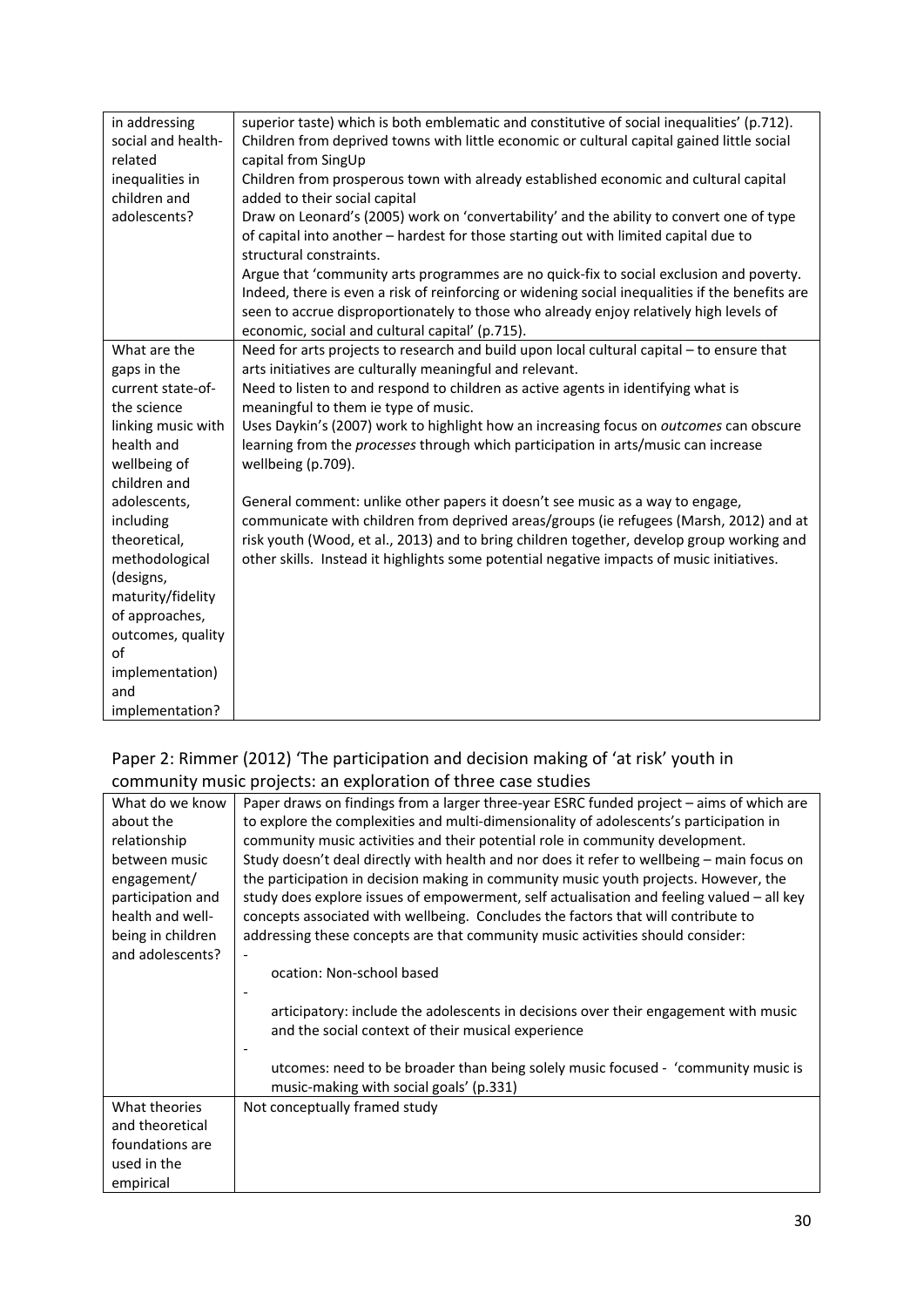| publications    |                                                                                                                                                                                                                                                         |
|-----------------|---------------------------------------------------------------------------------------------------------------------------------------------------------------------------------------------------------------------------------------------------------|
| linking music   |                                                                                                                                                                                                                                                         |
| engagement/part |                                                                                                                                                                                                                                                         |
| icipation with  |                                                                                                                                                                                                                                                         |
| health and      |                                                                                                                                                                                                                                                         |
| wellbeing in    |                                                                                                                                                                                                                                                         |
| children and    |                                                                                                                                                                                                                                                         |
| adolescents?    |                                                                                                                                                                                                                                                         |
| What specific   | Focus on engaging 'at risk' youth in community music project - one of the case studies                                                                                                                                                                  |
| population      | (school based) failed to retain school's 'at risk' youth                                                                                                                                                                                                |
| groups?         |                                                                                                                                                                                                                                                         |
| What study      | <b>Study Design</b>                                                                                                                                                                                                                                     |
| designs and     | Qualitative: 3 case studies, ethnographic                                                                                                                                                                                                               |
| methodological  | 3 yr study                                                                                                                                                                                                                                              |
| approaches have | Researcher - during project: researcher/observer, trainee community musician and                                                                                                                                                                        |
| been used?      | project co-participant – led to development of good rapport with participants and good<br>insight into issues surrounding community music projects for 'at risk' youth (this<br>involvement isn't discussed/integrated into analysis)                   |
|                 | Selection                                                                                                                                                                                                                                               |
|                 | Doesn't say – can assume all attendees were asked to take part.<br>Participants                                                                                                                                                                         |
|                 | Rosston school project: 8-10 female participants (aged 12-14 yrs) - mainly streamed<br>within highest achieving classes as well as prior music experience - note that project<br>wasn't reaching children at other spectrum of ability/access to music. |
|                 | Belfield youth centre: 4 attendees (same no. as staff) - female, aged 11-18 yrs, friends - 3<br>left during course of project leaving only one.                                                                                                         |
|                 | Bole street youth centre - inner city housing estate - social problems - 'at risk' youth.<br>Appears that only boys were involved in this project, aged 16-19yrs - says that there were                                                                 |
|                 | 15 in the project but doesn't state if all were involved in study.                                                                                                                                                                                      |
|                 | Staff                                                                                                                                                                                                                                                   |
|                 | Setting                                                                                                                                                                                                                                                 |
|                 | 3 x Youth Music projects: Rooston school project, Belfield youth centre project and Bole                                                                                                                                                                |
|                 | Street youth centre project                                                                                                                                                                                                                             |
|                 | <b>Methods</b>                                                                                                                                                                                                                                          |
|                 | Group discussion sessions (in-formal)                                                                                                                                                                                                                   |
|                 | Participant observation                                                                                                                                                                                                                                 |
|                 | Semi-structured interviews with: adolescents (approx. 40 - seems strange that<br>they've only provided an approx. no. $-$ seems like an overestimate: Rooston $-8$ -                                                                                    |
|                 | 10 participants, Belfield - 4 down to 1 participant and Bole street - don't give a                                                                                                                                                                      |
|                 | figure but suggests 15 at most = max. 29???), community musicians, project                                                                                                                                                                              |
|                 | partners and other arts organisations - very vague - no numbers or details of                                                                                                                                                                           |
|                 | organisations                                                                                                                                                                                                                                           |
|                 | Analysis                                                                                                                                                                                                                                                |
|                 | Analysed using qualitative data analysis software - little additional information.                                                                                                                                                                      |
|                 | <b>Findings</b><br>Rosston school project - 'school committed' pupils, focus on good quality musical                                                                                                                                                    |
|                 | outcomes, no involvement in decision making - failed to retain school's 'at risk' pupils.                                                                                                                                                               |
|                 | Belfield youth centre - problems retaining adolescents - by the end only one girl                                                                                                                                                                       |
|                 | remained - the other 3 left as felt they had no influence/input to music sessions.                                                                                                                                                                      |
|                 | Bole street youth centre - responded to adolescents's musical tastes and devolved                                                                                                                                                                       |
|                 | decision making to the adolescents.                                                                                                                                                                                                                     |
|                 | Credibility of data                                                                                                                                                                                                                                     |
|                 | Findings seem a little too convenient - don't explore complexity of issues                                                                                                                                                                              |
|                 | Acknowledges - small sample size limits any claims<br>٠                                                                                                                                                                                                 |
|                 | Not generalizable                                                                                                                                                                                                                                       |
|                 | Not conceptually strong                                                                                                                                                                                                                                 |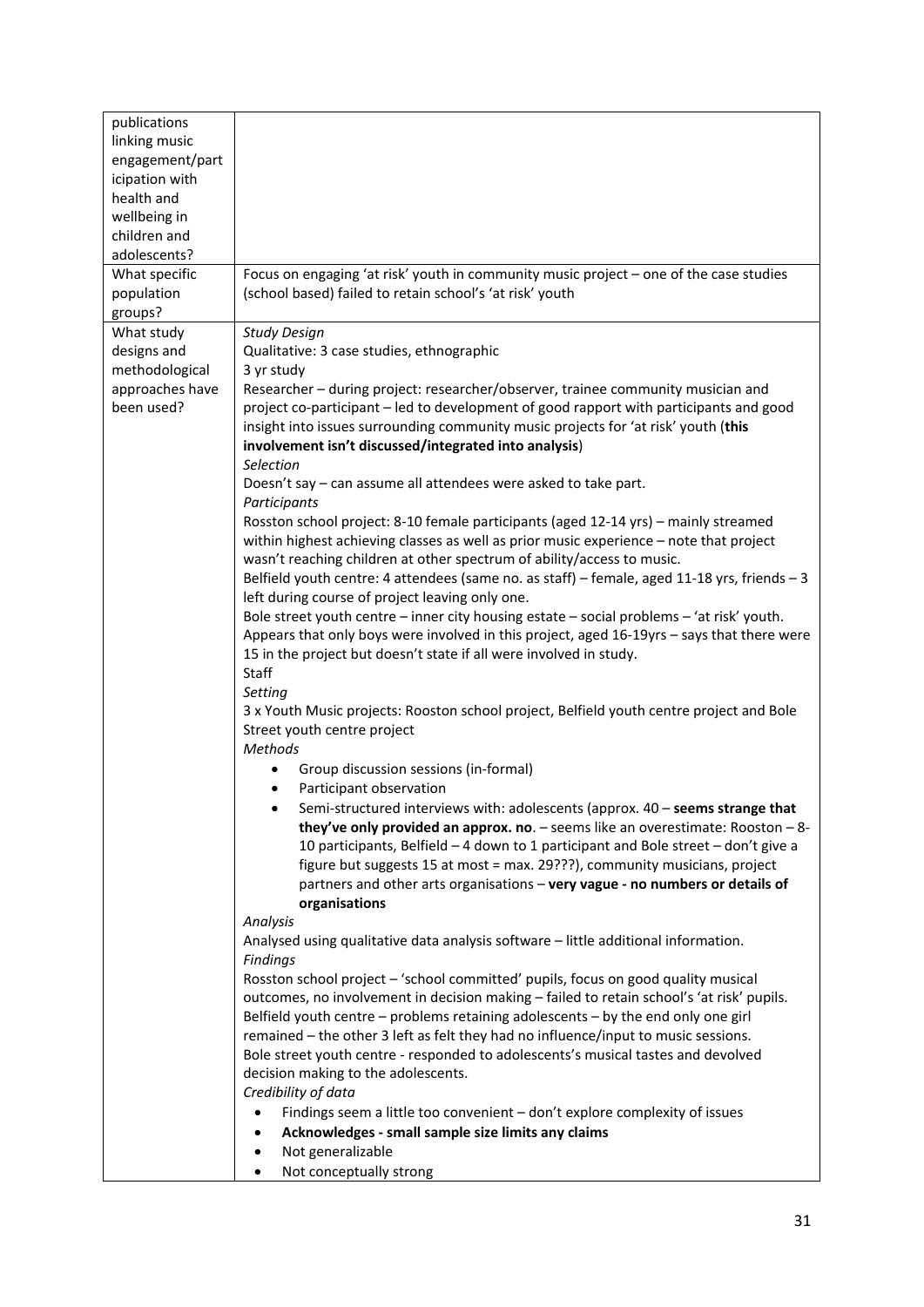|                              | No control group<br>$\bullet$                                                                                                                                   |
|------------------------------|-----------------------------------------------------------------------------------------------------------------------------------------------------------------|
|                              | Missing data - selection, interviewees, analysis, content/focus of interviews                                                                                   |
| Where have most              | Three case studies: 1 x after school in a school, 2 x youth centres - findings argue that                                                                       |
| of these studies             | location of community music projects is important and that school based activities are                                                                          |
| been conducted?              | likely to attract and retain 'school committed' children, likely to already be engaged in                                                                       |
|                              | (private) music lessons. Whereas community music projects based within youth centres                                                                            |
|                              | are more likely to reach 'at risk' youth - however, the findings further complicate this by                                                                     |
|                              | highlighting participatory practices as being the key to impact on all adolescents. UK                                                                          |
| What do we know              | Refers to Youth Music - established in 1999 - as a dedicated funding body for youth-                                                                            |
| about music and              | focused community music activities - esp. in 'Action Zones' - areas identified as in social                                                                     |
| its role in                  | and economic need - where might engage with 'at risk' youth.                                                                                                    |
| addressing social            | Paper engages with the wider debate around youth participation and ways to engage 'at                                                                           |
| and health-                  | risk' adolescents in activities that can begin to build confidence and a sense of self worth                                                                    |
| related                      | - findings provide useful insights for adopting strategies for developing community music                                                                       |
| inequalities in              | projects. As noted above music activities should consider:                                                                                                      |
| children and<br>adolescents? |                                                                                                                                                                 |
|                              | ocation: Non-school based                                                                                                                                       |
|                              | articipatory: include the adolescents in decisions over their engagement with music                                                                             |
|                              | and the social context of their musical experience                                                                                                              |
|                              |                                                                                                                                                                 |
|                              | utcomes: need to be broader than being solely music focused - 'community music is                                                                               |
|                              | music-making with social goals' (p.331).                                                                                                                        |
|                              | However, not clear/explored how the findings/outcomes contribute to addressing                                                                                  |
|                              | inequalities at a structural level - weakness in the literature that a focus on                                                                                 |
|                              | health/wellbeing at an individual level doesn't allow for integration of the structural                                                                         |
|                              | factors underlying inequalities.                                                                                                                                |
| What are the                 | Paper provides useful insight into current research on community music participation                                                                            |
| gaps in the                  | (pp.331-332) – increase in community music projects – led to 'increased expectation and                                                                         |
| current state-of-            | an emphasis upon 'outcomes'' (Price, 2002:3, - p.331) - challenges to quantify the social                                                                       |
| the science                  | impacts of arts activities - these include:                                                                                                                     |
| linking music with           |                                                                                                                                                                 |
| health and                   | stablishing cause and effect                                                                                                                                    |
| wellbeing of                 |                                                                                                                                                                 |
| children and                 | stablishing baselines                                                                                                                                           |
| adolescents,                 |                                                                                                                                                                 |
| including                    | apturing long term outcomes                                                                                                                                     |
| theoretical,                 |                                                                                                                                                                 |
| methodological               | uantifying progress (in matters such as confidence, motivation or quality of life)                                                                              |
| (designs,                    | $\overline{\phantom{0}}$                                                                                                                                        |
| maturity/fidelity            | stablishing methodologies capable of accounting for the complexity of social                                                                                    |
| of approaches,               | impacts - notes that recent research have been 'largely based on a fragmented and<br>incomplete understanding of the cognitive, psychological and sociocultural |
| outcomes, quality<br>οf      | dynamics that govern the aesthetic experience' (Belfiore and Bennett, 2007 -                                                                                    |
| implementation)              | Rimmer, 2012:332).                                                                                                                                              |
| and                          |                                                                                                                                                                 |
| implementation?              |                                                                                                                                                                 |
|                              |                                                                                                                                                                 |

## Paper 3: Marsh (2012) "The beat will make you be courage": The role of a secondary school music program in supporting young refugees and newly arrived immigrants in Australia

| What do we      | Examines the ways that a school music programme provided avenues for: |
|-----------------|-----------------------------------------------------------------------|
| know about the  | -                                                                     |
| relationship    | ommunication                                                          |
| between music   | -                                                                     |
| engagement/part | cculturation                                                          |
| icipation and   | $\overline{\phantom{0}}$                                              |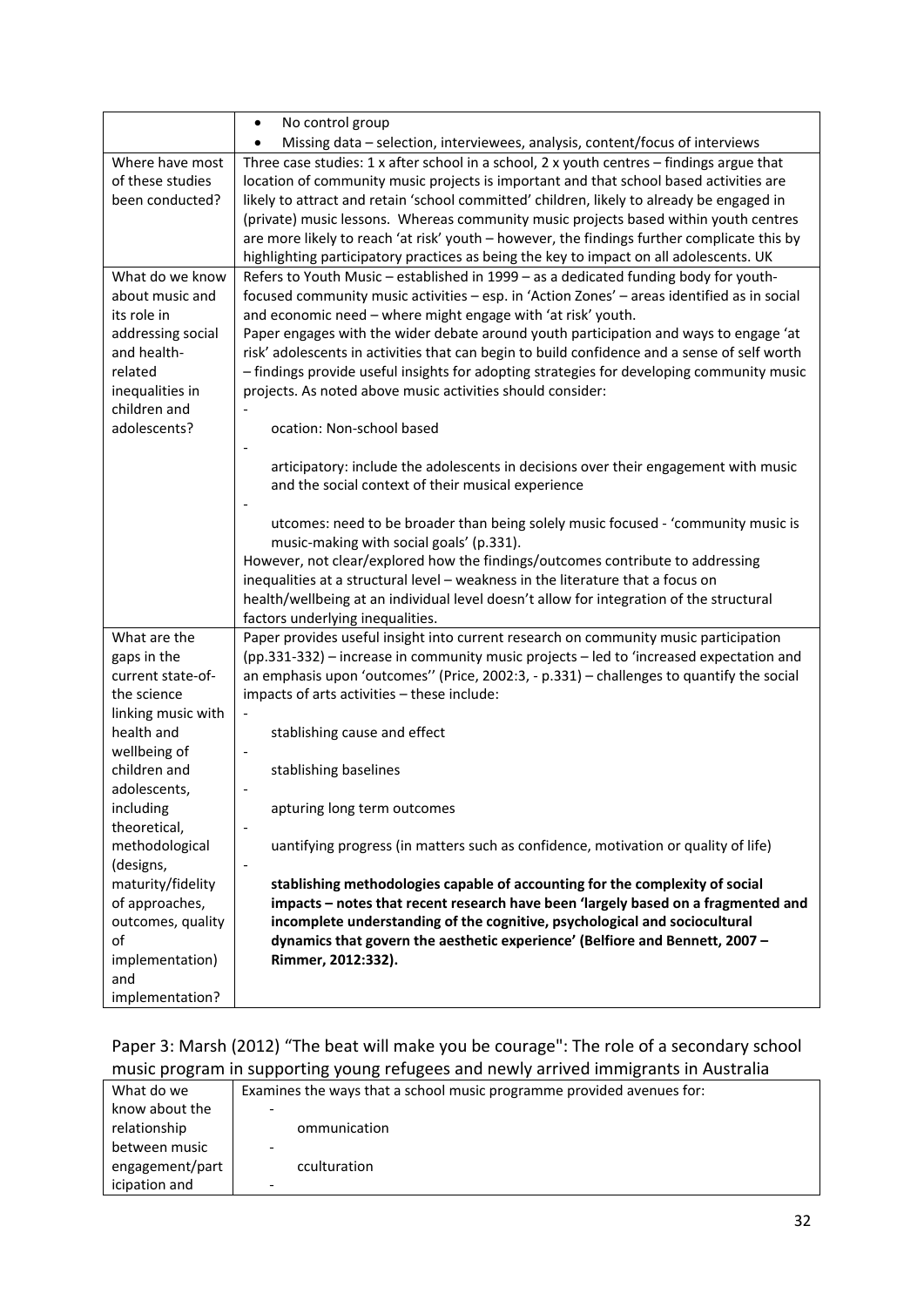| health and well-  | ntegration                                                                                                                                                               |
|-------------------|--------------------------------------------------------------------------------------------------------------------------------------------------------------------------|
| being in children |                                                                                                                                                                          |
| and adolescents?  | ense of belonging                                                                                                                                                        |
|                   |                                                                                                                                                                          |
|                   | mpowerment                                                                                                                                                               |
|                   | The musical experiences provided within the school enhanced the possibilities for true                                                                                   |
|                   | integration, rather than separation, marginalisation (both forms of social isolation), or                                                                                |
|                   | assimilation (where home cultural identity is completely subsumed by the host culture                                                                                    |
|                   | They therefore exemplify practices that can be adopted in other educational                                                                                              |
|                   | environments, adding to the many special music programs designed to meet the needs of                                                                                    |
|                   | refugees, immigrants, and marginalised adolescents' (p.108).                                                                                                             |
|                   | 'We like the music. We like all types of music because even you don't listen it, the beat will                                                                           |
|                   | make you be courage. Music will educate someone, even if you thinking about bad things,                                                                                  |
|                   | when you listen to a music you forgot about the bad. Because encourage someone, when                                                                                     |
|                   | you are sad, when you listen to music  that will make you be happy. Music is good.'                                                                                      |
| What theories     | No explicit theoretical framework - in relation to:                                                                                                                      |
| and theoretical   |                                                                                                                                                                          |
| foundations are   | inks between music, health and wellbeing - reference made to work of Hesser                                                                                              |
| used in the       | and Heinemann (2010) that music is 'an effective resource in the healing process                                                                                         |
| empirical         | of individuals and groups who have been emotionally and physically afflicted'                                                                                            |
| publications      | (p.xi, p.95 in paper).                                                                                                                                                   |
| linking music     |                                                                                                                                                                          |
| engagement/part   | performances there are references to Turino's (2008) notion of participatory                                                                                             |
| icipation with    | music performance and 'social synchrony' - which is a 'crucial underpinning of                                                                                           |
| health and        | feelings of social comfort, belonging and identity' (p.44, p.106 in paper).                                                                                              |
| wellbeing in      | The paper could fit well with social capital approach in Hampshire and Matthijsse (2010) -                                                                               |
| children and      | by adopting a person-centred approach that is responsive to individual difference - the                                                                                  |
| adolescents?      | outcomes of the programme are sense of belonging, social connections: social capital.                                                                                    |
|                   |                                                                                                                                                                          |
| What specific     | Newly arrived immigrant and refugee young adolescents (12-18yrs)                                                                                                         |
| population        |                                                                                                                                                                          |
| groups?           |                                                                                                                                                                          |
| What study        | <b>Study Design</b>                                                                                                                                                      |
| designs and       | Qualitative: ethnographic - one case study from multi-case study                                                                                                         |
| methodological    | Research team visited site one day per week for 7 months - became participant observers                                                                                  |
| approaches have   | Selection                                                                                                                                                                |
| been used?        | Not clear - can assume all children involved in music sessions were asked to participant.                                                                                |
|                   | Participants                                                                                                                                                             |
|                   | Refugee and newly arrived immigrant children (14-18yrs) - table provides summary of                                                                                      |
|                   | ages, gender, country of origin and if recently arrived or longer term.                                                                                                  |
|                   | Setting                                                                                                                                                                  |
|                   | Freemont Intensive English Centre, Sydney - secondary age pupils. Pupils spend 9mths to                                                                                  |
|                   | 1yr in centre before moving on to ordinary secondary school/vocational education.                                                                                        |
|                   | <b>Methods</b>                                                                                                                                                           |
|                   | Observations: children observed engaging in music activity in school-based elective                                                                                      |
|                   | music and dance groups, public performances - children and staff informally                                                                                              |
|                   | interviewed during observations - video-recorded and extensive field notes taken.<br>$\bullet$                                                                           |
|                   | Interviews: at end of school year - formal semi-structured conducted with two focus<br>groups selected from two cohorts of students - newly arrived (5 children) and one |
|                   | group who had been in Australia for approx. a year (3 children). Formal semi-                                                                                            |
|                   | structured interview was conducted with staff with greatest responsibility for the                                                                                       |
|                   | music programmes (2 staff).                                                                                                                                              |
|                   | Analysis                                                                                                                                                                 |
|                   | Analysed using open and axial coding methods and analytical categories were developed                                                                                    |
|                   | using grounded theory techniques - methodological, time and investigator triangulation.                                                                                  |
|                   | Findings                                                                                                                                                                 |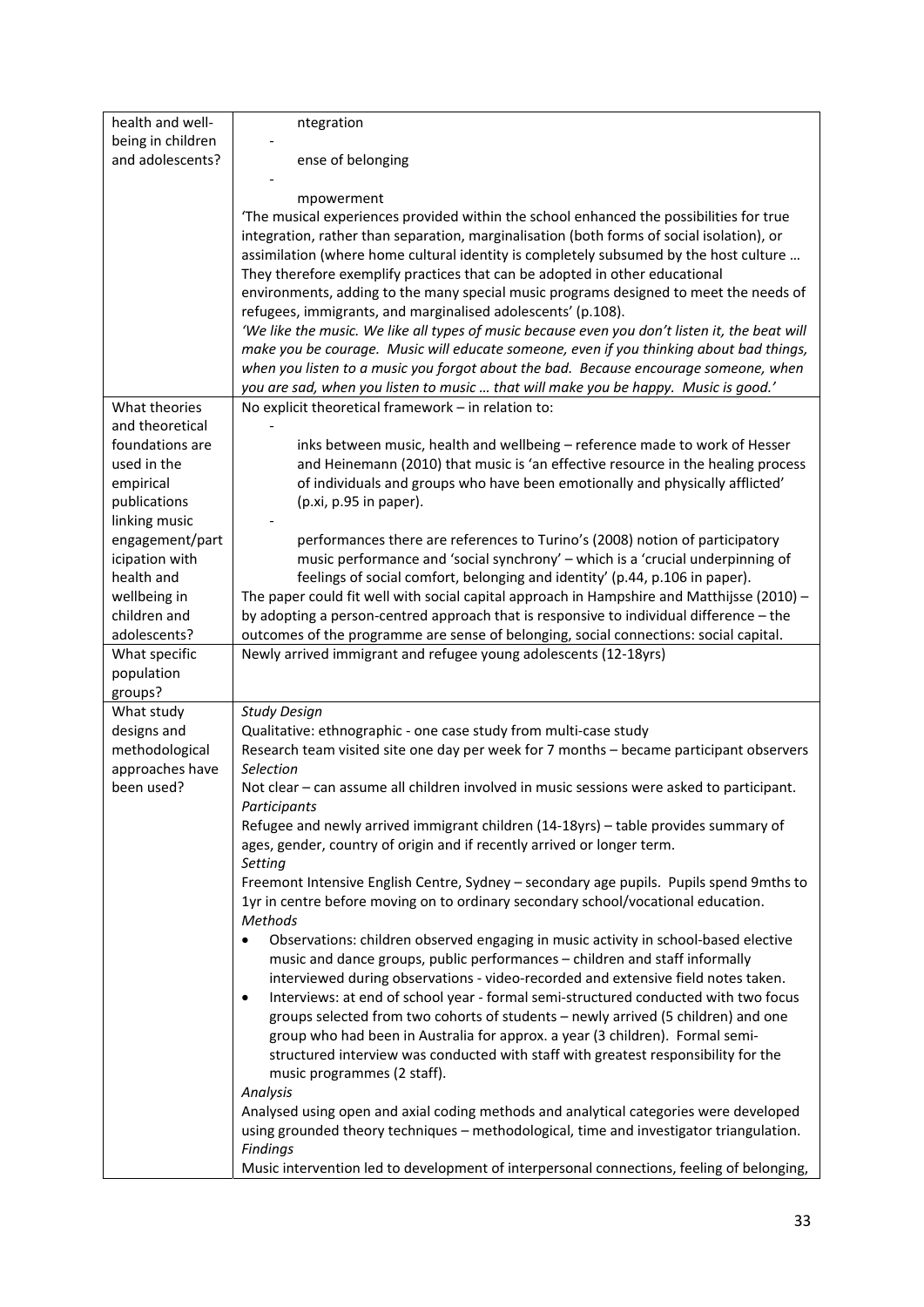|                                                                                                                                                                                                                                            | self esteem, social cohesion and collaboration amongst refugees/new immigrants from                                                                           |
|--------------------------------------------------------------------------------------------------------------------------------------------------------------------------------------------------------------------------------------------|---------------------------------------------------------------------------------------------------------------------------------------------------------------|
|                                                                                                                                                                                                                                            | different cultural backgrounds.                                                                                                                               |
|                                                                                                                                                                                                                                            | Credibility of data                                                                                                                                           |
|                                                                                                                                                                                                                                            | Missing data - selection, content/focus of interviews                                                                                                         |
|                                                                                                                                                                                                                                            | No control group<br>$\bullet$                                                                                                                                 |
|                                                                                                                                                                                                                                            | Not generalizable<br>$\bullet$                                                                                                                                |
|                                                                                                                                                                                                                                            | Not conceptually grounded                                                                                                                                     |
| Where have most                                                                                                                                                                                                                            | Specialist secondary school for newly arrived immigrants and refugees                                                                                         |
| of these studies                                                                                                                                                                                                                           | School music programme                                                                                                                                        |
| been conducted?                                                                                                                                                                                                                            | Sydney, Australia                                                                                                                                             |
| What do we                                                                                                                                                                                                                                 |                                                                                                                                                               |
| know about                                                                                                                                                                                                                                 | ifference: importance of listening to and working with the children.                                                                                          |
| music and its role                                                                                                                                                                                                                         | Collaboration, creativity and inclusion $-$ 'we use the musical talent we have on                                                                             |
| in addressing                                                                                                                                                                                                                              | hand in our students. If we have a violinist, cellist, pianist, or player of an exotic                                                                        |
| social and health-                                                                                                                                                                                                                         | instrument from their own culture the performance will be built around that.' 'We                                                                             |
| related                                                                                                                                                                                                                                    | are very drawn to the musical fusion notion, and this is an expression of a positive                                                                          |
| inequalities in                                                                                                                                                                                                                            | view we have of working across cultures and joining together.'                                                                                                |
| children and                                                                                                                                                                                                                               |                                                                                                                                                               |
| adolescents?                                                                                                                                                                                                                               | roup working: communities of practice so that working together is important.                                                                                  |
|                                                                                                                                                                                                                                            | Group performance understood as form of social cohesion - what Turino                                                                                         |
|                                                                                                                                                                                                                                            | (2008:28) calls 'participatory performance', in which 'stylised sound and motion                                                                              |
|                                                                                                                                                                                                                                            | are conceptualised most importantly as heightened social interaction' (p.105 in                                                                               |
|                                                                                                                                                                                                                                            | paper). Performance for the children was 'an inclusive social experience'.                                                                                    |
|                                                                                                                                                                                                                                            |                                                                                                                                                               |
|                                                                                                                                                                                                                                            | Iobal and local connections - allow children to play their cultural music but also                                                                            |
|                                                                                                                                                                                                                                            | allow for well known popular/global music to be played together (Michael                                                                                      |
|                                                                                                                                                                                                                                            | Jackson).                                                                                                                                                     |
| What are the                                                                                                                                                                                                                               | Suggest further longitudinal studies that investigate the effect of long-term engagement                                                                      |
| gaps in the                                                                                                                                                                                                                                | in musical activities (related to home or host culture) on acculturative processes during                                                                     |
| current state-of-                                                                                                                                                                                                                          | resettlement would have benefit for development of appropriate support programs in a                                                                          |
| the science                                                                                                                                                                                                                                | variety of educational settings.                                                                                                                              |
| linking music                                                                                                                                                                                                                              |                                                                                                                                                               |
|                                                                                                                                                                                                                                            |                                                                                                                                                               |
|                                                                                                                                                                                                                                            |                                                                                                                                                               |
|                                                                                                                                                                                                                                            |                                                                                                                                                               |
|                                                                                                                                                                                                                                            |                                                                                                                                                               |
|                                                                                                                                                                                                                                            |                                                                                                                                                               |
|                                                                                                                                                                                                                                            |                                                                                                                                                               |
|                                                                                                                                                                                                                                            |                                                                                                                                                               |
|                                                                                                                                                                                                                                            |                                                                                                                                                               |
|                                                                                                                                                                                                                                            |                                                                                                                                                               |
|                                                                                                                                                                                                                                            |                                                                                                                                                               |
|                                                                                                                                                                                                                                            |                                                                                                                                                               |
|                                                                                                                                                                                                                                            |                                                                                                                                                               |
|                                                                                                                                                                                                                                            |                                                                                                                                                               |
|                                                                                                                                                                                                                                            |                                                                                                                                                               |
|                                                                                                                                                                                                                                            |                                                                                                                                                               |
| with health and<br>wellbeing of<br>children and<br>adolescents,<br>including<br>theoretical,<br>methodological<br>(designs,<br>maturity/fidelity<br>of approaches,<br>outcomes, quality<br>of<br>implementation)<br>and<br>implementation? | Question of how the outcomes attained during the school music programme are<br>maintained once the children leave and transition to new schools/college/work. |

## Paper 4: Barrett and Baker (2012) Developing learning identities in and through music: a case study of the outcomes of a music programme in an Australian juvenile detention centre

| What do we      | Explores participants' perceptions of the learning outcomes (musical and extra-musical)  |
|-----------------|------------------------------------------------------------------------------------------|
| know about the  | that emerge from participation in a music programme in one Australian juvenile detention |
| relationship    | centre. Based on existing evidence of music programmes aiming to improve detainees'      |
| between music   | mental and physical health and well-being, develop pro-social behaviours that assist in  |
| engagement/part | rehabilitation into the community and diminish the incidence of recidivism – music       |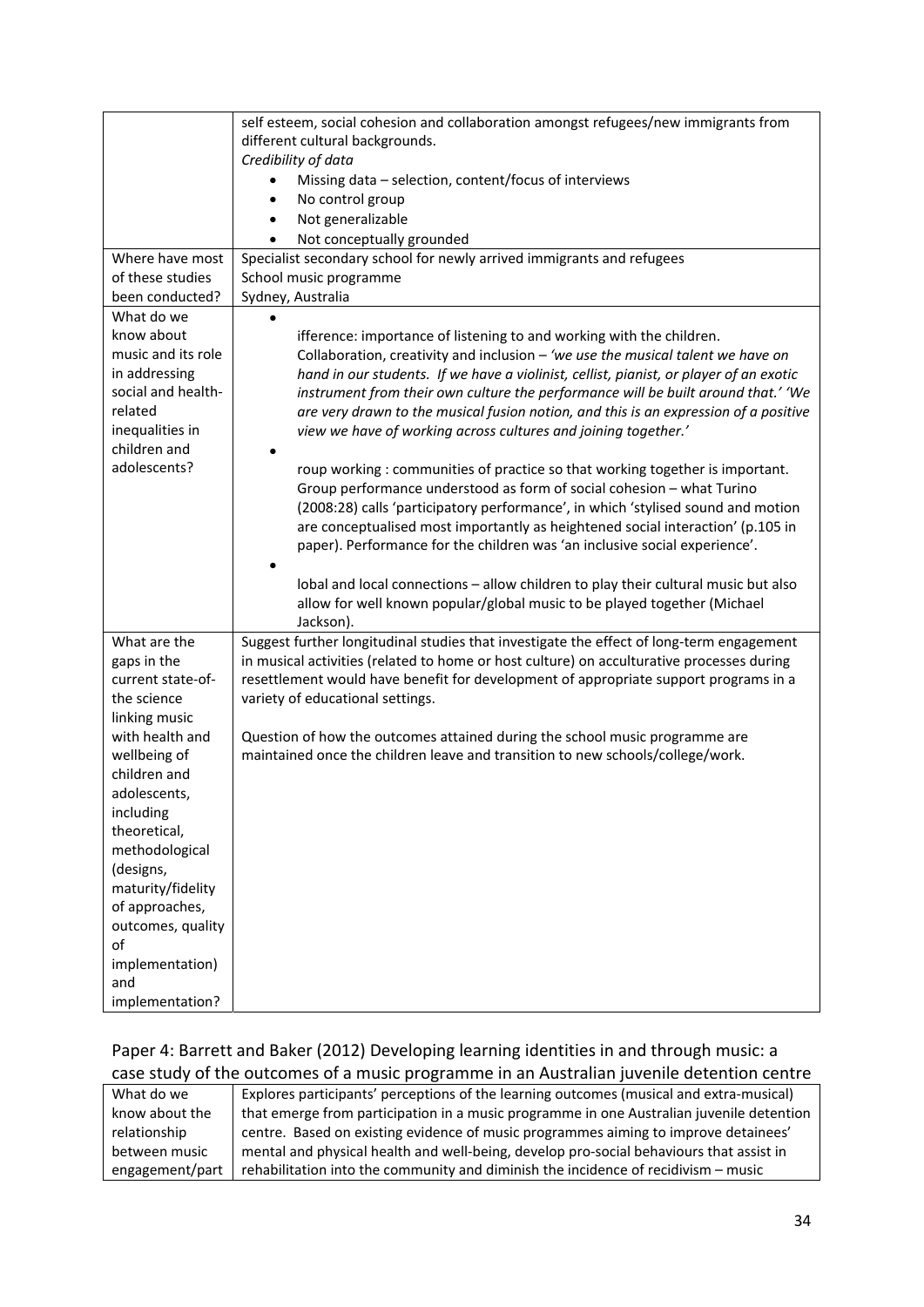| icipation and                     | provides a means to contribute significantly to the learning and life outcomes of detainees                                                                             |
|-----------------------------------|-------------------------------------------------------------------------------------------------------------------------------------------------------------------------|
| health and well-                  | in juvenile justice centres.                                                                                                                                            |
| being in children                 | Scottish study: Anderson and Overy (2010) - young offenders (18-22yrs) suggests that                                                                                    |
| and adolescents?                  | engagement in music programmes develops participants' capacity for team-work and                                                                                        |
|                                   | commitment to educational activities and provides outlet for stress.                                                                                                    |
|                                   | N. Irish studies (Cork City Council, 2009; Odena, 2007) music participation is a powerful                                                                               |
|                                   | mechanism for advancing social inclusion.                                                                                                                               |
|                                   | Australian Children's Music Foundation (ACMF) has implemented a number of music<br>programmes in juvenile detention centres as a means to assist adolescents to develop |
|                                   | their sense of self-worth, build skills in self-discipline and communication, foster resilience                                                                         |
|                                   | and re-engage with life and the community - skills that can be transferred to re-                                                                                       |
|                                   | integration into school system or transition into employment on release.                                                                                                |
|                                   | Findings:                                                                                                                                                               |
|                                   |                                                                                                                                                                         |
|                                   | usical learning outcomes                                                                                                                                                |
|                                   | xtra-musical learning outcomes:                                                                                                                                         |
|                                   |                                                                                                                                                                         |
|                                   | elf-esteem and confidence 'it's all about self-esteem and confidence  that's the                                                                                        |
|                                   | overall benefit to adolescents' (AJDC programme manager)                                                                                                                |
|                                   | edefinition of self - that doesn't evolve around a life of crime and sense of                                                                                           |
|                                   | community                                                                                                                                                               |
|                                   |                                                                                                                                                                         |
|                                   | ommunication skills                                                                                                                                                     |
|                                   |                                                                                                                                                                         |
|                                   | rust and positive relationships between residents and staff - 'I've also noticed that                                                                                   |
|                                   | the programme's also built better relationships between staff members at the centre,                                                                                    |
|                                   | and the residents, and I can only imagine that this will translate to the outside world,                                                                                |
|                                   | and these adolescents will get on better, a little better, with authority figures, or older                                                                             |
|                                   | people, because of the exposure to, building a good relationship with an older person'<br>(ACMF music teacher).                                                         |
|                                   | Toby: 'You gotta have music. It's good to play, itself, so. It gives you somethin' to do. It's                                                                          |
|                                   | good'.                                                                                                                                                                  |
|                                   | Suggest there are 'long term benefits' (p.254) but can't evidence this.                                                                                                 |
| What theories                     | No theoretical foundation                                                                                                                                               |
| and theoretical                   |                                                                                                                                                                         |
| foundations are                   |                                                                                                                                                                         |
| used in the                       |                                                                                                                                                                         |
| empirical                         |                                                                                                                                                                         |
| publications                      |                                                                                                                                                                         |
| linking music                     |                                                                                                                                                                         |
| engagement/part<br>icipation with |                                                                                                                                                                         |
| health and                        |                                                                                                                                                                         |
| wellbeing in                      |                                                                                                                                                                         |
| children and                      |                                                                                                                                                                         |
| adolescents?                      |                                                                                                                                                                         |
| What specific                     | Young offenders                                                                                                                                                         |
| population                        |                                                                                                                                                                         |
| groups?                           |                                                                                                                                                                         |
| What study                        | <b>Study Design</b>                                                                                                                                                     |
| designs and                       | Qualitative case study - over 10 months                                                                                                                                 |
| methodological<br>approaches have | Methodology designed to be sensitive to the context and population (inc. low literacy<br>levels)                                                                        |
| been used?                        | Selection                                                                                                                                                               |
|                                   |                                                                                                                                                                         |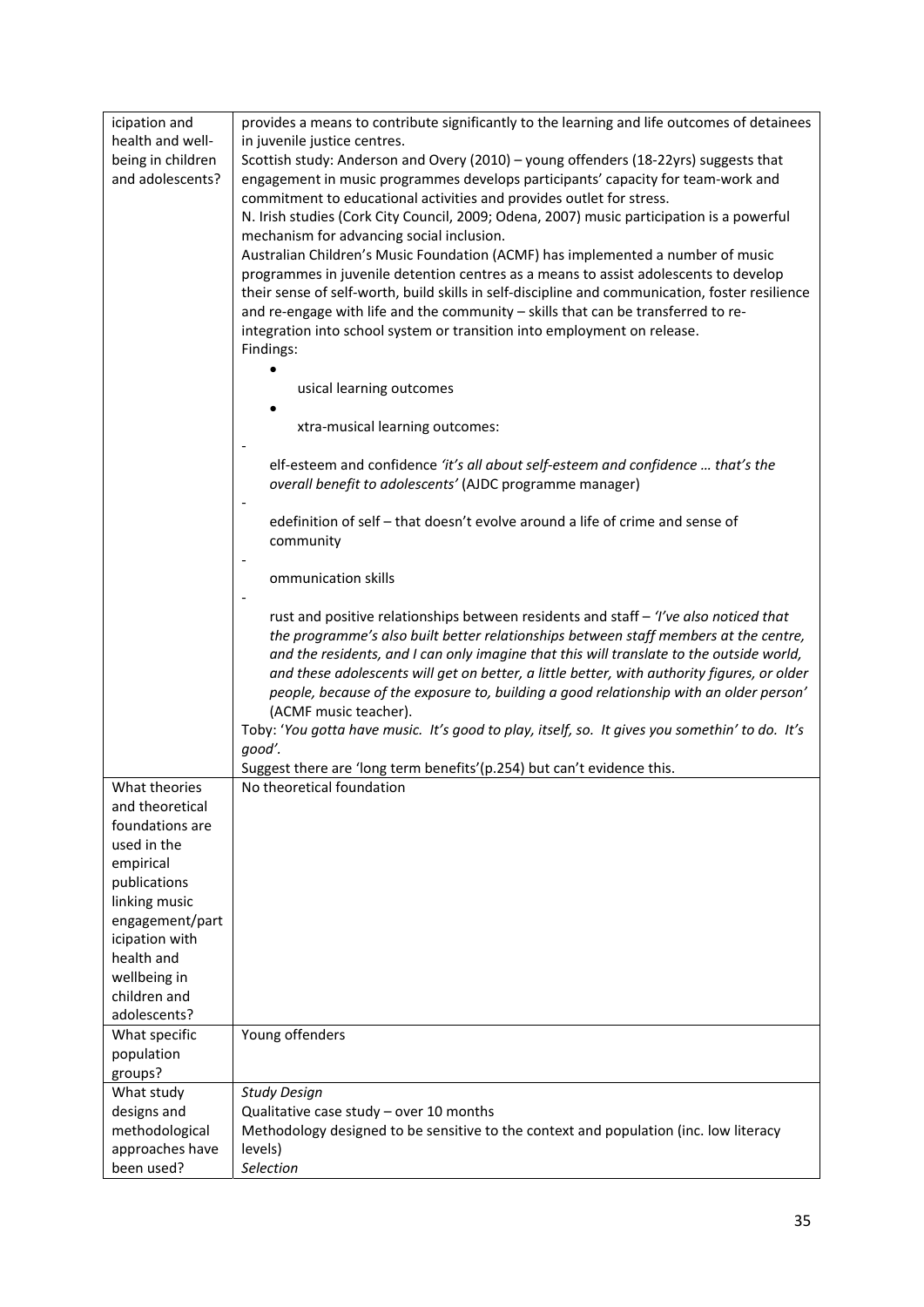|                    | Unclear - say out of 22 detainees on the music programme 17 took part in the study but      |
|--------------------|---------------------------------------------------------------------------------------------|
|                    | not how they were selected.                                                                 |
|                    | Participants                                                                                |
|                    | Approx. 33 detainees during study $-$ 22 took part in music programme $-$ 17 started the    |
|                    | study, down to 10 and then 4.                                                               |
|                    | Setting                                                                                     |
|                    | Juvenile detention centre, many of the young offenders had extremely low literacy levels    |
|                    |                                                                                             |
|                    | Ethics                                                                                      |
|                    | Notes ethical approval                                                                      |
|                    | <b>Methods</b>                                                                              |
|                    | Phase 1: ethics + initial context-setting interviews held with experienced ACMF (project)   |
|                    | music teacher, principal of school and music programme manager of school - to               |
|                    | understand context of music programme and participants aspirations for programme.           |
|                    | Phase 2: individual interviews with student participants and ongoing observations of        |
|                    | lessons. Student interviews x3: programme start (17), mid-term (10), conclusion (last       |
|                    | interview artefact-elicited interview) (4) - reasons given for reduced no. beyond control   |
|                    | of participants (inc. court appearance, end of sentence, removal from programme - lock      |
|                    |                                                                                             |
|                    | down) - low retention over full programme                                                   |
|                    | Mid-term and exit interviews: with ACMF (project) music teacher, principal of school and    |
|                    | music programme manager of school                                                           |
|                    | Observations of music lessons                                                               |
|                    | Phase 3: progressive analysis of data                                                       |
|                    | Analysis                                                                                    |
|                    | Analysis was undertaken progressively throughout the project and focused on identifying     |
|                    | key themes that emerged from observation and interview data.                                |
|                    | <b>Findings</b>                                                                             |
|                    | Engagement in programme generated musical and extra-musical (increased positive social      |
|                    | behaviours, confidence, self-esteem and capacity to engage in and persist in learning       |
|                    |                                                                                             |
|                    | tasks) learning outcomes - provided context through which participants developed            |
|                    | 'learning identities'.                                                                      |
|                    | Credibility of data                                                                         |
|                    | Participant member-checking of interview transcripts facilitated for trustworthiness        |
|                    | of data and interpretation to be addressed (verbal with students and/or written with        |
|                    | adults). Triangulation of data sources (multiple categories of participants) and data       |
|                    | type (observation, individual and group interviews).                                        |
|                    | No control                                                                                  |
|                    | Low retention/full complete                                                                 |
|                    |                                                                                             |
|                    | Not conceptual                                                                              |
|                    | Missing data: limited demographic data and info on content/focus of interviews.             |
| Where have most    | Juvenile detention centre, Australia                                                        |
| of these studies   |                                                                                             |
| been conducted?    |                                                                                             |
| What do we         | ACMF music teacher: 'if you've learnt music through your childhood, you're more likely to   |
| know about         | be open-minded and less bigoted, because you accept difference, as a thing of beauty,       |
| music and its role | rather than, um, something to be afraid of. I think that music teaches you that lesson'.    |
| in addressing      | Identify transferable skills and long term benefits for the young offenders as they are     |
| social and health- | released - use their learning from music and apply themselves and increase their learning   |
| related            | in other curriculum areas.                                                                  |
| inequalities in    |                                                                                             |
| children and       |                                                                                             |
|                    |                                                                                             |
| adolescents?       |                                                                                             |
| What are the       | Little research on music, wellbeing in juvenile detention contexts - more on adult prisons. |
| gaps in the        |                                                                                             |
| current state-of-  |                                                                                             |
| the science        |                                                                                             |
| linking music with |                                                                                             |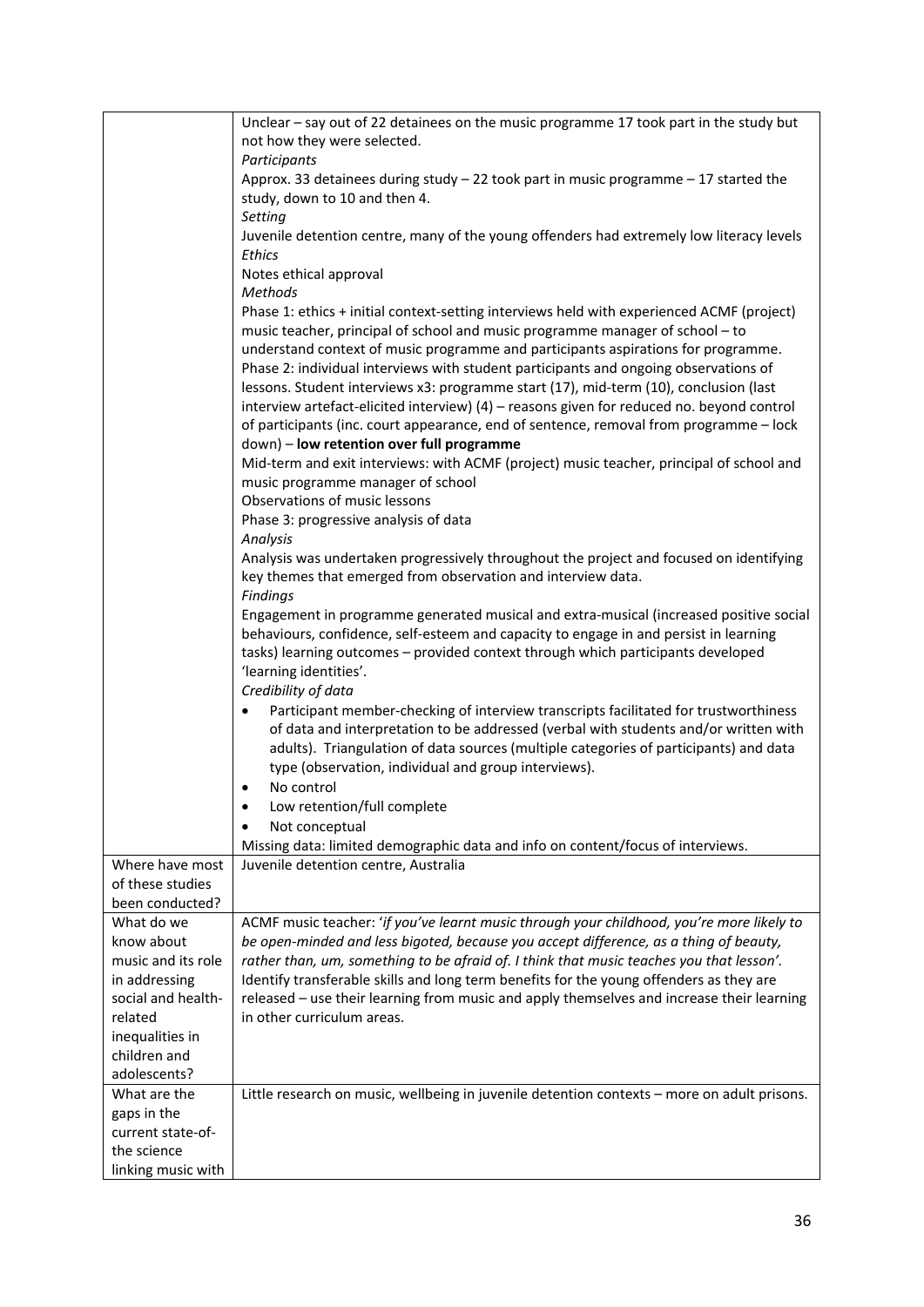| health and        |  |
|-------------------|--|
| wellbeing of      |  |
| children and      |  |
| adolescents,      |  |
| including         |  |
| theoretical,      |  |
| methodological    |  |
| (designs,         |  |
| maturity/fidelity |  |
| of approaches,    |  |
| outcomes, quality |  |
| of                |  |
| implementation)   |  |
| and               |  |
| implementation?   |  |

#### Paper 5: Beynon, Heydon, O'Neill, Zhang and Crocker (2013) Straining to hear the singing: toward an understanding of successful intergenerational singing curriculum

|                   | towaru an unucrstanung or successium intergenerational singing curriculum                    |
|-------------------|----------------------------------------------------------------------------------------------|
| What do we know   | Based on assumption that intergenerational singing curricula can facilitate well-being       |
| about the         | through the production of expansive learning opportunities and relationship-building         |
| relationship      | between skipped generations. Study aimed to discover the prevalence, form and                |
| between music     | characteristics of intergenerational singing programmes in a 50km radius of Ontario.         |
| engagement/parti  | 170 organisations offering children and adult singing - only 36 had offered some form of     |
| cipation and      | intergenerational singing activity.                                                          |
| health and well-  | Main aim of research - respond to:                                                           |
| being in children | What are the constituents of intergenerational singing curricula that can produce            |
| and adolescents?  | participant well-being through the development of opportunities for expansive                |
|                   | communication and identity options?                                                          |
|                   | Singing together - helps children accept ageing as a natural part of the life cycle:         |
|                   | eveloping empathy toward older people                                                        |
|                   |                                                                                              |
|                   | ncreasing appreciation for diversity                                                         |
|                   |                                                                                              |
|                   | nhancing communication.                                                                      |
| What theories     | No                                                                                           |
| and theoretical   |                                                                                              |
| foundations are   |                                                                                              |
| used in the       |                                                                                              |
| empirical         |                                                                                              |
| publications      |                                                                                              |
| linking music     |                                                                                              |
| engagement/parti  |                                                                                              |
| cipation with     |                                                                                              |
| health and        |                                                                                              |
| wellbeing in      |                                                                                              |
| children and      |                                                                                              |
| adolescents?      |                                                                                              |
| What specific     | Organisations offering singing to children and older people - inc. long-term care            |
| population        | residences, retirement homes and child care centres, early years centres                     |
| groups?           | Age of children involved - not clear                                                         |
| What study        | <b>Study Design</b>                                                                          |
| designs and       | Qualitative                                                                                  |
| methodological    | Selection                                                                                    |
| approaches have   | Initial telephone survey - organisations offering singing to older people and those offering |
| been used?        | singing to children both involved in this stage which led to identifying 7 organisations for |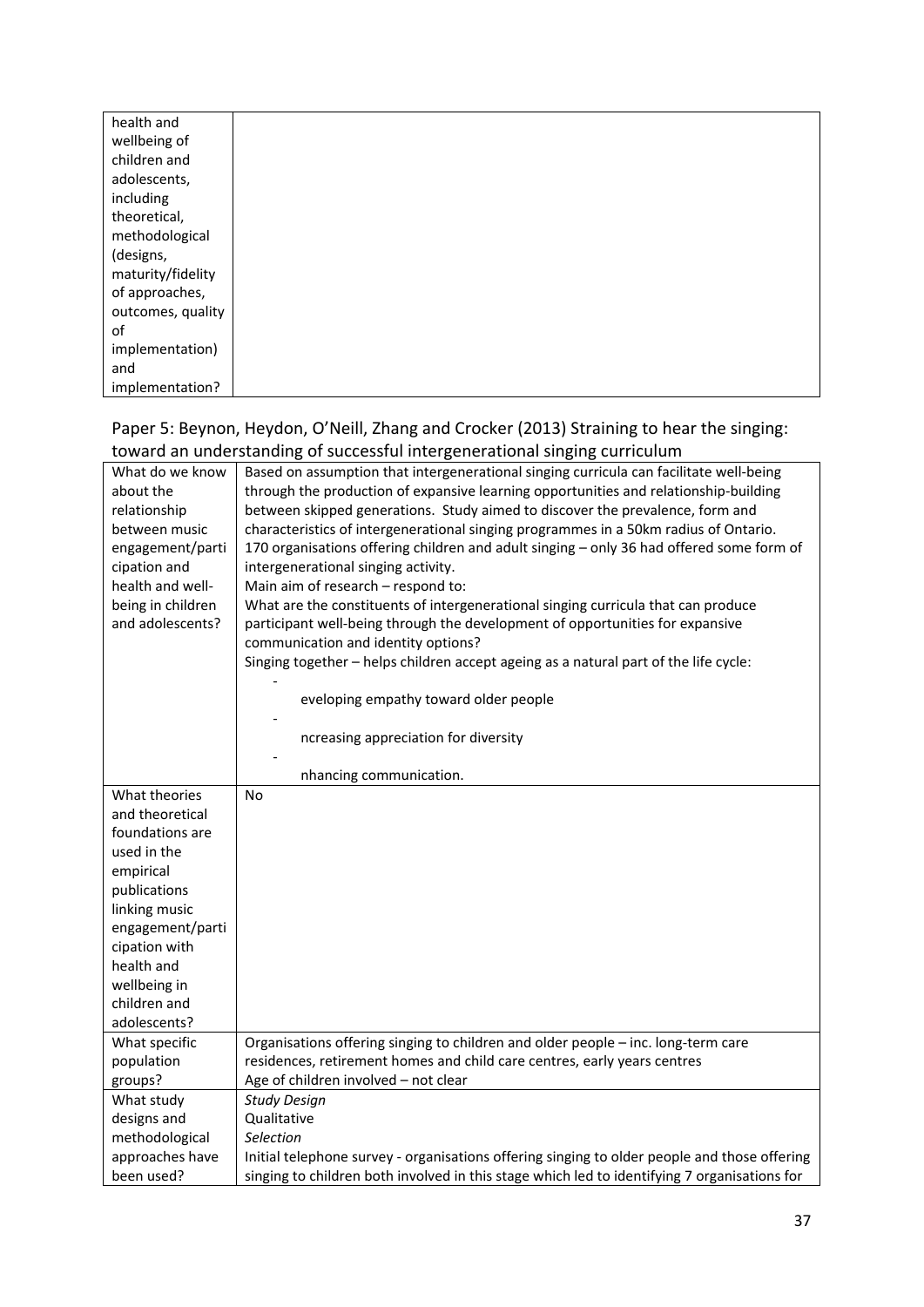|                             | telephone interviews.                                                                                                                                                                |
|-----------------------------|--------------------------------------------------------------------------------------------------------------------------------------------------------------------------------------|
|                             | Participants                                                                                                                                                                         |
|                             | No information on role/position of 'informants' within their organisation or the types of                                                                                            |
|                             | organisations selected.                                                                                                                                                              |
|                             | Setting                                                                                                                                                                              |
|                             | Organisations offering singing to older people and children - no further detail                                                                                                      |
|                             | Ethics                                                                                                                                                                               |
|                             |                                                                                                                                                                                      |
|                             | Noted received                                                                                                                                                                       |
|                             | <b>Methods</b>                                                                                                                                                                       |
|                             | Phase 1 - to identify organisations offering intergenerational singing. Telephone surveys<br>focused on details of intergenerational singing programme - held with 134 organisations |
|                             | - of which only 36 organisations offered/had offered some form of intergenerational                                                                                                  |
|                             | singing. 7 of 36 participated in follow up in-depth telephone interview - no detail of the                                                                                           |
|                             | types of organisations interviewed or the position/role of interviewees in organisation.                                                                                             |
|                             | Provide info on focus of interviews                                                                                                                                                  |
|                             | Analysis                                                                                                                                                                             |
|                             | Descriptive statistics for nominal level data                                                                                                                                        |
|                             | Content analysis to explore research questions                                                                                                                                       |
|                             | Findings                                                                                                                                                                             |
|                             | Impact on quality of life of intergenerational programming for older people and children                                                                                             |
|                             | through intergenerational singing.                                                                                                                                                   |
|                             | Credibility of data                                                                                                                                                                  |
|                             | Findings often refer to response of one person.                                                                                                                                      |
|                             | Study participants were not those participating in singing programmes but                                                                                                            |
|                             | representatives of organisations providing singing programmes - no detail of                                                                                                         |
|                             | role/position within organisation or info on organisations                                                                                                                           |
|                             | No conceptual analysis<br>$\overline{\phantom{m}}$                                                                                                                                   |
|                             | Not generalizable                                                                                                                                                                    |
|                             | No control group                                                                                                                                                                     |
|                             |                                                                                                                                                                                      |
|                             | issing data - on participants, analysis                                                                                                                                              |
| Where have most             | Centres offering intergenerational singing opportunities, Ontario, Canada                                                                                                            |
| of these studies            |                                                                                                                                                                                      |
| been conducted?             |                                                                                                                                                                                      |
|                             |                                                                                                                                                                                      |
| What do we know             | Learning music together and teaching one another served as a great equalizer.                                                                                                        |
| about music and             | Focus of the study is not directly related to music, health and children - but on                                                                                                    |
| its role in                 | intergenerational programmes and curricula development. But highlights the potential                                                                                                 |
| addressing social           | for intergenerational singing to address isolation and sense of wellbeing of both children                                                                                           |
| and health-                 | and older people.                                                                                                                                                                    |
| related                     |                                                                                                                                                                                      |
| inequalities in             |                                                                                                                                                                                      |
| children and                |                                                                                                                                                                                      |
| adolescents?                |                                                                                                                                                                                      |
| What are the gaps           | Little research on intergenerational singing                                                                                                                                         |
| in the current              |                                                                                                                                                                                      |
| state-of-the                |                                                                                                                                                                                      |
| science linking             |                                                                                                                                                                                      |
| music with health           |                                                                                                                                                                                      |
| and wellbeing of            |                                                                                                                                                                                      |
| children and                |                                                                                                                                                                                      |
| adolescents,                |                                                                                                                                                                                      |
| including                   |                                                                                                                                                                                      |
|                             |                                                                                                                                                                                      |
| theoretical,                |                                                                                                                                                                                      |
|                             |                                                                                                                                                                                      |
| methodological<br>(designs, |                                                                                                                                                                                      |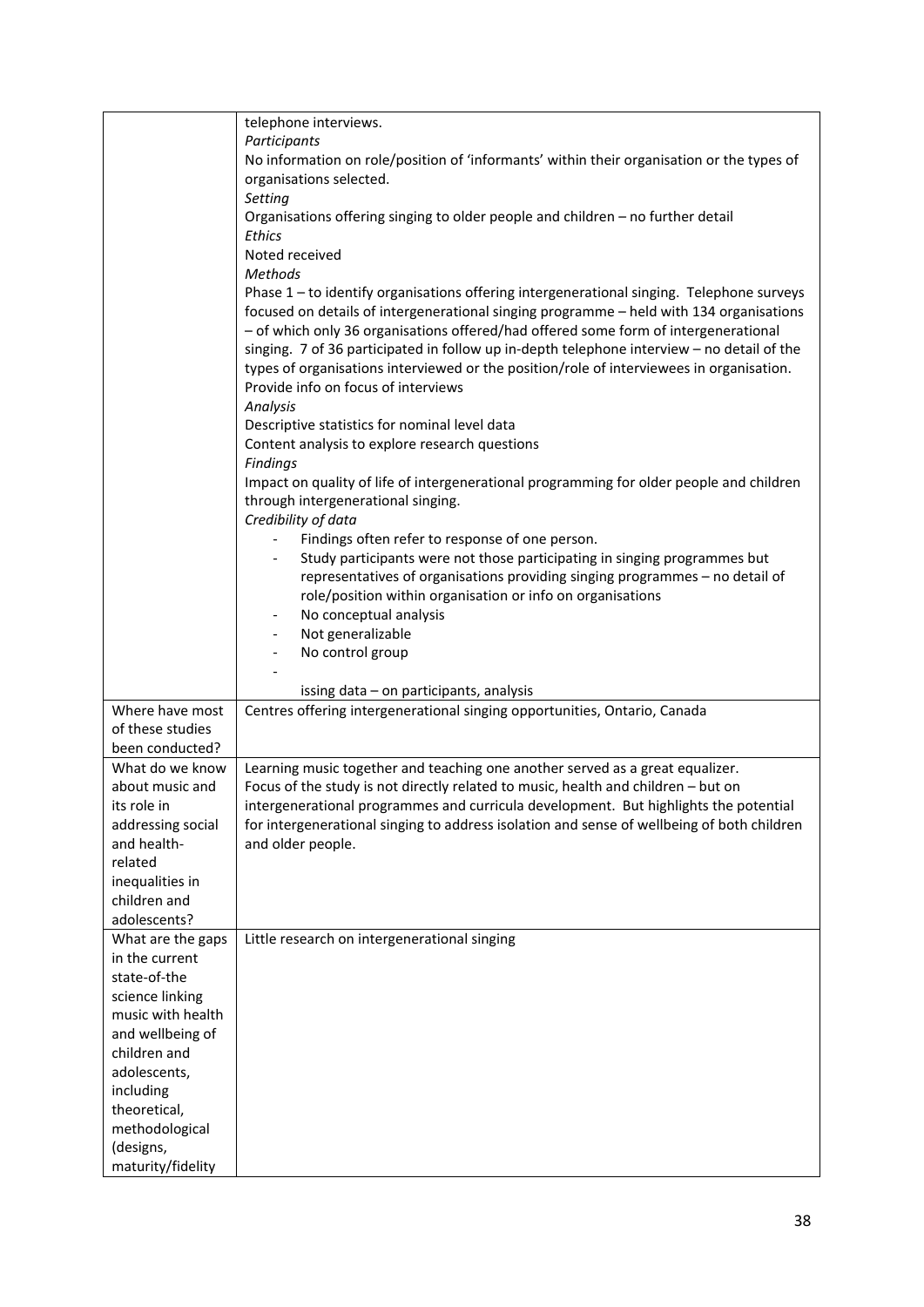| of approaches,    |  |
|-------------------|--|
| outcomes, quality |  |
| 0f                |  |
| implementation)   |  |
| and               |  |
| implementation?   |  |

#### Paper 6: Wood et al. (2013) 'To the beat of a different drum': improving the social and mental well‐being of at‐risk adolescents through drumming

| What do we        | Notes – growing interest in the use of music and the arts as a way of addressing mental              |
|-------------------|------------------------------------------------------------------------------------------------------|
| know about the    | health and social wellbeing in non-clinical/therapy settings - but published evaluations             |
| relationship      | sparse - especially in 'real world' settings and with children/adolescents                           |
| between music     | Paper describes an evaluation of the DRUMBEAT programme that uses drumming as a                      |
| engagement/part   | way to engage at-risk youth, whilst incorporating themes relating to mental wellbeing and            |
| icipation and     | healthy relationships. Adds to growing evidence base around the positive benefits of                 |
| health and well-  | engagement in the arts, and the role of the arts, including drumming, can play in                    |
| being in children | addressing health issues and support social and emotional development.                               |
| and adolescents?  | DRUMBEAT (Discovering Relationships Using Music, Beliefs, Emotions, Attitudes and                    |
|                   | Thoughts) - developed in 2003 initially as an early intervention programme to prevent                |
|                   | and build resilience to drug and alcohol use. One of main aims of programme is to reduce             |
|                   | levels of alienation by increasing self-esteem and social competencies of participants.              |
|                   | Programme uses themes and discussions on:                                                            |
|                   | elf-expression                                                                                       |
|                   |                                                                                                      |
|                   | ommunication                                                                                         |
|                   | motions                                                                                              |
|                   |                                                                                                      |
|                   | eelings                                                                                              |
|                   |                                                                                                      |
|                   | elf-worth                                                                                            |
|                   | roblem solving                                                                                       |
|                   |                                                                                                      |
|                   | onfidence                                                                                            |
|                   |                                                                                                      |
|                   | eamwork                                                                                              |
|                   | Key focus on relationships and group processes and activities to build collaboration, group          |
|                   | cohesiveness and to foster trust, acceptance and understanding of others. (See also                  |
|                   | Marsh (2012) – focus on group work with positive results, which is absent from Hampshire             |
|                   | (2010) - with less positive results).                                                                |
|                   | Drumming - said to make individuals feel good and can help people feel that they 'fit in'.           |
|                   | Group drumming can also offer children a safe and supportive environment for the                     |
|                   | development of emotional social competencies, such as listening, problem solving,                    |
|                   | sharing and acceptance of diversity - skills that can be transferred to other areas of life -        |
|                   | important outcome for project.                                                                       |
|                   | Focus on adolescent wellbeing and mental health promotion - supports the need for early              |
|                   | intervention programmes to address protective and risk factors - schools ideal location<br>for this. |
|                   | Findings:                                                                                            |
|                   | - 10% increase in self-esteem at program completion                                                  |
|                   | -Decrease in reported behaviour incidents for 29% of participants and in absenteeism                 |
|                   | (decrease in 5% of participants) -important as these are reductions in probably long-                |
|                   | established recurring behaviours                                                                     |
|                   | -DRUMBEAT program - led to developing self-esteem and social relationship skills                     |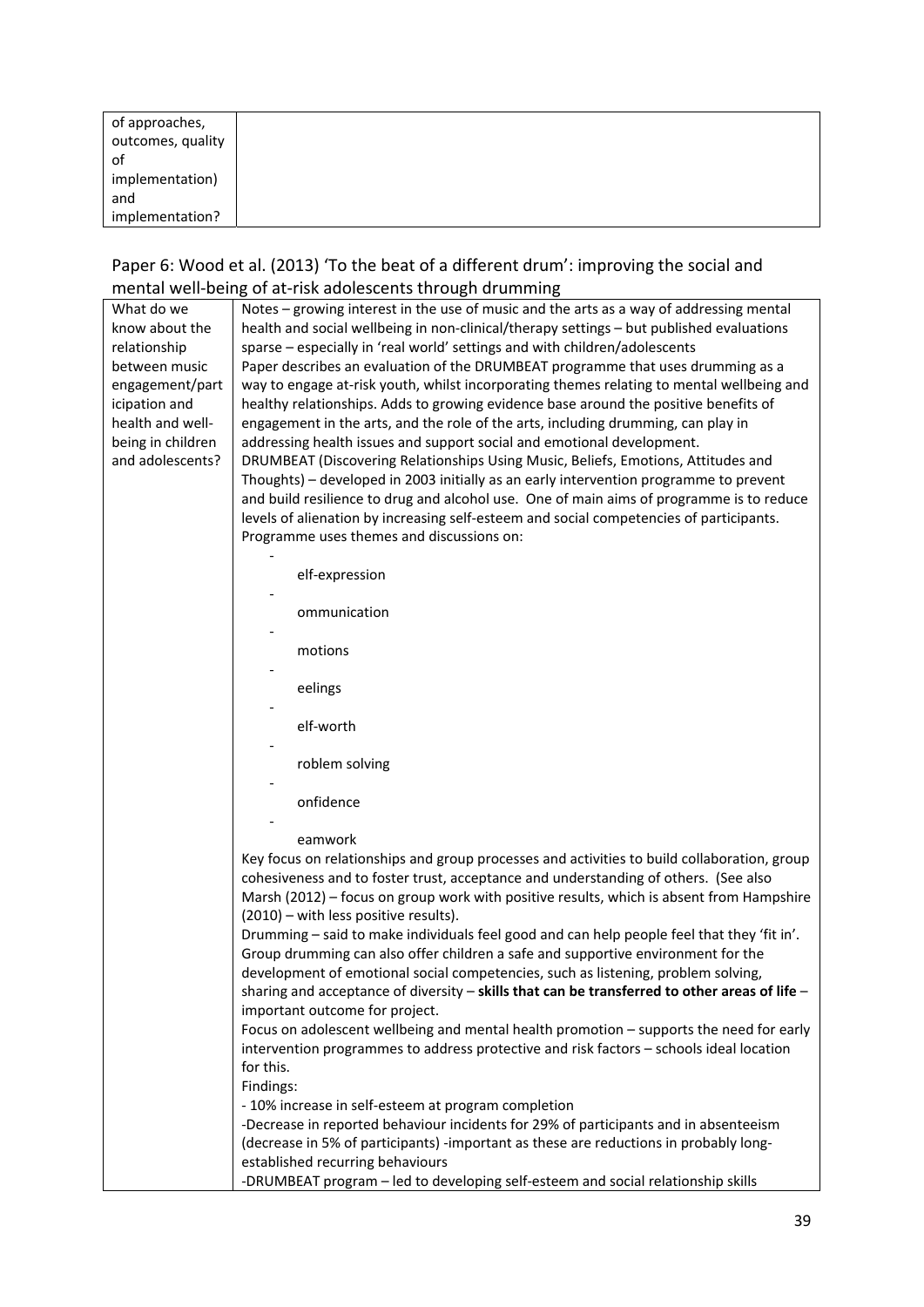|                               | -Teacher feedback was overwhelmingly positive, with observed benefits including:                                                                                                  |
|-------------------------------|-----------------------------------------------------------------------------------------------------------------------------------------------------------------------------------|
|                               | positive changes in behaviour                                                                                                                                                     |
|                               | utlook on future opportunities                                                                                                                                                    |
|                               | illingness to learn and follow instructions                                                                                                                                       |
|                               | onfidence                                                                                                                                                                         |
|                               | nteractions with others                                                                                                                                                           |
|                               | ense of pride and belonging                                                                                                                                                       |
|                               | roup cohesion                                                                                                                                                                     |
|                               | Other outcomes - improved communication skills, interacting with others, working as a<br>group.                                                                                   |
| What theories                 | No theoretical foundation                                                                                                                                                         |
| and theoretical               |                                                                                                                                                                                   |
| foundations are               |                                                                                                                                                                                   |
| used in the                   |                                                                                                                                                                                   |
| empirical                     |                                                                                                                                                                                   |
| publications                  |                                                                                                                                                                                   |
| linking music                 |                                                                                                                                                                                   |
| engagement/part               |                                                                                                                                                                                   |
| icipation with<br>health and  |                                                                                                                                                                                   |
| wellbeing in                  |                                                                                                                                                                                   |
| children and                  |                                                                                                                                                                                   |
| adolescents?                  |                                                                                                                                                                                   |
| What specific                 | School aged children (primary and secondary) - targeted pupils from high risk                                                                                                     |
| population                    | backgrounds, Australia                                                                                                                                                            |
| groups?                       |                                                                                                                                                                                   |
| What study                    | <b>Study Design</b>                                                                                                                                                               |
| designs and                   | Evaluation - don't say but draw on quantitative and qualitative data.                                                                                                             |
| methodological                | 10 week DRUMBEAT intervention                                                                                                                                                     |
| approaches have<br>been used? | Selection                                                                                                                                                                         |
|                               | Targeted students from more high risk backgrounds - the risk status of individuals was<br>established through assessment using the Holyoake pilot risk questionnaire (inc.        |
|                               | indicators to identify adolescents 'at risk' of negative social and health outcomes inc. poor                                                                                     |
|                               | school attendance, violence, negative self image.                                                                                                                                 |
|                               | Participants                                                                                                                                                                      |
|                               | Pupils and teachers                                                                                                                                                               |
|                               | Between 9-27 participants per school, with a total of 190 in total participating.                                                                                                 |
|                               | Setting                                                                                                                                                                           |
|                               | 19 schools (primary n=10, secondary n=5, Intensive English Centres n=4). In each school                                                                                           |
|                               | the number of participants ranged from 9-27.                                                                                                                                      |
|                               | Ethics                                                                                                                                                                            |
|                               | Noted ethical approval.                                                                                                                                                           |
|                               | <b>Methods</b>                                                                                                                                                                    |
|                               | Evaluation of 10 week DRUMBEAT programme in 19 schools.<br>٠                                                                                                                      |
|                               | Rosenberg self-esteem scale completed by: 179 of 180 participants at the beginning<br>$\bullet$<br>and 150 out of 180 at the end of the programme - with the wording of the scale |
|                               | altered slightly to make it more understandable for participants.                                                                                                                 |
|                               | Feedback questionnaire completed by: 155 out of 180 participants at the 5 wk mid-                                                                                                 |
|                               | point and 157 at the end of the programme.                                                                                                                                        |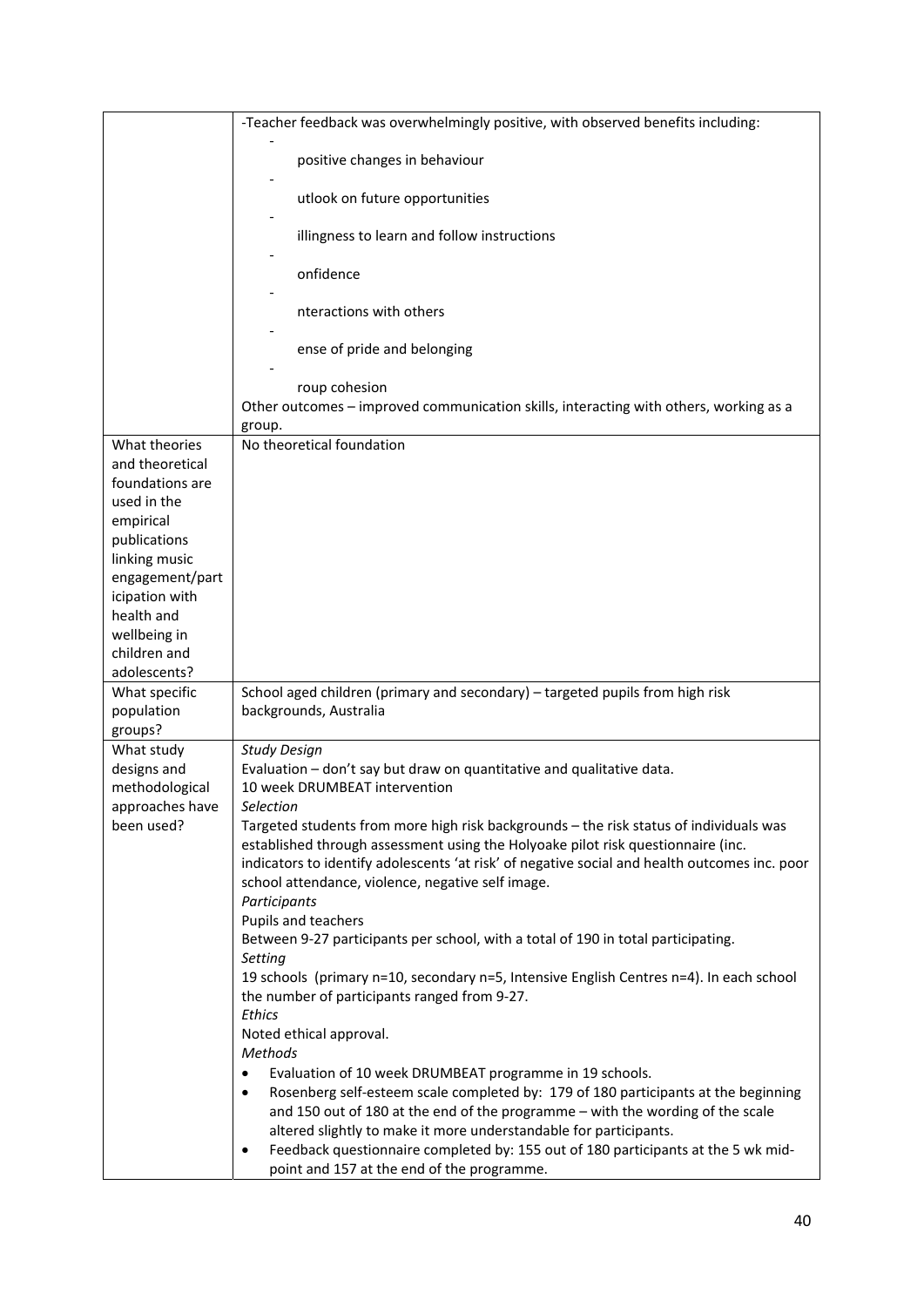|                    | Authors note variation in completion figures reflects attendance on individual days -<br>$\bullet$<br>but also reflects drop out from the programme ie due to changing schools, |
|--------------------|---------------------------------------------------------------------------------------------------------------------------------------------------------------------------------|
|                    | suspension, attending other classes during DRUMBEAT session - they could also stop<br>after first session if not enjoying it.                                                   |
|                    | 15 out of 19 schools provided information in relation to student absenteeism and<br>$\bullet$                                                                                   |
|                    | behaviour incidents.                                                                                                                                                            |
|                    | Social Development Program Evaluation was completed for each participant by their<br>$\bullet$                                                                                  |
|                    | teacher - commented on changes over the term in relation to relationships with<br>peers, self esteem.                                                                           |
|                    | Teachers from 18 of the 19 schools also provided additional written feedback - more<br>general on impact of the programme on the participants.                                  |
|                    | School-based data on student behaviour and teacher feedback was also collected.                                                                                                 |
|                    | Analysis                                                                                                                                                                        |
|                    | Use of SPSS - descriptive statistics and T-tests.                                                                                                                               |
|                    | Don't refer to analysis of qualitative data.<br>No real detail                                                                                                                  |
|                    | <b>Findings</b>                                                                                                                                                                 |
|                    | Positive changes were observed on several measures, including 10% increase in self-                                                                                             |
|                    | esteem scores by programme completion.                                                                                                                                          |
|                    | School data showed decrease in reported behaviour incidents for 29% of participants.                                                                                            |
|                    | Overall, the DRUMBEAT programme provides a creative medium for working with at risk                                                                                             |
|                    | adolescents and helps develop self-esteem and social relationship skills.                                                                                                       |
|                    | Credibility of data                                                                                                                                                             |
|                    | No control group<br>$\bullet$                                                                                                                                                   |
|                    | No detail on data analysis<br>$\bullet$                                                                                                                                         |
|                    | Not generalizable                                                                                                                                                               |
|                    | Missing data - don't provide detail on numbers from each school and results group all                                                                                           |
|                    | children from primary to secondary together so don't get a sense of how results relate to                                                                                       |
|                    | different age groups or schooling ie those without English as a first language. Also no                                                                                         |
|                    | information on dropout and how that is related to age/school.                                                                                                                   |
| Where have most    | 19 schools:                                                                                                                                                                     |
| of these studies   |                                                                                                                                                                                 |
| been conducted?    | 0 primary                                                                                                                                                                       |
|                    |                                                                                                                                                                                 |
|                    | secondary                                                                                                                                                                       |
|                    |                                                                                                                                                                                 |
|                    | Intensive English Centres (providing intensive English to students who have<br>English as 2 <sup>nd</sup> language)                                                             |
| What do we         | Paper demonstrates how 'real world' music interventions can go beyond basic process                                                                                             |
| know about         | evaluation to collect outcome data that helps build the evidence base for mental health                                                                                         |
| music and its role | promotion.                                                                                                                                                                      |
| in addressing      | In a decade where concerns about the mental and social wellbeing of children and                                                                                                |
| social and health- | adolescents is high on the public radar, evidence-based programmes that can tackle both                                                                                         |
| related            | risk and protective factors for mental health are very much needed, and the DRUMBEAT                                                                                            |
| inequalities in    | programme serves as a promising example of this.                                                                                                                                |
| children and       |                                                                                                                                                                                 |
| adolescents?       |                                                                                                                                                                                 |
| What are the       | Highlight lack of research in this area - point out real world interventions often struggle to                                                                                  |
| gaps in the        | get published as they may not have the same level of evaluation rigour as a full research                                                                                       |
| current state-of-  | study. Need to increase the links between research and practice, and to disseminate                                                                                             |
| the science        | effective health promotion interventions more broadly.                                                                                                                          |
| linking music      | Limitations of study: - control group                                                                                                                                           |
| with health and    |                                                                                                                                                                                 |
| wellbeing of       |                                                                                                                                                                                 |
| children and       |                                                                                                                                                                                 |
| adolescents,       |                                                                                                                                                                                 |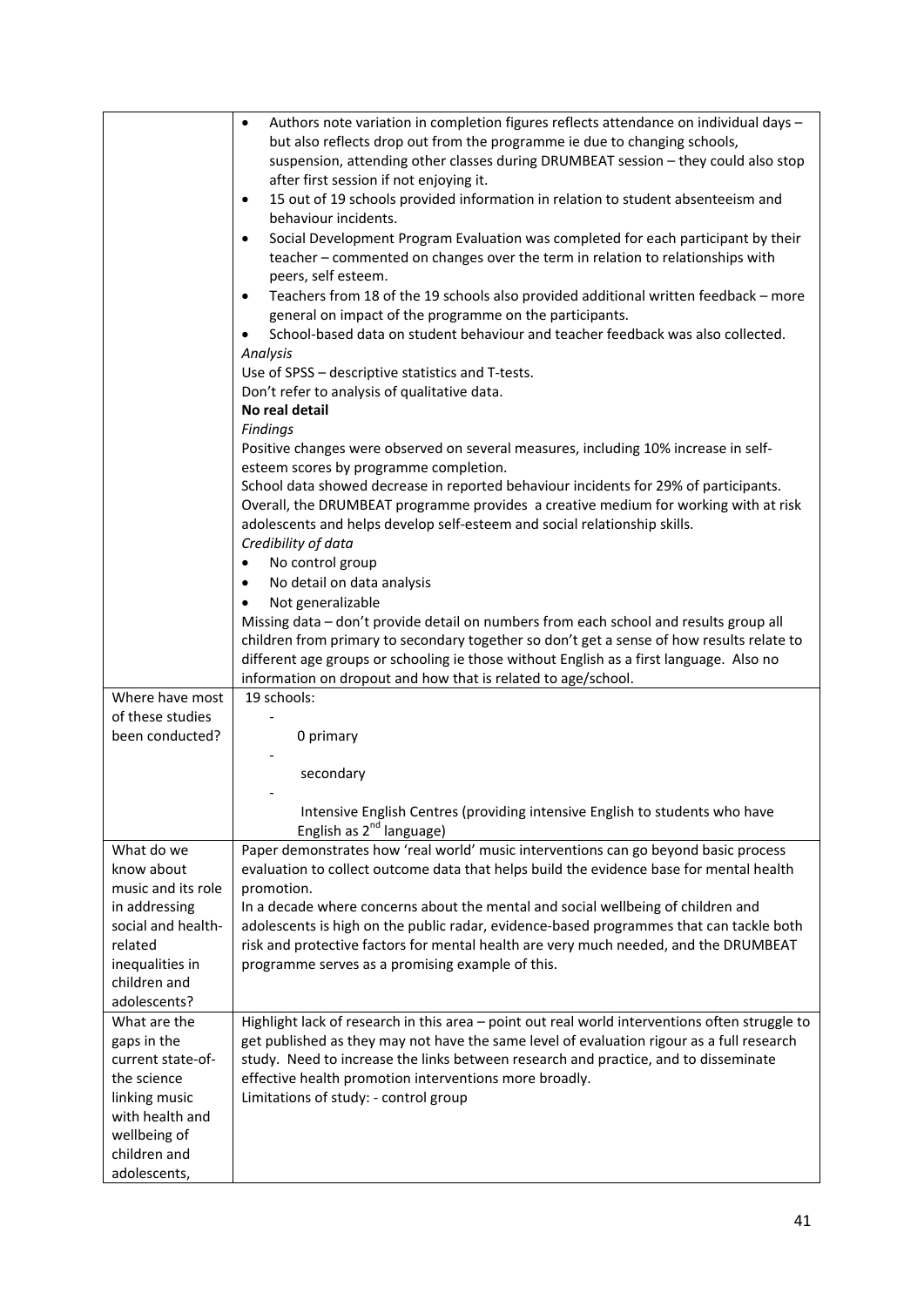| including         |  |
|-------------------|--|
| theoretical,      |  |
| methodological    |  |
| (designs,         |  |
| maturity/fidelity |  |
| of approaches,    |  |
| outcomes, quality |  |
| οf                |  |
| implementation)   |  |
| and               |  |
| implementation?   |  |

Paper 7: Bittman, Dickson and Coddington (2009) Creative musical expression as a catalyst for quality of life improvement in inner‐city adolescents placed in a court‐referred residential treatment program

| residential treatment program                                                                                                                                                                       |                                                                                                                                                                                                                                                                                                                                                                                                                                                                                                                                                                                                                                                                                                                                                                                                                                                                                                                                                                                                                                                                                                                                                                                                                                                                                                                                                                                                                                                                        |
|-----------------------------------------------------------------------------------------------------------------------------------------------------------------------------------------------------|------------------------------------------------------------------------------------------------------------------------------------------------------------------------------------------------------------------------------------------------------------------------------------------------------------------------------------------------------------------------------------------------------------------------------------------------------------------------------------------------------------------------------------------------------------------------------------------------------------------------------------------------------------------------------------------------------------------------------------------------------------------------------------------------------------------------------------------------------------------------------------------------------------------------------------------------------------------------------------------------------------------------------------------------------------------------------------------------------------------------------------------------------------------------------------------------------------------------------------------------------------------------------------------------------------------------------------------------------------------------------------------------------------------------------------------------------------------------|
| What do we know about<br>the relationship between<br>music<br>engagement/participation<br>and health and well-being<br>in children and<br>adolescents?                                              | Engages with problem of rehabilitating inner-city adolescents in staff-<br>secure residential treatment centres - who enter with a range of social and<br>psychological problems, inc mental health, drug/alcohol use, dysfunctional<br>family. First study of its kind to test a replicable creative musical<br>expression protocol as a catalyst for nonverbal and verbal disclosure<br>leading to improved quality of life for inner-city youth in a court referred<br>residential treatment programme. Music utilised as a medium through<br>which to introduce intervention for disclosure - rather than the impact of<br>the music being the focus of the study.<br>Study demonstrates biopsychsocial efficacy of group drumming for<br>adolescents in court referred residential treatment programme - results:<br>improved social-emotional functioning. Findings: statistically significant<br>improvements in multiple parameters include school/work performance,<br>total depression, anhedonia/negative affect, negative self-evaluation and<br>instrumental anger. Conclude: the protocol could be readily used by<br>behavioural health professions without prior musical experience.<br>'this specific creative musical expression protocol has significant potential<br>for enabling at risk youth to effectively move beyond their perceived<br>obstacles, work together harmoniously, and ultimately improve the quality<br>of their lives' (p.14). |
| What theories and<br>theoretical foundations<br>are used in the empirical<br>publications linking music<br>engagement/participation<br>with health and wellbeing<br>in children and<br>adolescents? | No                                                                                                                                                                                                                                                                                                                                                                                                                                                                                                                                                                                                                                                                                                                                                                                                                                                                                                                                                                                                                                                                                                                                                                                                                                                                                                                                                                                                                                                                     |
| What specific population<br>groups?                                                                                                                                                                 | Inner city adolescents - court referred residential programme                                                                                                                                                                                                                                                                                                                                                                                                                                                                                                                                                                                                                                                                                                                                                                                                                                                                                                                                                                                                                                                                                                                                                                                                                                                                                                                                                                                                          |
| What study designs and<br>methodological<br>approaches have been<br>used?                                                                                                                           | <b>Study Design</b><br>Randomised controlled crossover<br>6 week course and 6 week follow up<br>Selection<br>Random computer selection that excluded subjects likely to be discharged<br>prior to completion of the protocol.<br>Participants<br>Pupils and staff<br>60 non-paid participants started $-8$ were eliminated due to 2 or more<br>absences resulting from illness, discharge or physician appointments                                                                                                                                                                                                                                                                                                                                                                                                                                                                                                                                                                                                                                                                                                                                                                                                                                                                                                                                                                                                                                                    |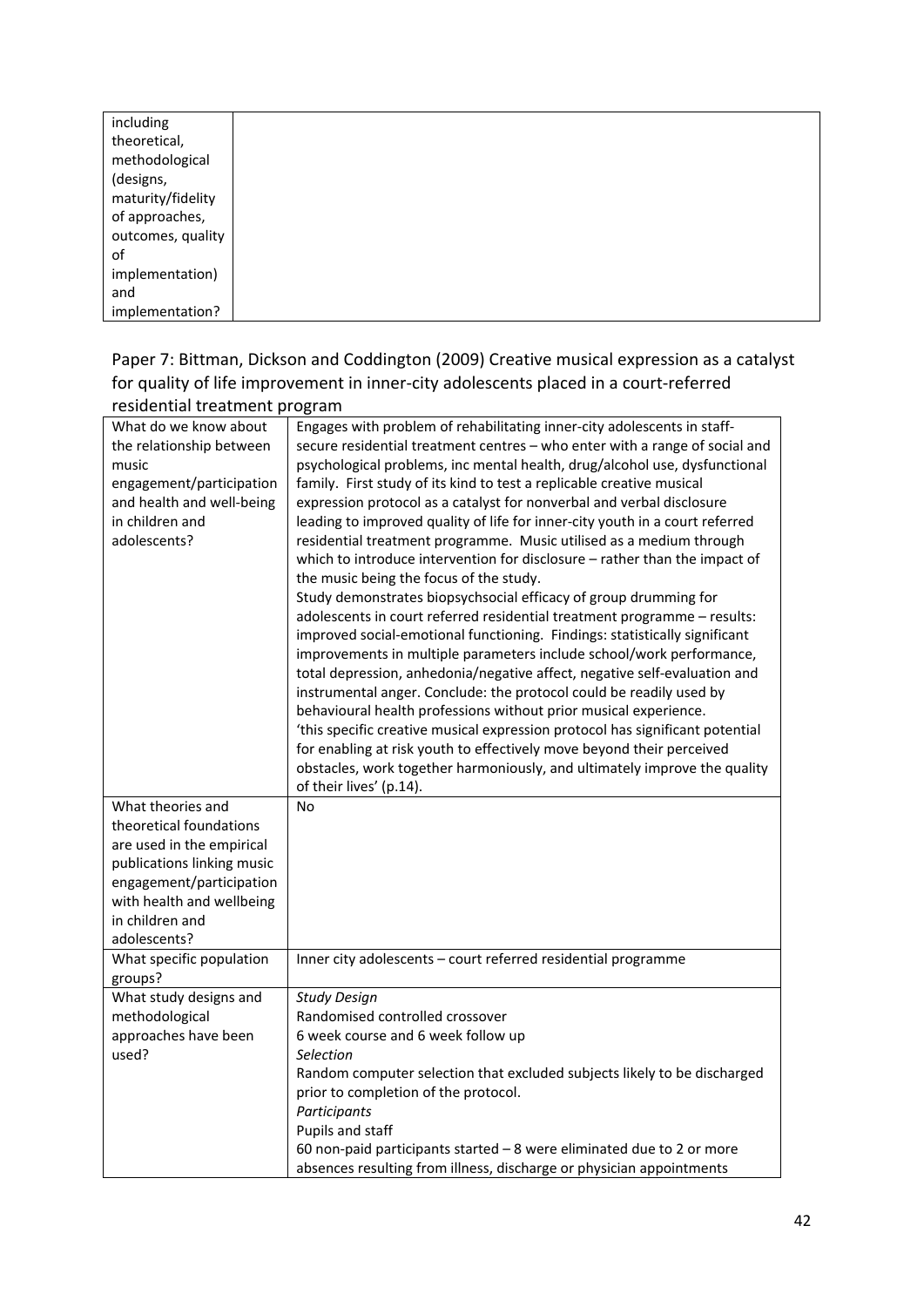|                             | 52: Inner city youth                                                           |
|-----------------------------|--------------------------------------------------------------------------------|
|                             | Gender: 30 females, 22 males                                                   |
|                             | Ethnicity: African-American, Asian, Caucasian and Puerto Rican                 |
|                             | Age: 12-18 yrs (mean: 14.5 yrs)                                                |
|                             | 99% attendance through 6 week course                                           |
|                             | Setting                                                                        |
|                             | Court referred residential treatment programme - staff secure                  |
|                             | Children placed in treatment centre by Children and Youth Services or          |
|                             | Juvenile Probation Dept for running away, out-of-control behaviour,            |
|                             | truancy, anger management, inappropriate sexual behaviour, aggression,         |
|                             | abuse/neglect/suicidal ideation, substance misuse, vandalism and assault.      |
|                             | Adolescents stay for around 11 mths.                                           |
|                             | <b>Ethics</b>                                                                  |
|                             | Noted - informed consent.                                                      |
|                             | <b>Methods</b>                                                                 |
|                             |                                                                                |
|                             | Subjects randomly assigned in accordance with a controlled crossover           |
|                             | design to participate in an Adolescent HealthRHYTHMS drumming                  |
|                             | protocol. Intervention groups (6-12 participants) met with a trained           |
|                             | facilitator at a designated time for a total of 6 consecutive weekly 1 hr      |
|                             | sessions - control group continued with normal sessions.                       |
|                             | Dependent variable measures:                                                   |
|                             | Adolescent Functional Assessment Scale (CAFAS)<br>$\bullet$                    |
|                             | Adolescent Psychopathology Scale (APS)<br>$\bullet$                            |
|                             | <b>Adolescent Anger Rating Scale (AARS)</b><br>$\bullet$                       |
|                             | Reynolds Adolescent Depression Scale 2 <sup>nd</sup> Edition (RADS 2)          |
|                             | Adolescent Visual-Analog Recreational Music Making Assessment (A-<br>$\bullet$ |
|                             | VARMMA)                                                                        |
|                             | Analysis                                                                       |
|                             | Included dependent t-tests comparing pretest and post test measures for        |
|                             | experimental and extended conditions, as well as independent t-tests           |
|                             | comparing changes in experimental and control group.                           |
|                             | Findings                                                                       |
|                             | Statistically significant (experimental vs control) improvements in multiple   |
|                             | parameters include school/work role performance, total depression,             |
|                             | anhedonia/negative affect, negative self-evaluation, and instrumental          |
|                             | anger.                                                                         |
|                             | Extended impact - statistically significant improvements 6 weeks after         |
|                             | completion of the protocol.                                                    |
|                             | Credibility of data                                                            |
|                             | Follow-up period only 6 weeks post completion protocol – is limited<br>٠       |
|                             | Inability to 'blind' the counselors performing standardized<br>$\bullet$       |
|                             | assessments                                                                    |
|                             | Control group<br>٠                                                             |
| Where have most of these    | Residential treatment programmes, US                                           |
| studies been conducted?     |                                                                                |
| What do we know about       |                                                                                |
| music and its role in       |                                                                                |
| addressing social and       |                                                                                |
| health-related inequalities |                                                                                |
| in children and             |                                                                                |
| adolescents?                |                                                                                |
|                             |                                                                                |
| What are the gaps in the    | Sustainability - strength of study that it includes findings for 6 weeks after |
| current state-of-the        | project completion - extended period of time would allow for the               |
| science linking music with  | exploration of long term sustainability/impact of intervention.                |
| health and wellbeing of     |                                                                                |
| children and adolescents,   |                                                                                |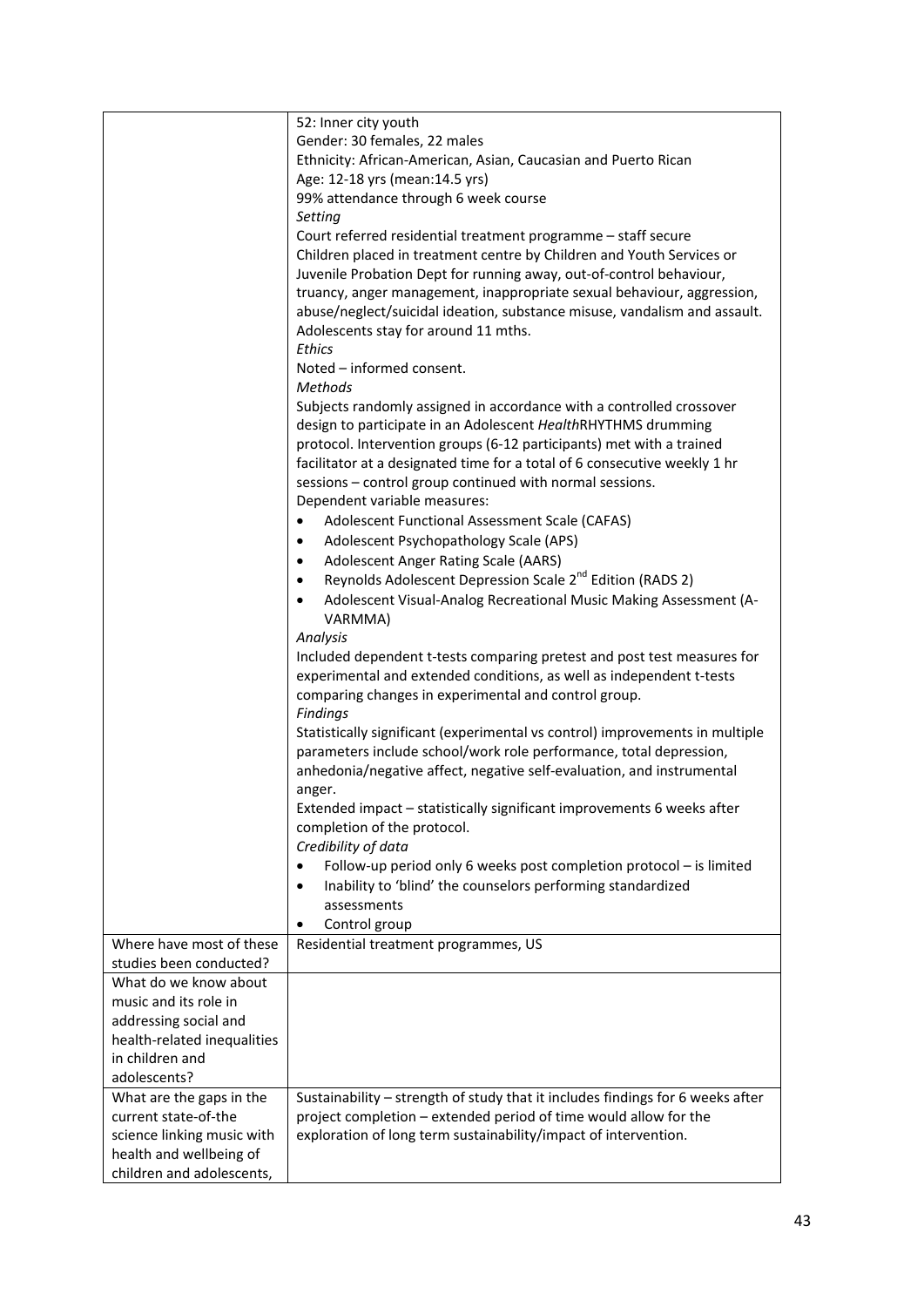| including theoretical,   |  |
|--------------------------|--|
| methodological (designs, |  |
| maturity/fidelity of     |  |
| approaches, outcomes,    |  |
| quality of               |  |
| implementation) and      |  |
| implementation?          |  |

#### Paper 8: Miranda and Gaudraeu (2011) Music listening and emotional well‐being in adolescence: a person‐and‐variable oriented study

| What do we                        | Aims of study:                                                                                                                             |
|-----------------------------------|--------------------------------------------------------------------------------------------------------------------------------------------|
| know about the                    | 1.                                                                                                                                         |
| relationship                      | o determine if different profiles (types) of emotional reactions following music                                                           |
| between music                     | listening (happiness and sadness) characterised different levels of emotional                                                              |
| engagement/part                   | well-being (ie positive and negative affects) in adolescence.                                                                              |
| icipation and                     | 2.                                                                                                                                         |
| health and well-                  | o examine relationships between social congruence in music tastes with friends                                                             |
| being in children                 | and parents and emotional well-being in adolescence.                                                                                       |
| and adolescents?                  | Fills caveat on research on parents and music listening in adolescence.                                                                    |
| What theories                     | No                                                                                                                                         |
| and theoretical                   |                                                                                                                                            |
| foundations are                   |                                                                                                                                            |
| used in the                       |                                                                                                                                            |
| empirical                         |                                                                                                                                            |
| publications                      |                                                                                                                                            |
| linking music                     |                                                                                                                                            |
| engagement/part                   |                                                                                                                                            |
| icipation with                    |                                                                                                                                            |
| health and                        |                                                                                                                                            |
| wellbeing in                      |                                                                                                                                            |
| children and                      |                                                                                                                                            |
| adolescents?                      |                                                                                                                                            |
| What specific                     | Grade 9-11 Montreal high school adolescents (15-18 years?)                                                                                 |
| population                        | Initially: 329 adolescents (M= 15.34 and SD= 0.90 years of age) - 179 girls and 150 boys -                                                 |
| groups, settings                  | box plots were used to identify outliers - final numbers: 316 ( $M=15.32$ and SD = 0.90 yrs                                                |
| and outcomes                      | of age - 172 girls and 144 boys - equivalent proportion of girls and boys ( $x^2$ = 2.48,                                                  |
| have been                         | P > 0.05                                                                                                                                   |
| considered?                       | Not clear how participants were selected or specific ages of children.                                                                     |
| What study                        | <b>Study Design</b>                                                                                                                        |
| designs and                       | Quantitative                                                                                                                               |
| methodological<br>approaches have | Hypothesis 1: suggested that most adolescents would be characterised by experiencing<br>more happiness (over sadness) from music listening |
| been used?                        | Hypothesis 2: proposed that adolescents who experience more happiness (over sadness)                                                       |
|                                   | from music listening would report better emotional well-being                                                                              |
|                                   | Hypothesis 3: predicted that social congruence in music tastes with friends and parents                                                    |
|                                   | would be related to more emotional well-being.                                                                                             |
|                                   | Selection                                                                                                                                  |
|                                   | Initially - 329 adolescents - voluntarily consented to filling out a self-report questionnaire                                             |
|                                   | in class. Box plots were used to identify all possible outliers with extreme scores on each                                                |
|                                   | of six variables - as a result a final number of 316 adolescents participated in the study.<br>Participants                                |
|                                   | Age: grades 9-11, mean = 15.32 (SD=0.9yrs)                                                                                                 |
|                                   | Gender: 172 girls, 144 boys                                                                                                                |
|                                   | French speaking - attending a large public school in Montreal                                                                              |
|                                   | Further demographic data supplied on siblings, parents, inc educational attainment of                                                      |
|                                   | parents.                                                                                                                                   |
|                                   |                                                                                                                                            |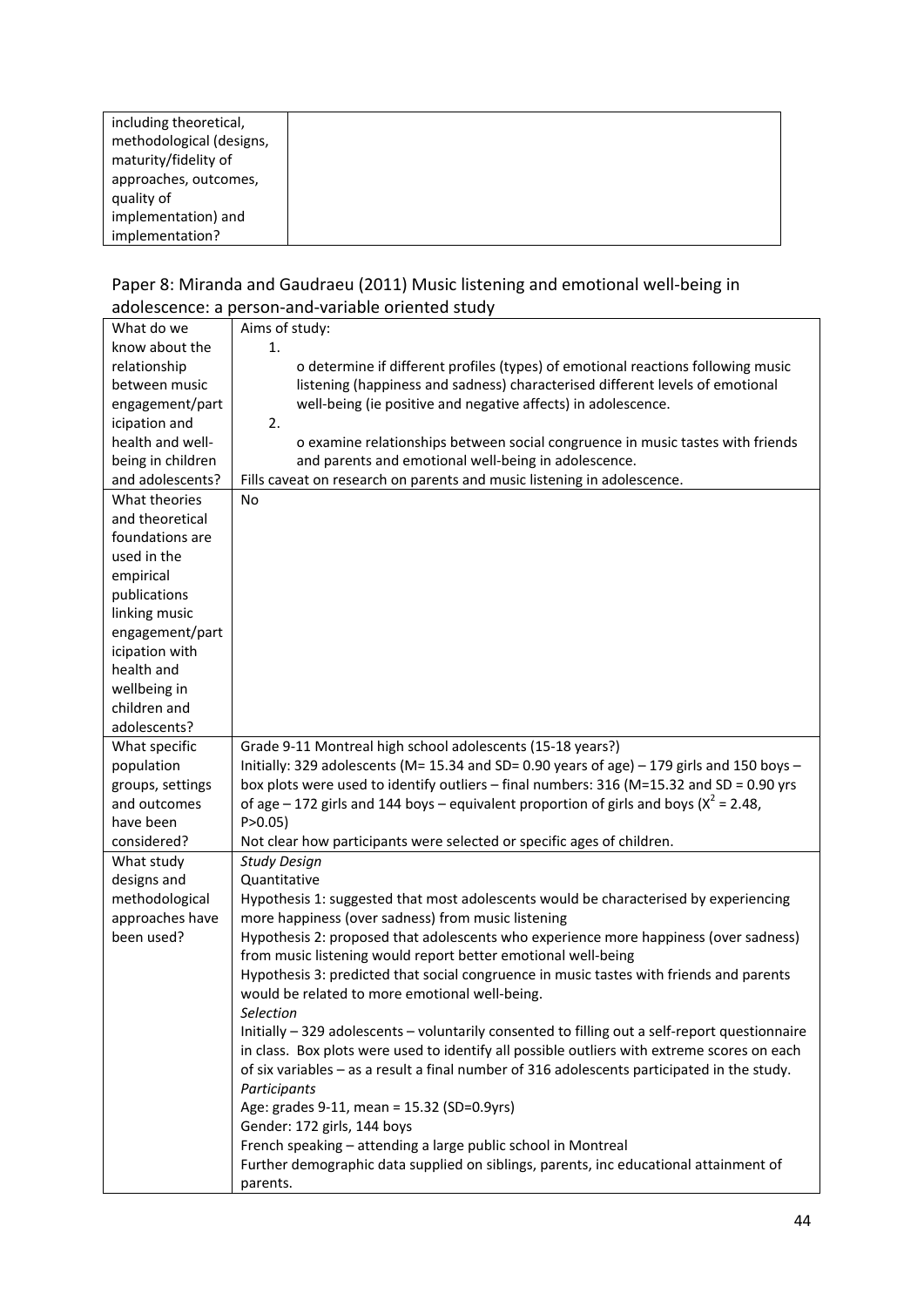| Setting                                                                                    |
|--------------------------------------------------------------------------------------------|
| Not relevant as not place based                                                            |
| Methods                                                                                    |
| Measures:                                                                                  |
| Emotional well-being                                                                       |
| French version (Gaudreau et al., 2006) of the Positive Affect Negative Affect Schedule     |
| (PANAS) was used to assess adolescents' current emotional well-being - it is a prominent   |
| self-report measure of basic moods. Used the two-factor model (positive and negative       |
| affects) – has been used in previous research on music and emotions in adolescence         |
| (Roberts et al., 1998b).                                                                   |
| Emotional state following music listening                                                  |
| Used work of Lacourse (1999) - psychometric work on music in adolescence. Happiness        |
| and sadness measured with single item measure - "I feel happy/sad after listening to my    |
| favourite music " – rated on a 4 point scale (1 = not at all, 4= a lot).                   |
| Social congruence in music tastes (friends and parents)                                    |
| Social congruence in music tastes: sharing music tastes and experiencing fewer             |
|                                                                                            |
| interpersonal conflicts regarding music with peers and parents. Measured with two          |
| exploratory terms for each (friends and parents): "Do your friends/parents listen to the   |
| same music as you?" "Does it happen that you quarrel with your friends/parents over the    |
| music you prefer?" Rated using a 4 point scale (1= never, 4 = very often).                 |
| Analysis                                                                                   |
| Correlations (Spearman's rho), descriptive statistics - useful in verifying the absence of |
| significant correlations between positive and negative affect, but also the absence of     |
| significant correlations between happiness and sadness from music listening. The results   |
| have indicated that positive and negative affect were orthogonal dimensions.               |
| Emotional profiles of music listeners                                                      |
| Cluster analysis - (using Ward's method and squared Euclidean distance) - results          |
| clustering of participants into subgroups:                                                 |
|                                                                                            |
| 9.3% (n=61) emotionally-negative listeners' (ENL) - relative to the mean of the            |
| entire sample, the centroids (means) of the members of this profile were                   |
| characterised by medium levels of happiness and higher levels of sadness from              |
| music listening.                                                                           |
|                                                                                            |
| 9.1% (n=155) emotionally-limited listeners (ELL) - lower levels of both happiness          |
| and sadness                                                                                |
|                                                                                            |
| 1.6% (n=100) emotionally-positive listeners (EPL) - higher levels of happiness             |
| and lower levels of sadness                                                                |
| Emotional profiles of music listeners and emotional well-being                             |
| A 3 (cluster) X 2 (gender) MANOVA was conducted on two dependent variables: positive       |
| affect and negative affect - findings - univariate analysis for music listening profiles   |
|                                                                                            |
| (clusters) indicated a significant main effect of the music listening profiles for both    |
| positive affect (F=3.87, P<0.05) and negative affect (F=7.10, P<0.01).                     |
| Social congruence in music tastes with friends/parents and emotional well-being            |
| Two moderated hierarchical regressions were performed to examine if social congruence      |
| in music tastes with friends and parents could predict either positive affect or negative  |
| affect - gender used as a moderator. Two interaction terms were entered in the             |
| equation: 'congruence music friends x gender' and 'congruence music parents x gender' -    |
| from Cohen et al. (2003).                                                                  |
| Findings                                                                                   |
| Identified 3 profiles:                                                                     |
| 'emotionally-negative listeners' (medium-happiness and higher sadness) - ha less           |
| emotional well-being                                                                       |
| 'emotionally-limited listeners' (lower happiness and lower sadness)                        |
| 'emotionally-positive listeners' (higher happiness and lower sadness) - had more           |